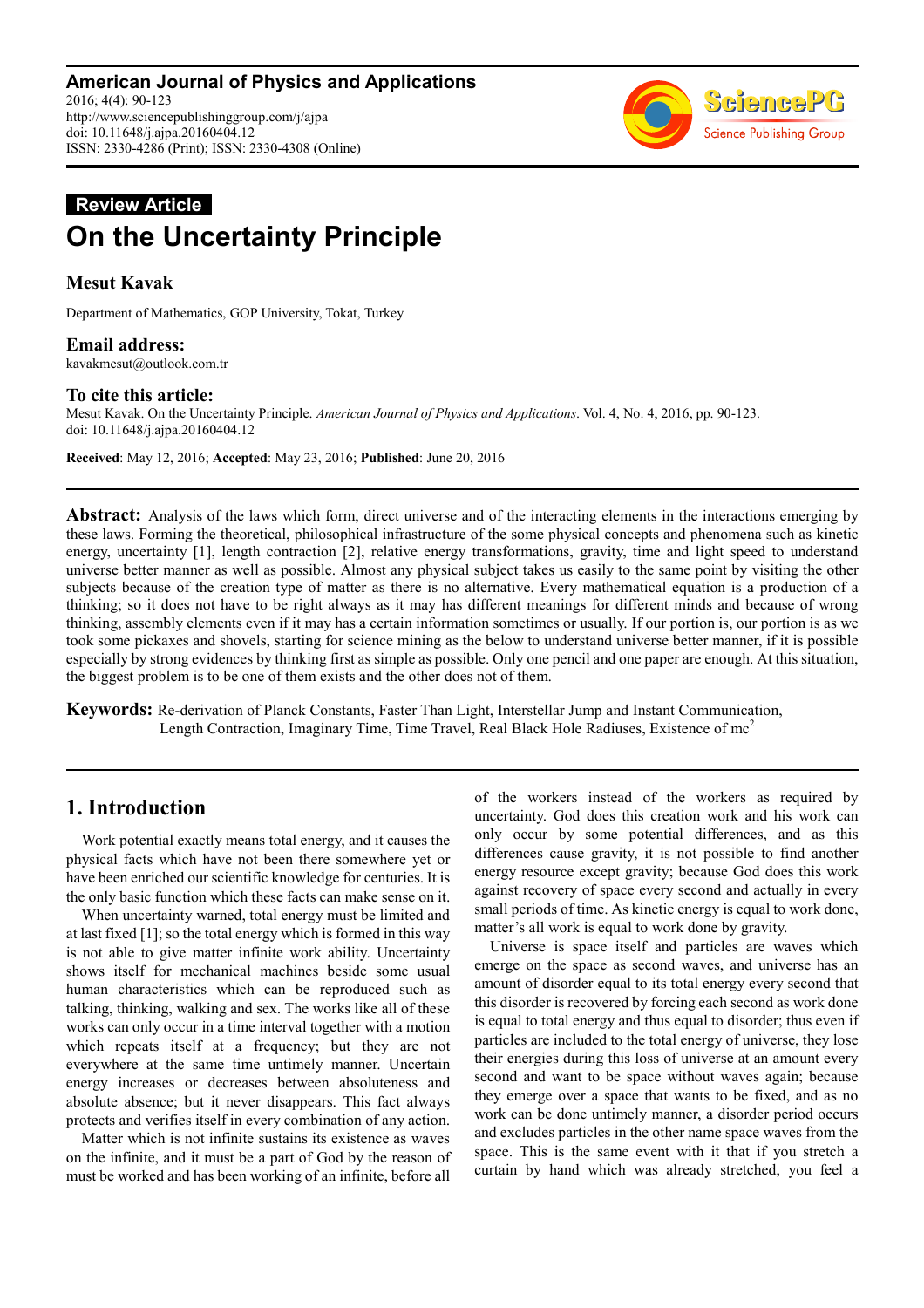resistance. As in this event as particles has no other external energy, they lose their energies by some periods, external frictional and gravitational losses are not included as well. Even the space without waves wants to be fixed as well, God always forces it to emerge of it during its emergence even during the smallest slice of time; thus even the day when there would be no particle photon is included as well in space, space itself cannot be fixed if the forcing is not removed. Another alternative is not possible in the point of the formation type; thus disorder is an absolute law.

God and creatures have no alternative in the point of creating and to be created; but there are infinite numbers of different creatures over the single existence type. It does not differ for matter that it is created or it works during the creation or during another work which is after the creation. Mater uses the same space at the same time during every existing action. It does work equal to its total energy because of its existence even if it is not used, and it is able to work equal to its total energy because of this availability. This potential is a great potential for working matter by using its own energy every second without external energy. This energy can be transformed into force easily as well as energy and mass; thus force is not independent of each other. By this way, we can easily establish some main technological vital structures of mankind without any other main instruments needed.

### **2. Theoretical Analysis of Kinetic Energy**

Velocity is the rate of change of position with respect to a frame of reference. It is not independent of road, energy, mass and time just as road, energy, mass and time are not independent of velocity; because they are the natural consequences of each other.

A matter works even if it works or when made it worked, and work can only be done as much as energy existence as kinetic energy is equal to work done. Energy is not independent of velocity, mass, road and time; thus for creation of a mass, a motion; thus time, road and velocity must occur without any priority to each other as mass is only possible with existence of energy, and energy is not independent of velocity. This existence condition can be maintained as

"A motionless mass cannot exist."

#### Proposition 1

A motion occurs together with a work; thus a mass cannot has the same mass magnitude at the smaller periods of time; because the energy expended for a work which is done to create a mass closes to infinite. Work done is equal to kinetic energy; thus closing to infinite means that even the smallest mass part of universe gains a potential which is infinite work ability; thus a mass always must get smaller mass magnitude at the smaller periods of time. This means that work cannot be done untimely manner; thus mass cannot be formed without time, and it cannot be absolute. This existence condition can be maintained as

"Matter is not absolute."

#### Proposition 2

Absolute absence of matter means that matter has frequency

as it cannot exist everywhere untimely manner. This existence condition of matter means that matter can only exist in some time intervals and it doesn't exist at the same periods of time; thus it works in some periods and doesn't work in the same periods. This condition is the condition of inertia, and as it can be seen inertia means that during the work matter stores energy in the times when matter doesn't work to work; thus this existence condition can be maintained as

"Matter stores energy."

Proposition 3 As matter is not absolute, constant speed movement can only be created, and cannot be absolute and is relative. Energy can exist in three main conditions which are absolute energy, caused by the acceleration from zero point and caused by the acceleration which is because of a deceleration from any magnitude existed energy the infinite energy is included as well. As matter has no infinite work ability, matter cannot emerge by the acceleration from zero point because of the previous energy need.

Distance taken is dependent of classic mechanics equations that they are velocity and accelerations; thus if it is assumed that d is the distance taken, then they are dependent of  $d = vt$ and  $d = at^2$  equations which can be expressed by the other expressions as  $y = x$  and  $y = x^2$  functions according to time. As the intersection point of the functions is  $x = 1$  second, velocity and acceleration increase to the same value at the end of 1 second. Action being the same, the road proceeded during the action performed for the matter which starts to occur after the moment of  $t = 0$  second must be the same road; thus this to be at the same road in  $1 \ge t \ge 0$  time interval condition means that the acceleration decreases from an infinite value as a part of infinite. The existence condition can be maintained as

*"*Matter decelerates from a timeless; thus an absolute energy."

Proposition 4

Deceleration cannot emerge from nothingness because of the previous energy need, and matter can only be created by forcing every second as matter is a virtual part of the infinite as you can neither detract anything from, nor add anything to infinite, since everything an element of the infinite; thus it can be maintained as

"Matter is absolute inert."

#### Proposition 5

This state of absolute inertia means that matter basically does not have a potential to perform an action. The matter emerges as the result of this action cannot be absolute, and it can only be used as much as amount of its existence. This existence condition can be maintained as

"Matter can perform action as much as its total energy. The lowest energy zone determines the efficiency of a system." Proposition 6

This theoretically means an energy potential with a magnitude of  $mv^2$  which has "Joule per second" that can be shorten as (Js) unite for a creation velocity of v. For example in a simple machine system which provides force efficiency, if you enlarge the magnets gradually for the fixed force efficiency distance which is the other hand of the system, even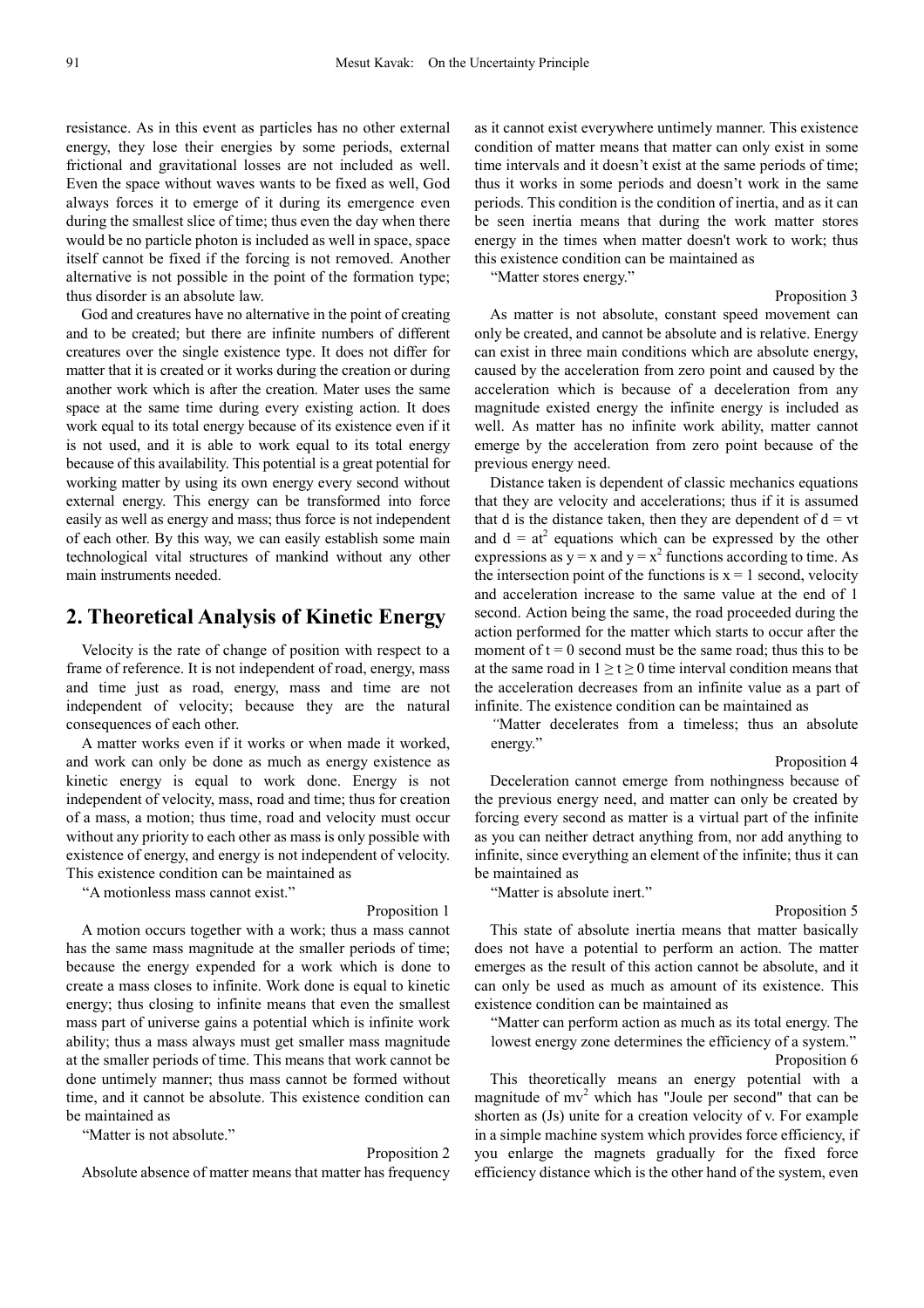if the magnetic flux change number is the same, the taken road for each change must be decrease at the amount of the enlarged magnets for the same force; thus the work done decreases even if the generated energy increases, and finally even electric can be produced without external energy, that means zero external work done if you use big enough magnets. In a high magnetic field, self-inflicted electron flow which means electric can be seen beyond the same order of spins because of electrons' movement which occurs at different distances around its atom; because even if the high violence magnetic field is fixed, motionless electron's movement in this magnetic field around atom can be counted as magnetic flux change. Also for example we can use instead of the lever two generator/motor to generate electricity. Let us assume that one of them is 5kw at 100 turns, and the other one is 1kw at 500 turns. If you run the 1kw with an external electricity and then use 5x radius gear on the 5kw for 1kw, you can turn the 5kw. After that the 5kw can feed the 1kw by 1/5 of its energy. Only the magnet's weight effects the condition. Self-feeding systems are possible with or without magnets by many different techniques with some auto vacuum layers against sound. Also it is possible for fusion energy; because as stated the above, a motionless mass cannot exist; thus you can't only calculate the given energy. Answer of matter's own velocity-induced energy in the other name extra creation movement reaction is important and is included to the calculations with the given energy. This is like the condition of a gearwheel which turns at a fixed speed. If you give a handle to the system, the gear will hit the handle forever and will work. Also it is valid for electromagnetism. Electrons and nucleuses use their own energies in changing magnetic flux, field. This is not as all usual works of classic mechanics, for example it is not as hydraulics. They are only similar from the outside. We can force matter by some incitements to work in the name of us by using some amounts of its own  $mv^2$  (Js) energy. Also we can use vacuum for induction coils or use superconductors directly.

Absolute absence of matter means uncertainty. Magnitudes of energy and mass are less in the smaller periods of time based on the reference time of absolute upper limit of 1 second. This means that matter is more uncertain in the smaller periods of time. Uncertainty increases or decreases between absoluteness and absolute absence as matter is possible with an existent energy; but it never disappears. Heisenberg's Uncertainty Principle [1] basically means this. Matter is constantly uncertain for each dimension; because an uncertain emergence involves an uncertain matter.

Unlimited energy cannot be generated with a limited velocity as required by uncertainty since velocity is possible with an action; thus universe can have neither an infinite energy nor an infinite volume for existence of formation of visible motions and different masses. This existence condition can be maintained as

"Universe does not have infinite energy and infinite volume."

#### Proposition 7

If total energy is limited then velocity must be limited, and

fixed at the end; thus different mass magnitudes for a fixed velocity are only possible with circular motion as different mass magnitudes mean different displacements and consequently mean different velocities; so it can be collected as

"Matter can only perform circular motion during the creation."

Proposition 8  $m_b$  is the assumed basic mass when uncertainty warned, and  $m_d$  is the mass detected at the end of a  $t_r$  reference time; by the defined elements, emergence of a mass can be expressed as

$$
m_d = m_b \int_0^{t_r} d_{t_r}
$$
 (1)

The same  $m_d$  mass has to get different magnitudes for any time between  $[0 - m_d]$  and "Kilograms per second" unit that can be shorten as (Kgs) unit for 1 second.

$$
v_f = m_d / m_b t_r \tag{2}
$$

(2) is the change of mass for a formation velocity of  $v_f$ , and it is equal to some variable values according to emergence values. This existence condition can be maintained as

"Mass is a varying effect which is detected within displacement time."

Proposition 9

As displacement of the mass which moves in outer space after the emerging increases for the reference time of absolute upper limit of 1 second; so also its mass magnitude must increase absolutely; because a motion in outer space cannot be independent of emergence just as emergence cannot be; thus the existence condition can be maintained as

"Masses of the objects which move increase."

Proposition 10 For  $m_d$  (Kgs) mass which had been accelerated after it emerged as reference time of  $t_r$  is 1 second and  $m_s$  is an outer space motion mass, it can be written

$$
v = m_s t / m_d t_r \tag{3}
$$

and  $m_d$  (Kgs) mass is perceived as an  $m_s$  (Kgs) mass according to the acceleration time t by the reason of inertia. There is no other mass. During the acceleration work,  $m_d$  (Kgs) can be assumed as the basic mass. The velocity here is equal to the velocity of the mass which moves in can be observed outer space if the mass moves. If the mass does not move, this velocity is already the velocity of the change of the mass in time as a felt mass. For  $m_d$  = m to be more clear of it, this condition can be maintained as

$$
ft = mv \tag{4}
$$

as m<sup>s</sup> (Kgs) mass shall get its standard mass magnitude if it slows down; thus this mass can be assumed as a force as it is variable, temporary. This equation is the momentum equation, and momentum means the mass relative to time. It is still mass in short.

An emptiness by the reason of absolute energy deficiency is not possible by the reason of deceleration from an absolute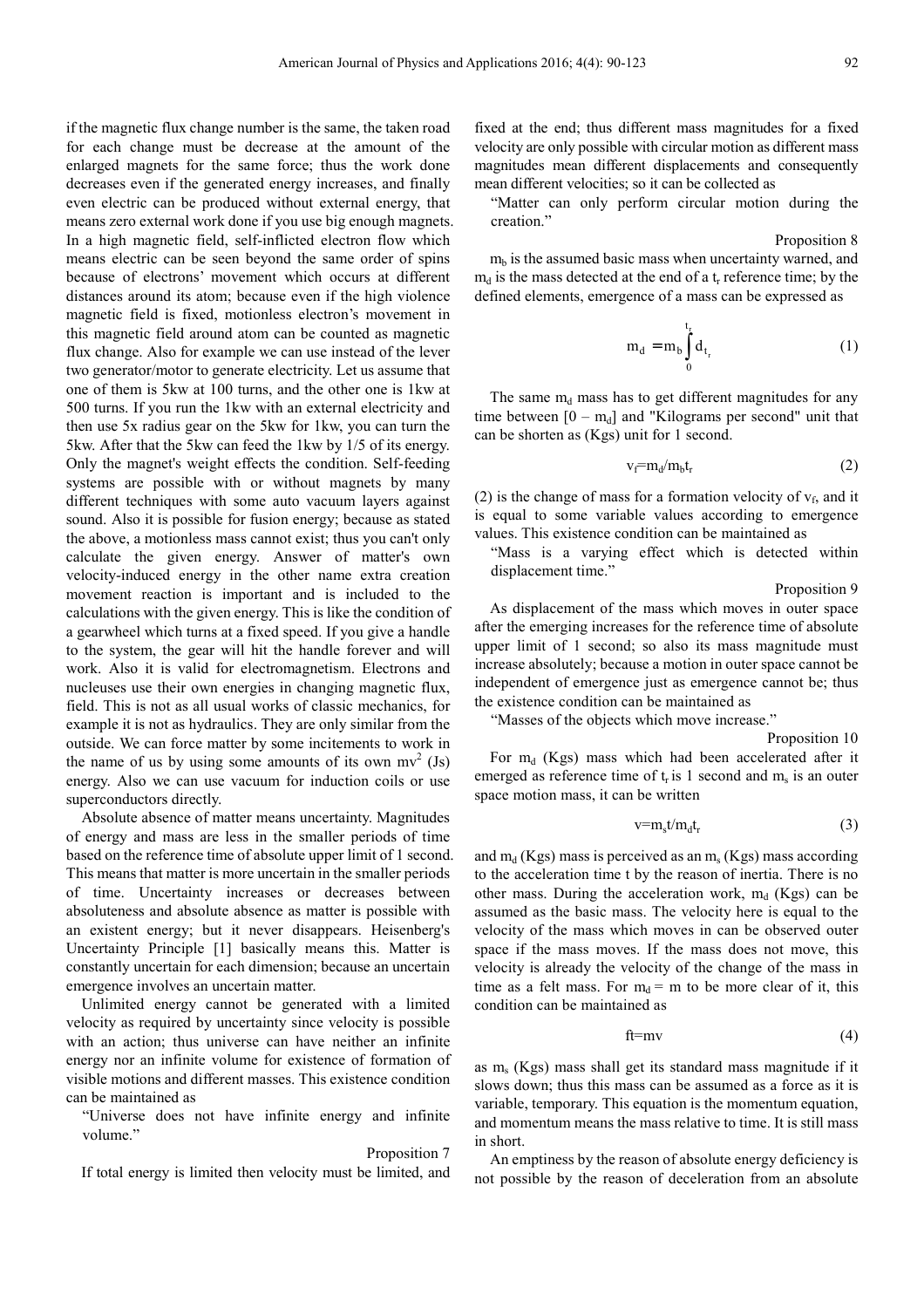energy; thus space allows matter to move and thus emerge at the every point of space. This means that all masses are a single mass. When turned back to the beginning of time then it becomes more understandable, and it can be said that there is an emergence by turns. This condition brings about emergence move around matter itself as required by the single universe mass; but also brings about a perfect entanglement as relativity warned by the reason of masses in an infinite number. The condition can be maintained as

"All masses are accepted as a single mass due to entanglement, and universe occurs with time differences between different masses."

#### Proposition 11

It can be assumed that there are infinite numbers of masses instead of single mass by having the same time difference again. The time difference can be used theoretically for determination of the basic emergence age; because the time difference can be taken to over threshold value as matter stores energy in theory. For example we can find out the different one in a space stuff group by this way. Nothing is perfect because of the time difference; thus there is no symmetry in the universe, and also will not be in future as well. At this point, we can assume that there is a perfect chaos or perfect order. These two comments are the same.

Work can only be done in a time interval by the reason of uncertainty; thus a work is always done against a resistance for energies which have any magnitude God is included as well; thus by the reason of conservation of the energy which is limited due to the fixed and limited light speed, the temperature and the heat differences which emerge by the reason of work done is always together with work; thus the condition can be maintained as

"There is no kind of the energy which cannot turn into mechanical energy."

#### Proposition 12

The condition becomes more understandable by the reason of the matter which has  $e/c^2$  (Kgs) mass; thus temperature must be matter as everything with  $e/c^2$  (Kgs) mass. If this is the fact then universe must be the heat which is equal to its total energy, and the heat becomes more certain or uncertain according to works done by using from the total energy of universe. Emergence velocity must be limited even if light speed is not an emergence velocity by the reason of limited uncertain universe, and must be fixed at last; thus universe cannot be unstable and cannot have an amount of disorder; because nothing loses from the total energy of universe. The things which are unstable are masses at the focal points of universe; thus universe can turn into a swimming pool without any wave by the reason of mass in another saying particle loss in the focal points of universe.

An absolute action threshold value for any action performed in works is not possible as the reason of one by one emergence as required by uncertainty. This means that also each existent mass particle has an infinite number of mass particle; thus two different masses never intersect at the same mass magnitude. This means that it is not possible a flexible collision in universe and information is preserved forever as any mutual vector annihilation will not occur; thus the condition can be summarized as

"Flexible collision is not possible in universe; thus information is preserved forever."

Proposition 13

Existence of flexible collisions is only assumed. Information shrinks forever; but it never disappears. As to be absolute afterwards is not possible as the reason of the requirement of a timeless worker before which is told about it the above, also it is not possible to be lose because of the requirement of to be informed by the infinite. The infınite has to know all the infinite information untimely manner.

As universe has an amount of disorder in the focal points, also constant speed movement is not possible as well in universe because of this disorder; because matter cannot protect its energy and thus speed even during acceleration or when there is no external force to cause an acceleration; thus during slowing at an amount even if the amount is too small. If we assume that the total of universe has no disorder, as there are infinite number of masses and as universe is created by a forcing each second smaller periods of time are included as well, actually it can be said that all the universe has an amount of disorder which is equal to its total energy each second and there is a regeneration at this point. As universe is created in infinite numbers of time and mass parts in 1 second, an infinite difference occurs for each infinite small part of constant movement for speed as slowing and then suddenly recovered by God. Finally it seems as constant speed movement and is really constant speed movement as there is no alternative; but as it was said, in theory it is not possible absolutely as required by preservation of energy and information even if there is no slowing for constant speed of c for the total of universe or the focal points of universe besides outer space movement relative to eye, that is in our dimension and as our usual works.

Information and matter must have the same building blocks as the requirement of to be information is having energy. All of the information must be at the same place because of entanglement. Because of the requirement of slowing down from the infinite, matter must exist as spatial waves on the infinite. The condition can be collected as

### "Matter is wave."

#### Proposition 14

Recovery of information is possible for any information type; but during the process, the information which is searched for and any information become the same at a point relatively for us; but not for the infinite.

As heat is single, also velocity is single for matter because of uncertainty and entanglement. Matter has been doing the same motion for the visible outer space motion which is different than the creation and the creation motion; so these two motions are accepted and emerge together, and the condition can be collected as

"Outer space and creation motions are accepted and emerge together. Matter uses the same space during any act."

Proposition 15

During motions, because of creation at the fixed light speed the condition can be collected as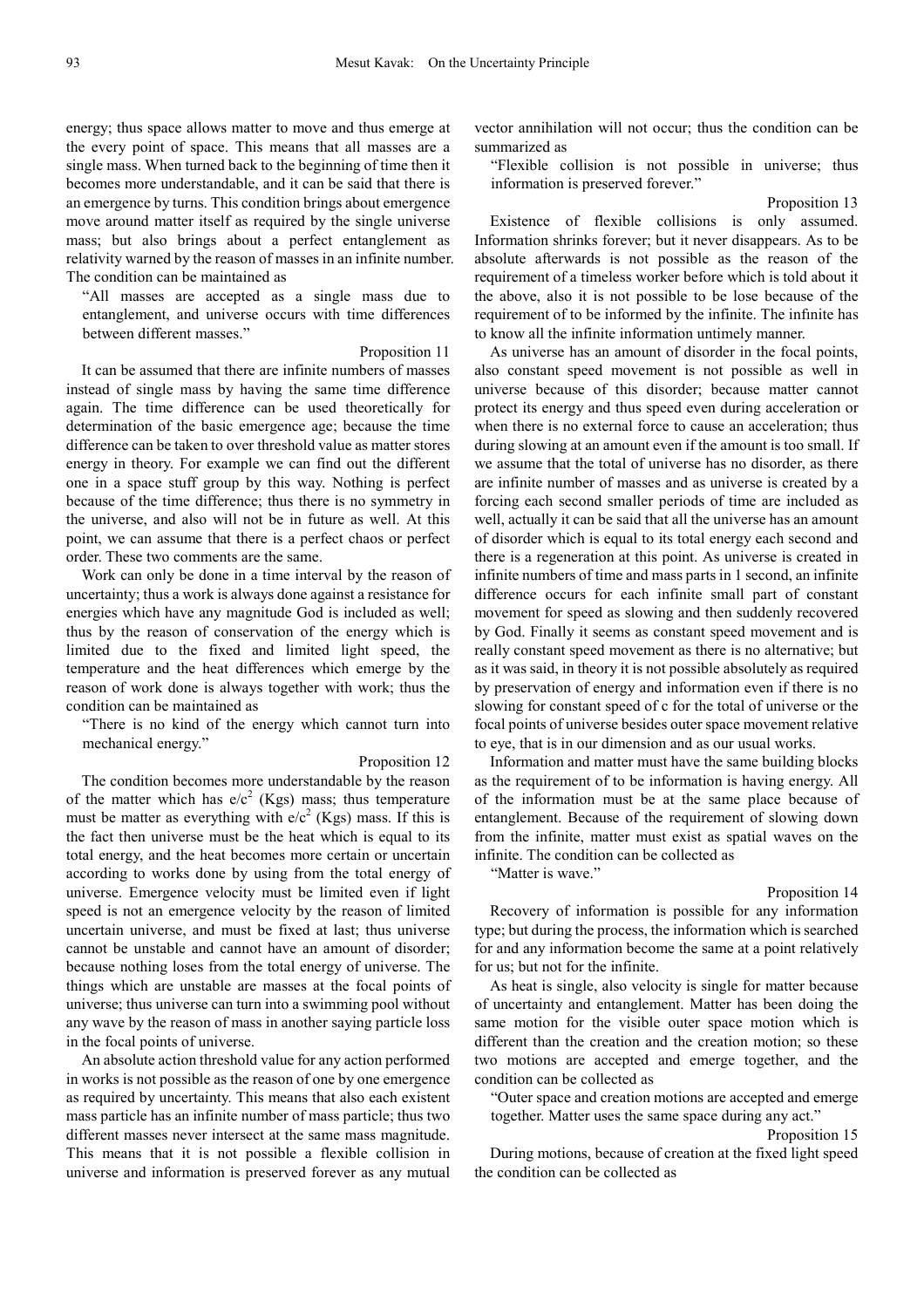"Light speed is the highest speed, and the lower is not possible as well."

Proposition 16 The condition does not allow kinetic energy to be like (5)

$$
w = \int_{0}^{mv} v d_{mv}
$$
 (5)

because the change amount of a mass at low speeds can be assumed as zero, and the speed always must be fixed and the light speed; thus these two situations do not allow for integration separately even if actually they are the natural result for each other. On the momentum equation which is stated the above as (4), kinetic energy must be

$$
fx=mv^2\tag{6}
$$

for  $x = vt$ . It is not different than a simple multiplication. The requirement for  $mv^2/2$  is the same force magnitude even in the smaller periods of time as well. The first and the assumed infinite small work must be  $ft/s = m_0v_1/s$ . The second work which is the closest to the first one is  $ft/s = (m_0 + 2m_0)v_2/s$  as magnitude of masses increase as much as used reference time but the smallest slice of time is the same. If the final velocity  $v_f$ is taken from the equation for the other works then it will be

$$
v_{f} = \sum_{n=1}^{\infty} \frac{2ft}{m_{0}n(n+1)}
$$
(7)

As 
$$
1 = \sum_{n=1}^{\infty} \frac{1}{(n+1)}
$$
 it will be  
  $ft=mv/2$  (8)

then 
$$
v = 2ft/m
$$
,  $f = mv/2t$  and since work done is  $fx = (mv/2t)(2ft^2/m) = ftv$ , for (8) it will be

$$
fx=mv^2/2
$$
 (9)

and it is kinetic energy as work done is equal to kinetic energy. Also equation  $f = ma$  must be  $f = ma/2$  for the same rule. The situation is only possible for 1 situation, if work done always has the same magnitude in the smaller periods of time. There is no formulaic qualify.

For the motions which has no first velocity, If  $x = vt$  and  $v =$ at then if equation  $t = v/a$  is put on its own place on  $x = vt$ , the timeless velocity equation will be

$$
v^2 = ax \tag{10}
$$

 $v^2$ =2ax is wrong as well.

For the motions with first velocity, Torricelli equation  $v_f^2$  =  $v_i^2$  + 2ax gives wrong results. It doesn't differ that you do a work as one-piece without hand taking with a  $p = ft$  as already this work is done one by one as required by uncertainty or by parts which are  $p = f_x t_y$  parts; so if  $v_i$  is the initial velocity,  $v_g$  is the gained velocity different than the first velocity,  $v_f$  is the final velocity then it must be  $v_f = v_i + v_g$  and  $v_g = a_g t$ ; so if they are the assembly elements, then for  $v_f^2 = (v_i + a_g t)^2$  it will be

$$
v_f^2 = v_i^2 + 2v_i a_g t + a_g^2 t^2
$$
 (11)

If the total displacement is  $x_f$ ,  $x_i$  is the gained road during t time by the initial velocity,  $x_g$  is the gained road by the gained velocity which is different than the first velocity during t time then it must be  $x_f = x_i + x_g$ ,  $x_g = a_g t^2$ ; thus  $t^2 = (x_f - x_i)/a_g$ . If the time is put on the place on (11) then it will be  $v_f^2 = v_i^2 + 2v_i a_g t$ +  $a_gx_f - a_gx_i$ . For  $v_i t = x_i$ , it will be  $2v_i a_g t = 2x_i a_g$ , and the timeless velocity equation which has a first velocity shall appear as

$$
v_f^2 = v_i^2 + a_g(x_i + x_f)
$$
 (12)

 $v_f^2 = v_i^2 + a_g (2x_i + x_g)$  (13)

On these informations, total kinetic energy will be

$$
m(v_i^2 + a_g(x_i + x_f))
$$
 (14)

or

or

$$
m(v_i^2 + a_g(2x_i + x_g))
$$
 (15)

Being g is the gravitational acceleration when mass and gravitational force changes are omitted in a small  $[0 - x]$ interval, it is  $mv^2 = max$  if both of the sides are multiplied with m on  $v^2$  = ax then gravitational potential energy will be

$$
e_p = mgx \tag{16}
$$

## **3. Relative Kinetic Energy**

When relativity warned, matter can exist in two main conditions for motions, that they are static and moving. Both of these works can be done as much as total kinetic energy; then the kinetic energy which is last and named as moving total kinetic energy must be equal to the kinetic energy which is gained by a visible outer space movement plus static total kinetic energy. This can be expressed as

$$
m_0c^2 + mv^2 = mc^2 \tag{17}
$$

The momentum and the kinetic energy equations which were derived the above change by a rule, and the rule is determined by this energy transformation equation which is (17). For the light speed c, the equation dances after this as

$$
m = \frac{m_0}{1 - \frac{v^2}{c^2}}
$$
 (18)

This mass is the mass of mass which has been accelerated and is moving at a speed of v. For acceleration work, If  $p_0 =$ m<sub>0</sub>c and v = ft/m<sub>0</sub> then for  $\int$  md<sub>v</sub> it will be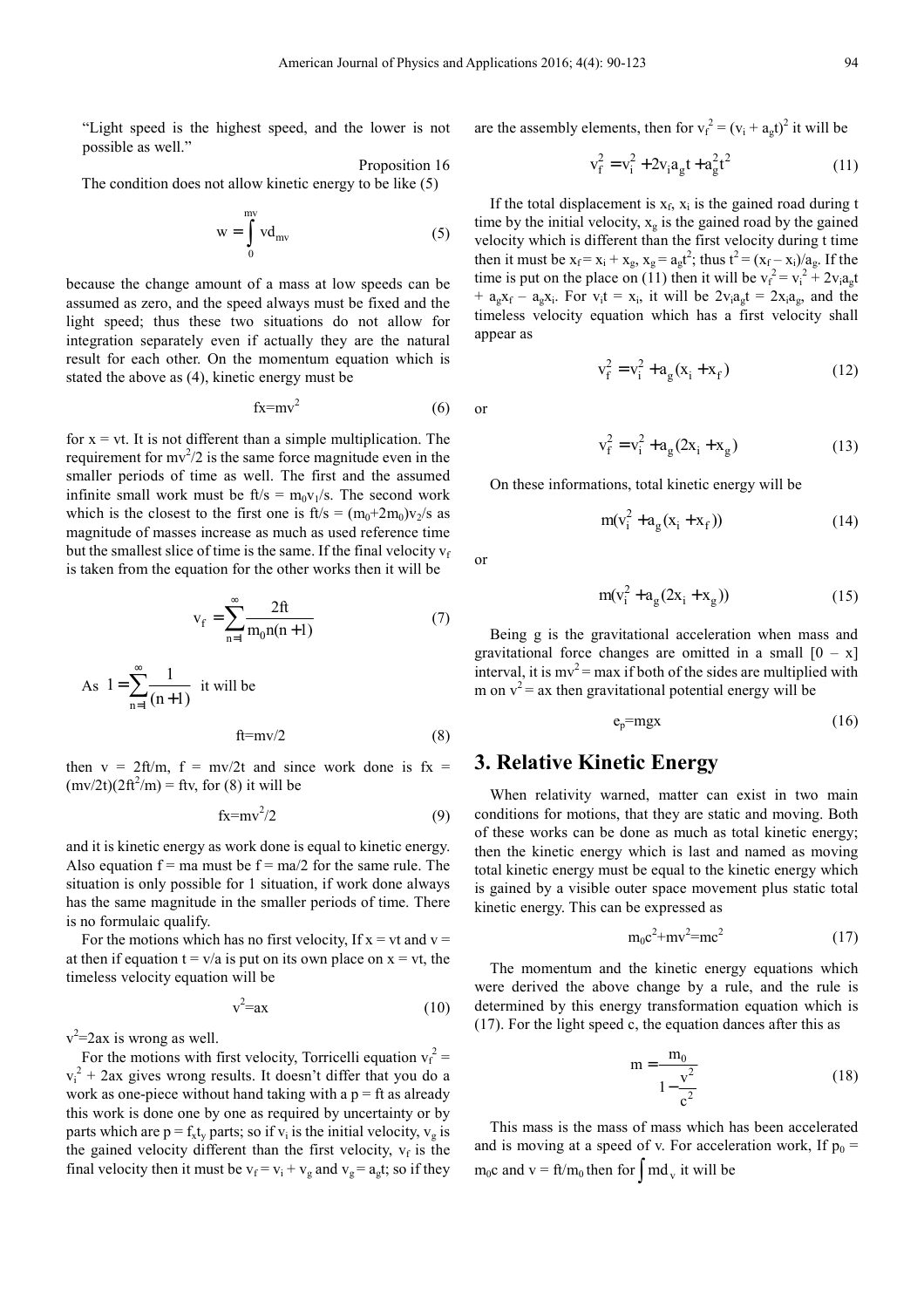$$
m = p_0 \tanh^{-1} \left( \frac{ft}{p_0} \right) \tag{19}
$$

The total energy will change during movements; thus the condition can be maintained as

"Mass and energy are not preserved in the focal points of universe; but for the total of universe, they are preserved."

Proposition 17

and Proposition 17 is not the same thing with preservation of energy of work done. It means that energy of a particle is not fixed, and is very dynamic. Even we use matter's own total energy for work without an external energy, it does not mean work done energy is not preserved that work done energy is always preserved.

As you can see on (18) or (19) the limit is c for  $v = ft/m_0$ equation; but actually work can be done by any big multiples of c for ft/m<sub>0</sub> equation and ft/m<sub>0</sub> > c status. As math has no mind, we must re-determine the condition. For (19.1) the below

$$
m_{n+1} = p_n \tanh^{-1} \left( \frac{(ft/p_0) - \lfloor ft/p_0 \rfloor}{p_n} \right) \tag{19.1}
$$

It will be (19.2) as

$$
m = \sum_{n=0}^{\left\lfloor \frac{ft}{p_0} \right\rfloor} m_{n+1}
$$
 (19.2)

for the work's whole value as there is no difference for a one-piece work or work in pieces. For  $ft/m_0 < c$  status, (19) can be used. The multiplication of ft doesn't change even if the mass or the energy on the momentum equation changes by any rule; thus also the mv multiplication never changes as well; so the speed has been reached can be taken from ft, and the speed has been reached will be ft/m that m is (19.2) or (19) here, is not  $m_0$ . If the force moves together with the mass, it must be done a relative calculation for the force as well. A calculation as the above is only valid for particle colliders; because the force doesn't move with the mass here.

Everything is an element of infinite; thus you can neither detract anything from, nor add anything to infinite. If a work is not performed at the infinite speed untimely manner, all the composed information will remain as virtual due to absolute absence; thus matter will appear and disappear with a frequency as a part of infinite. This is only possible by circular motion since information is an element of infinite. The main reason for a circular motion must be this different than observational different sizes of masses. A space object experiences constant potential difference during formation because of the time differences. When wave starts to move in one direction, the formed place of wave goes to disappearance. At this time, wave moves to the newly formed space. This movement must take place in all interactions of universe due to entanglement as well apart from the basic creation even if the basic creation and even electrons are included as well. Mercury, although it is not the only reason still is a good

example and is necessary for all orbiting objects the world is included as well. One day, the world's spin must relatively be rotated and then the sun must rise from the west, and the world's movement which is like an endless retro movement will be understood, and it will be seen with naked eye. By looking at the information, it could be stated as

"Matter does spiral circular motion."

Proposition 18 The wave causes 3 dimensions, and it moves in 2 dimensions in total due to the helical movement; thus the wave must be mathematically one-dimensional; then it could be stated as

"The mass density which is perceived is on the surface because of the wave. Matter forms a 3-dimension sphere with the helical circular motion. The total path proceeded each second during this process is equal to the path proceeded around a 2-dimension circle for the radius of the sphere it forms."

Proposition 19

Another effect of this potential difference is in Lorentz contraction [2]; because during movements, uncertainty decreases and mass increases as stated the above as masses of the objects which move increase; thus existence increases in a unit of time and it reduces the deviation for each round during the spiral circular motion of mass; in that case it could be stated as

"Matter experiences the length contraction during its movement in outer space because of change of uncertainty." Proposition 20

The length contraction can only occur in one direction because of the resultant direction of movement. This is the nature of all movements; because a motion can only occur in one direction as and for a resultant in space. This means that a sphere transforms to an ellipsoid; thus when static density is  $d_0$ and moving density is d, it will be

$$
d = \frac{d_0}{\left(1 - \frac{v^2}{c^2}\right)^2}
$$
 (20)

according to  $d = (m_0/(1 - (v^2/c^2)))/((4/3)\pi r^2r(1 - (v^2/c^2))$ . For a mass has  $m_0$  magnitude, the length contraction is as

$$
L = L_0 \left( 1 - \frac{v^2}{c^2} \right) \tag{21}
$$

and these results are for the matters which had been accelerated and are moving at a speed of v. For acceleration work, the calculations must be done over  $\int dd_v$  and  $\int Cd_v$ 

These informations contradict with Michelson-Morley experiment [3] in entanglement; because the speed of light is the creation speed and it is constant due to the limited universe; so it is independent of aether, free space for the status of this experiment. This case is the same for any moving matter in any density. The rays of moving objects are at a constant speed,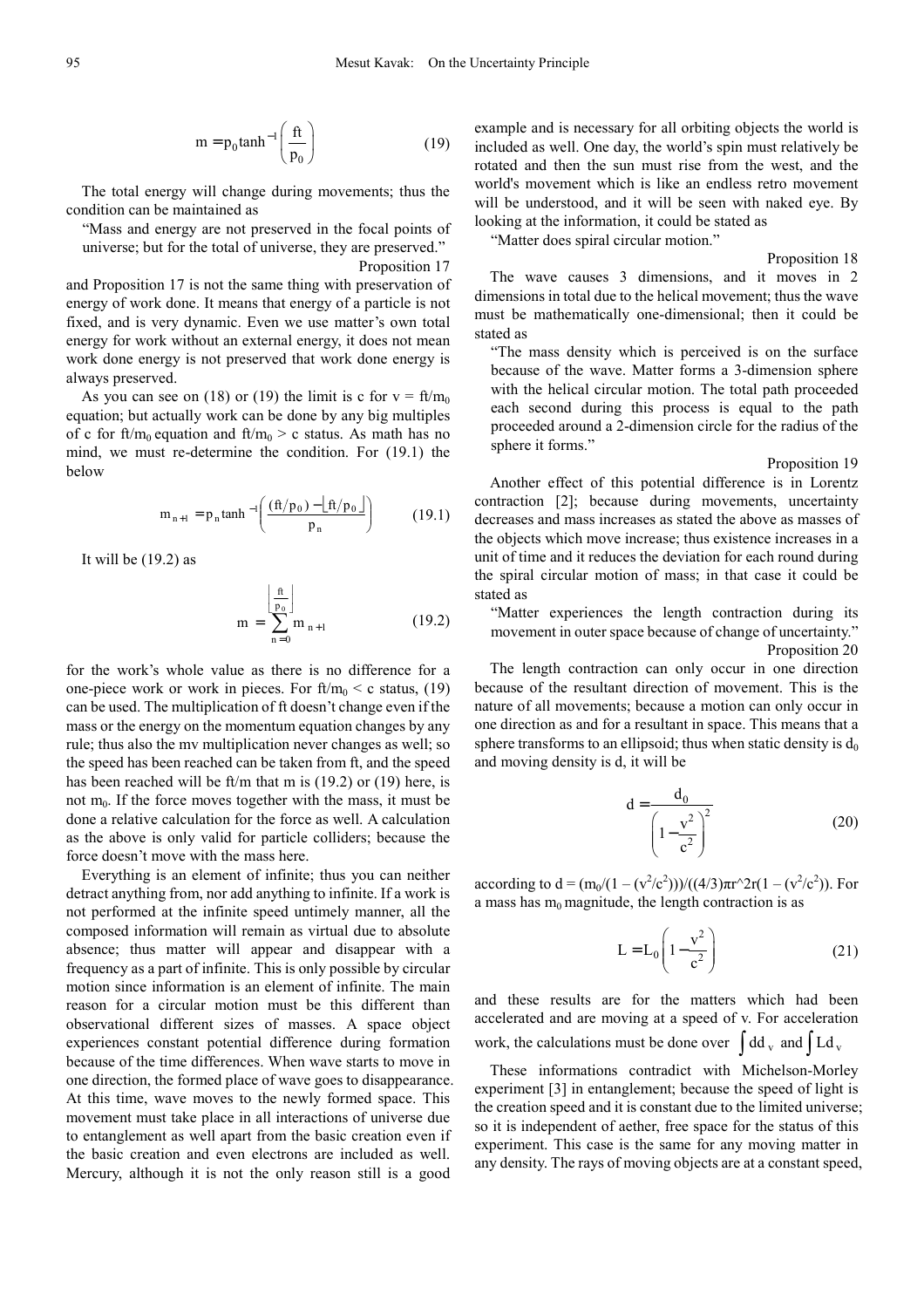only their energies are vary. When the length contraction occurs, a number of physical properties change such as electrical and thermal conductivity, total energy of mass and heat capacity. Also we can turn unmanned space vehicles against length contraction around themselves each second at the amount of the length contraction if it becomes a problem for vehicle health for more speed, and this has a poor limit because of centrifugal force. Additionally, maybe the earth is the center of the universe, and the universe turns around the earth. This is like a retro movement if this is the condition. We can test it by length contraction. If we send a space vehicle which goes in the reverse direction of the earth's space movement direction then the vehicle first must experience a volume increase and mass decrease, second a volume decrease and mass increase. This says that the earth moves. Otherwise the vehicle directly experiences a mass increase and volume decrease. Also electric conductivity can be used based on length contraction.

# **4. Formation of Matter**

Photon is the basic form particle which is the mass moves at the speed of light due to the circular motion and it must do a continuous circular motion while forming a particle or moving freely in space that during linear motion in space freely, as it does a helical motion which is assumed as creation circular motion, additionally it may do a second helical or low helical high circular motion with a small derivation in time at the same time with creation helical motion as an outer space helix. The distance taken every second in a particle or empty space must be  $r = c/2\pi$  for  $2\pi r = ct$  and  $t = 1$  second. During the work, photon acts like a particle when  $r = c/2\pi$  radius is counted as free circulation radius, and the photon has the same values as its formed ones for 1 second in each work. The area covered must be

$$
A = c^2 / 4\pi \qquad (m^2)
$$
 (22)

based on  $\pi r^2$ . For e (Js) as it emerges within 1 second, energy density in this area is

$$
d_e = 4 \pi e / c^2 \qquad (Js/m^2)
$$
 (23)

and it is assumed that e energy provides this equitation for 1 m<sup>2</sup>. The energy generated in 1 dimension along 1 meter for 1 second is  $(d_e)^{1/2}$  (Js); thus it will be

$$
e = 4\pi/c^4 \qquad (Js)
$$
 (24)

based on  $e = (d_e)^{1/2}/c$  (Js) for every distance taken at the speed of light of c each second. This must be the real required Planck constant. This is the total energy of the basic creation wave named as photon which has 1 Hertz frequency, and it occurs along 1 second in 1 dimension. The mass creates this energy is

$$
m_{ph} = 4\pi/c^6 \qquad (Kgs)
$$
 (25)

based on  $e/c^2$  (Kgs), and this is the photon mass which can be

shorten as  $m_{\text{ph}}$ . This is the mass that it can only be formed along 1 second; thus when it collided with an object, the total mass effect occurs at the end of 1 second; thus wave can only be a string. The force that causes this mass will be  $f = ma = mv$ for 1 second; thus it must be

$$
f = 4\pi/c^5 \qquad (Kgs) \tag{26}
$$

"The spirit of God was hovering over the waters, and God said that let there be light, and there was light. God saw that the light was good, and he separated the light from the darkness."

(Genesis / the Beginning)

verses told about it. Free photon vibrates all of the space in 3 dimensions according to the helical frequency with 1 dimensional helical motion and the photon either travels to far places or becomes more apparent from far places of course according to its energy as well, and also photon itself is a sound and particles have static, natural sound as well. Photon does not have to come directly to eye because of the 3 dimensional vibration of space. When it formed, it can send out small waves in all directions regardless. It is more intense in movement direction. If it did not act as this, a laser which is held with an angle relative to eye would never be seen. It seems that eye is extreme sensitive. Also all of the particles in the universe act like photon; because particles are formed by photon and even if you can't see 1 single particle, it vibrates the space in all direction like single free photon in the other name light. This can explain famous the double slit experiment [4]. Even 1 particle has radiation and a color if the radiation amount is enough, because of its natural vibration which occurs because of the heat that is together with energy even if you can't see it. Also particles which move in an order back to back may cause color at the required frequency according to a fixed reference.

Let's assume that x is the distance which the gravitational f force can pull back an accelerated mass and lower the speed of the mass in a t time. Over gravity, for  $m^2Gx/x^2 = mv^2$ , it will be  $v = (mG/x)^{1/2}$ . For  $x = vt$ , c is the speed of light and t is the smallest time allows this work; then it will be  $c = (mG/ct)^{1/2}$ . Here if c, t and thus m is constant then also G must be constant. The total mass of the universe must be

$$
m = te3/G \t(Kg) \t(27)
$$

for this small escape time of t. The frequency of this mass must be 1/t for this time. Formation is not only along 1 second for the beginning of time. After 1 second, the photon mass must form a black hole for 1 second according to its own rule which photon mass occurs for 1 second. It is a necessity due to mass and energy conservation. All the energy that the universe possess must exist for 1 Planck time in the beginning of time potentially. All the formed energy during this 1 second could be stacked into this small time. In addition works of God is possible when compactness and expansion states exist together. It is possible to create living creatures by using two of both regions. If the waves intertwine and form a particle, it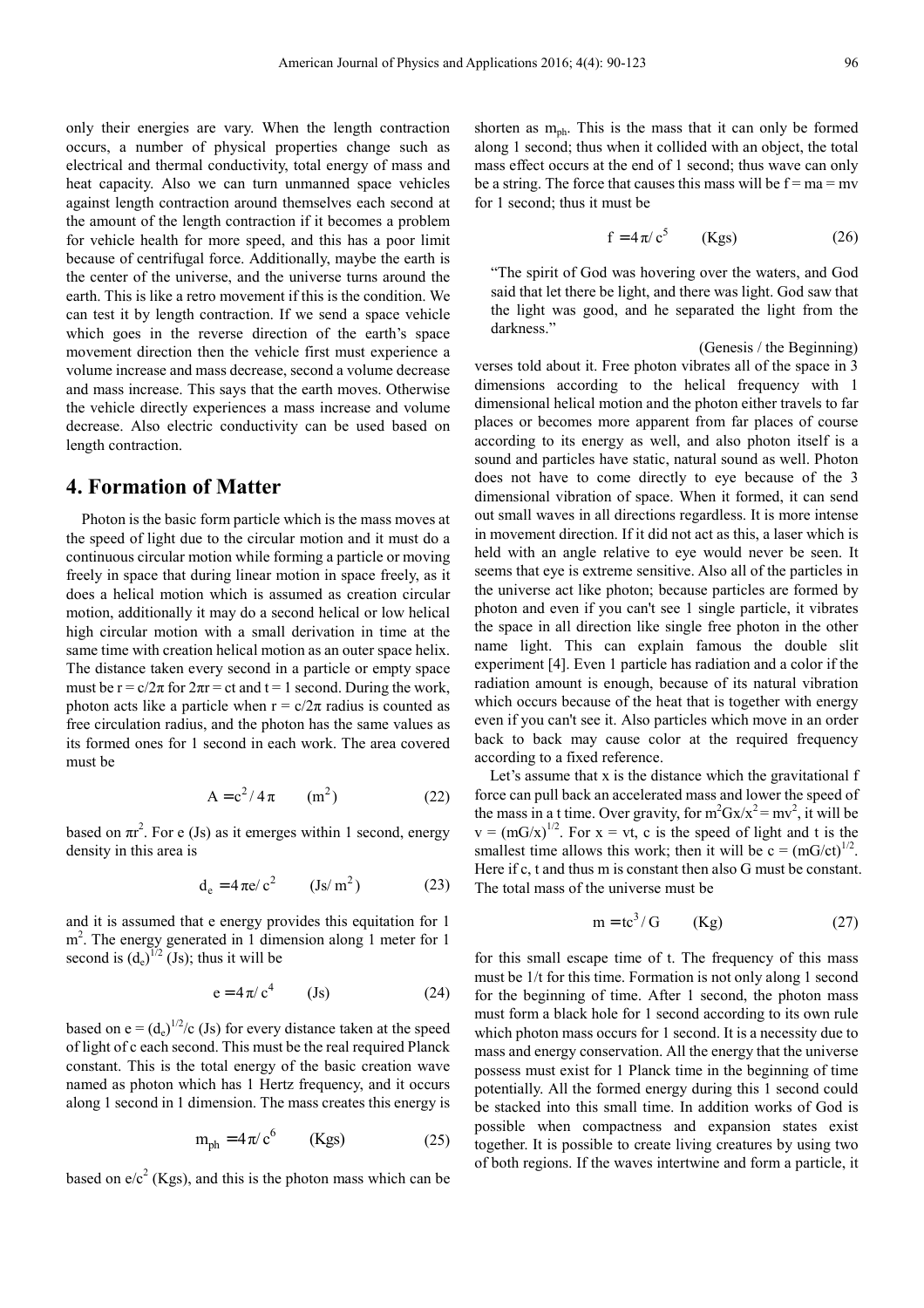is not possible to create particles as ours in the other region; thus we can be formed by compactness; in this case for  $m_{ph}$  =  $4\pi/c^6$  (Kgs) and  $m_{ph} = t^2 c^3/G$  (Kg), the Planck time must be

$$
t = \sqrt{4\pi G/c^9} \qquad (s) \qquad (28)
$$

The Planck length for this time must be

$$
L = \sqrt{4\pi G/c^7} \qquad (m) \tag{29}
$$

and the constants emerging with the required setting were found. The mass stated the above which is  $m = \frac{tc^3}{G}$  (Kg) is the mass which does not let light off in 1 Planck time. This mass then has  $m = c<sup>3</sup>/G$  (Kgs) mass magnitude as it completes its motion for 1 second for the same radius. The force caused by the centripetal acceleration emerging due to this mass must be

$$
f = \sqrt{\pi c^{17}/G^3} \qquad (Kgs) \tag{30}
$$

being  $r = L/2\pi$  (m) for 1 second.

"He withholds the sky from falling onto the earth except by his leave."

and

"God who raised sky without any pillars that you can see, is firmly established on the throne."

(Quran / Ar Ra'd - 2)

(Quran / Al Hajj - 65)

verses talk about it. A strong vacuum area emerges due to this force. Universe uses its own heat to work; thus also it loses heat during this work as well; thus space is always cold. The acceleration emerging for this force must be

$$
a = \sqrt{c^{11}/4\pi G^3} \qquad (m/s^2)
$$
 (31)

for  $a = c^2/r$ , and the path proceeded for the reference time of 1 second based on  $x = at^2$  must be

$$
x = \sqrt{c^{11}/4\pi G^3}
$$
 (m) (32)

and is the radius of the universe. As the light velocity made the universe stable for the higher values which are stable, it performs only the act of emergence, and the universe does not expand after the expansion for 1 second. As all actions can be performed as much as total energy of universe or used matter; based on the action performed in the direction of centripetal acceleration, the mass emerging as a result of this action performed must be

$$
m = c^{12}/2G^2
$$
 (Kgs) (33)

It can be said that rather nonsense physical phenomena in the universe are possible for such a big mass and they can occur at any place each second according to the total number of the particles emerging as well. The density of the universe must be

$$
d = \sqrt{9\pi/Gc^9} \qquad (Kgs/m^3)
$$
 (34)

but the universe can only possess the density when all of the particles of the universe evaporated. The universe has a center and the universe which seems as expanding is caused by the photons which create particles, and also by evaporations as the universe emerges due to centrifugal force. During the expansion, a potential difference can emerge along the space which are along the direction of centripetal acceleration because of the initial movement, and masses move by photon momentum because of photon friction. Matters' own creation motion which is momentum in the other name causes outer space movement by friction. Also this is gravity. The time differences which are caused by the initial movement in the centripetal force way and the circular motion of the universe may cause helical motion. Even if photon wants to move straight manner, time differences don't allow it to move that manner. It may be caused by the initial movement, and even if the universe turns in superposition condition, it always shifts slowly that it should be at the speed of light as some slices as waves and is a second, side effect. Spooky action at a distance of Einstein [5] may also be caused by this superposition of the universe as every action emerges in a time interval as a result of entanglement, single universe mass. As it does not differ for universe that is it a particle, the universe can touch all of them at the same time from the furthest existent distance. For these informations it can be said that

"As universe has been emerged due to centrifugal force, finally it must be static actually as required by the conservation of energy."

#### Proposition 21

A density difference occurs because of one by one emergence and having frequency of it, and matter does a motion as translational motion. A space contraction can be seen at some points of space because of the mass scatter. These points are denser. A matter which has a smaller density than universe cannot exist. When it existed then it is suddenly excluded and be transformed into a photon or loses its vibration and gains an energy under the Planck constant as uncertainty warned. Because of this reason, some particles may be lost as emerge at the moment they emerge. If we look at the information, it can be said that the waves intertwined together and they formed the subatomic particles, and then hydrogen by an ignored time difference; thus diffuse of particles is not so hard in the universe in 1 second. All of the work is together and is in 1 second. If many masses cross on the same point at the same time then space must be collapsed and then it must be swollen; thus new types of elements may be done by photon-photon collisions, and they don't have to be as in our scientific knowledge. Supercomputers will be saver to do it.

"After that, he headed to the sky which has been as smoke, and said to it and the earth that willingly or unwillingly follow my order. Both of them said that we came willingly." (Quran / Fussilat - 11)

verse talks about them, and their wills are physical laws.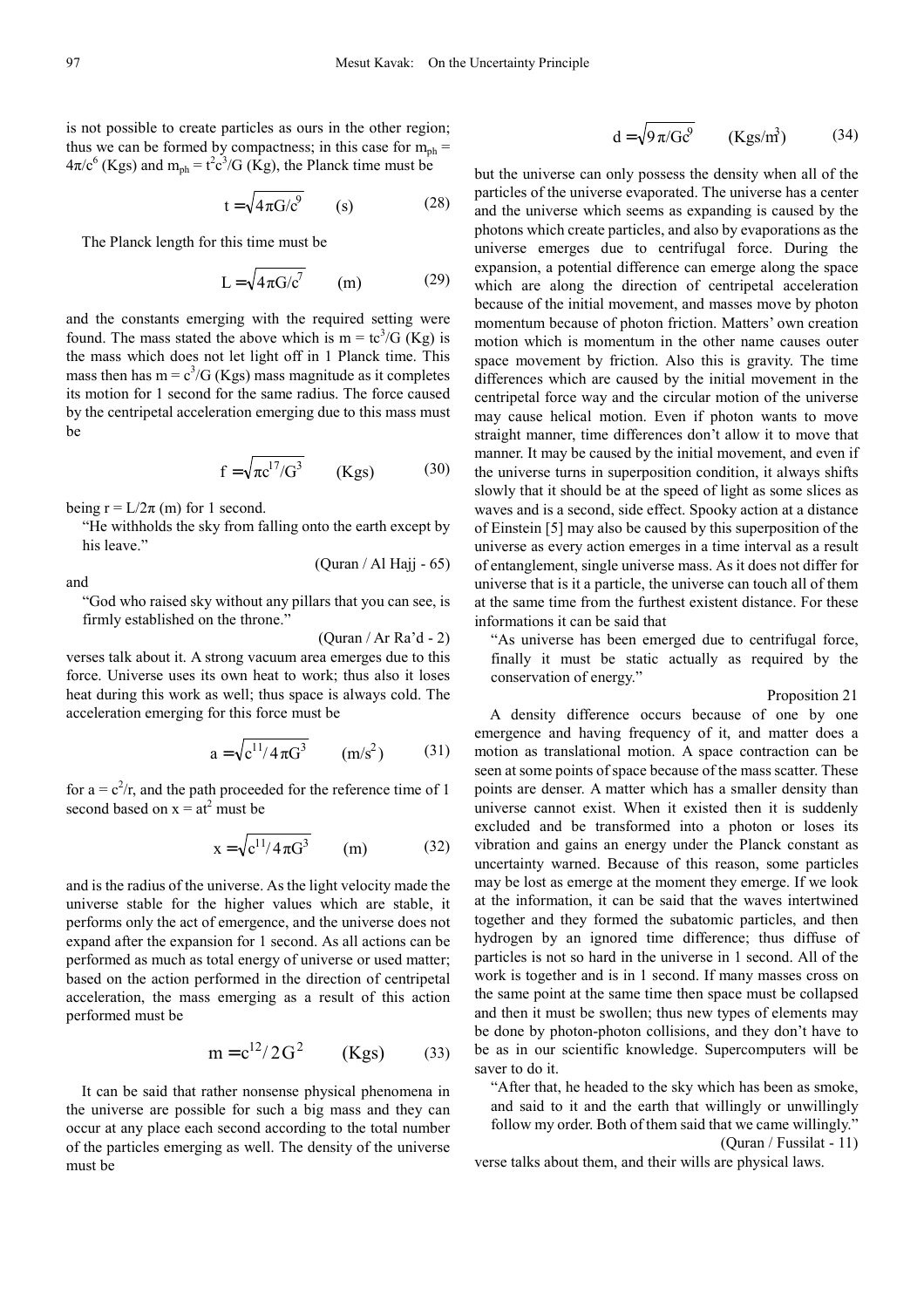As matter emerges by space which is the basic matter, if matter draws extra space during its emergence with different magnitudes along the emergence as a side effect that is unavoidable as its own emergence because of uncertainty like pasty substances, it can move faster than light even though the light velocity is fixed; because matter does not have any other motion except its emergence motion and it can go faster than light according to the extra gained space. The condition can be expressed as

"It is possible to move faster than light in outer space to extent of the extra mass drawn from space during the emergence even though the light velocity is always stable." Proposition 22

and it is applicable for the masses covering a range of very minor and very major masses, and is an effect of matter on itself. The universe was able to expand faster than light for 1 second at the beginning of time by this way. If the condition of moving faster than light is calculated and the particle cannot move faster than light for the force which it is pushed by, then this means the particle exists with some subatomic particles together; because area of the lowest energy determines efficiency of a system as stated the above. If a bigger mass is in question it can change the condition of subatomic particles with a violence due to gravity; this way mass is drawn from the space with a frequency and the event is as creation. The second effect which is assumed frequency of violence behaves as particle. If energy exists, it is not prevented. Extra space drawn consumes life of matter; because matter leaves a bit of its mass in both of outer space or creation motion behind as required by uncertainty, and at this time gravity is still active as well; thus during circular motion, the photon which forms matter collides with itself in great number of collisions for each second. Matter can only use its own energy for all works; thus the collisions cause the evaporation.

Matter has no the basic absolute mass particle, photon is included as well; but when relativity warned, photon must be assumed as mass particle as the reference. If this is accepted, Gordon Kane from the University of Michigan needs to pay 200 dollars [6] to former Lucasian Professor Stephen W. Hawking if Mr. Kanes does not kick up a row suddenly. If he can give me the money, please I would treasure it as a souvenir; of course, if I do not sell it for a lot of money via internet. Photon performs the motion linearly that has L wavelength for its helix which has  $r = L/2\pi$  helical radius; so it does not experience any delay for the Planck length and the Planck time, and maintains  $L = ct$  status. The decrease of helical wave radius lowers the linear wavelength; thus mass per volume in a unit can be increased; thus also it is able to increase energy of photon. High energy photons as gamma rays can go through matter without getting interacted with matter in this manner. Energy of a photon which has 1 Hertz frequency must be

$$
e = hv \t (Js) \t (35)
$$

as Max Planck derived it [7]. Energy makes a single photon at a smaller time frame and does the helical motion with a smaller string.

Photon performs a single motion to form particle, and frequency of a photon on a particle surface determines the radius of particle; thus  $r_p$  being the radius of a free particle which is not composed with other subatomic particles, ν being the photon's frequency of revolution around the particle,  $m_p$ being the mass of the particle,  $m_{ph}$  being the mass of the photon emerging during 1 second, for  $m_{ph}v = m_p$  and  $c/2\pi r =$  $m_{\text{p}}/m_{\text{ph}}$  free single particle radius must be

$$
r_p = h/2\pi m_p c \qquad (m) \qquad (36)
$$

This radius can vary based on the place it exists in space. By another formulation, as it will be  $m_p c^2 = h\nu$  particle mass must be

$$
m_p = h \nu/c^2 \quad (Kgs) \tag{37}
$$

These are hypothetical and indirect calculations for the available values as there is no alternative as well. The sensed force of a particle as the result of its displacement due to a mass must be

$$
f = m_{ph} c^2 / r_p \qquad (Kgs) \tag{38}
$$

The relation between mass and radius of particles based on action performed must be

$$
r_p = \sqrt{h/m_p} \qquad (m) \qquad (39)
$$

thus particles must have bigger radiuses; however the gravitation on themselves and re-vacuuming of the space which is already a vacuum in a small time interval prevent it. Considering this it can be said that the free particles which are not composed with subatomic particles with small radius and big mass, emerged earlier at the beginning of time; because the same photon stays at a small radius due to the stronger inner vacuum and this can occur when the universe was denser. This effects the destiny of magnetic dipoles. Also particles of the universe may only be formed by the first creation. There is nowhere to escape, and the waves digs the space; thus the photon which create the particles behaves on the surface as membranes with pressure difference between the inside and the outside of the particles. The vacuum force wants to pull the membrane; but the photon's centripetal force forbids this. Maybe open helical motion causes and photon does not move on surface helical; thus particles are like beam of a single atom, that the beam travels circular according to its total beam energy and create centripetal force somehow by the first creation. Maybe it behaves like a memory metal. When the photon mass is assumed at number of the frequency where is around of particle for all time and do not move based on the mass of the particle, the gravitational effect of the particle on itself must be

$$
f = m_p^2 G / 16r^2 \qquad (Kgs) \tag{40}
$$

These informations blink to the Thomson atom model as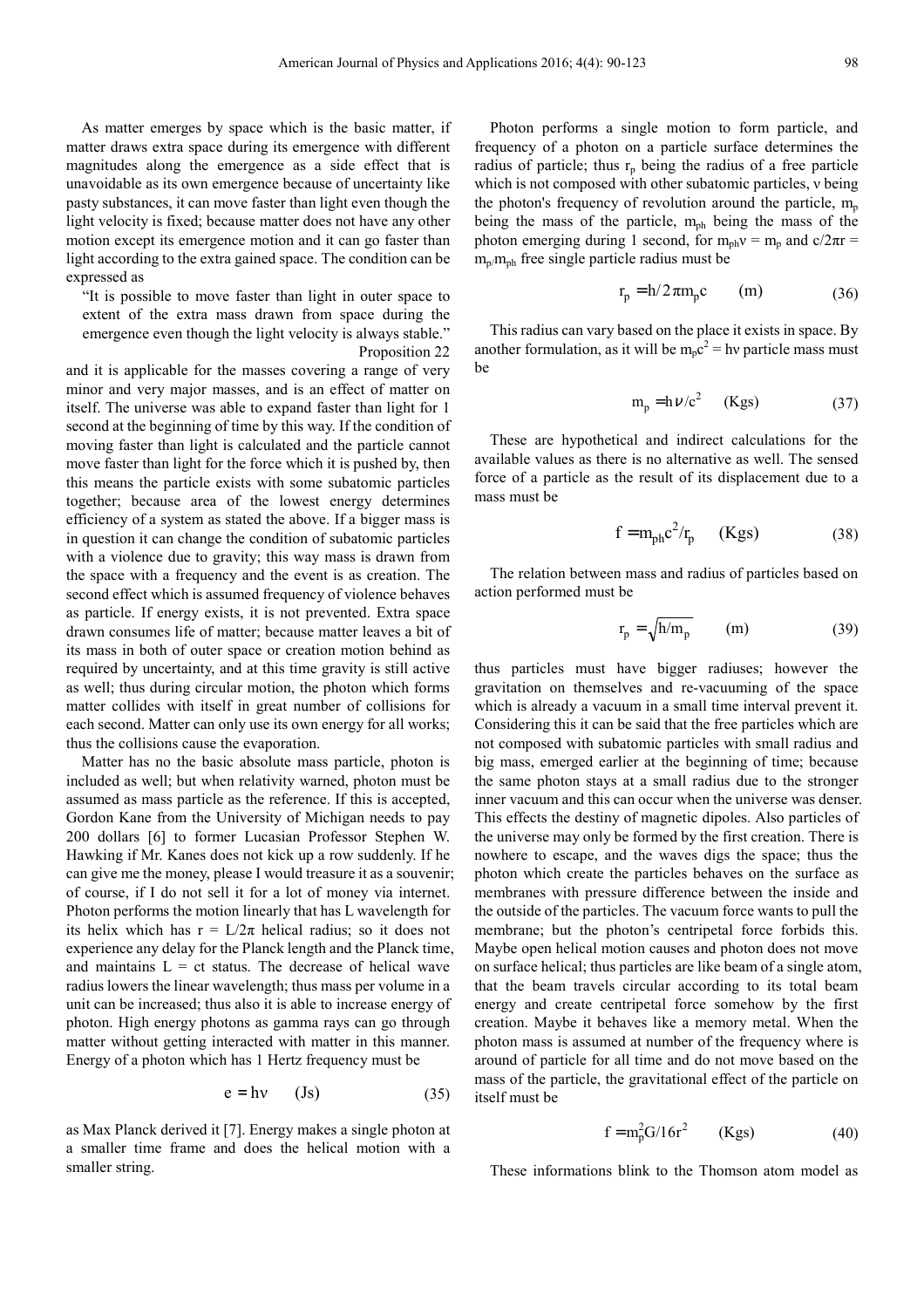particles with smaller mass, have bigger volumes. Maybe proton draws electron into the vacuum area in itself and electron forms atom by inflating proton due to its volume; this way orbitals become characterized with specific and certain values with certain coefficients for the incoming electron mass, and when the electron exists the energy of the orbital difference is discharged as radiation. However the fact that Thomson did not mention about uncharged particles can remain outside of usual process of science; because nothing is perfect due to uncertainty requirement but it should constitute with a potential difference and absolutely be polar.

When a particle emerged, space distends and magnetic field lines emerge at the light speed and to the end of the universe. Ellipticity of the lines change according to the magnitude of frequency. The gaps between the lines emerge due to uncertainty. These lines and the gaps inbetween have different densities and cause heat even for a single free particle which is not composed of subatomic particles and not entangled with another mass, or also for a single free photon which rubs space and itself; thus an object which moves in space without acceleration cannot protect its speed forever. When this particle emerged, a magnetic dipole moment exists there. Magnetic features of each particle are different. On surface somewhere always more mass density exists because of the initial movement. Catching up with itself effects the mass density on the surface; thus the particles which are uncharged and do not have angular momentum do not exist. Each particle has the same magnetic pole and thus the same type of charge; but mass difference can be seen as magnetic poles. Extra gravitation and at last impulse can be seen relative to frequency and thus mass difference. When the spins of particles turn to the same direction and they dispended the space in a direction, the same impact is felt much stronger. As each mass has different density when it is free and when it is in a system due to entanglement and uncertainty, magnetic feature changes based on the place where it exists. Electrical charge can be nothing but mass; because matter must be one type due to infinite frequency and deceleration from absolute energy; thus attraction emerges only due to the masses moving in stretched space. This action is performed by the photon-induced static momentum of each mass. Photon rubs the stretched different density space sweetly because of photon's own momentum and the particle which is created by the photon is seen as be drawn in the distention direction; thus it can be maintained as

"Gravitation is the will to move on stretched space, the photon-induced friction. It is caused by photon's own momentum. Nothing attracts masses."

#### Proposition 23

None of energy transformations can be independent of (18); thus the upper limit of mass focus is all mass of universe during this gravitational attraction if evaporations are ignored. To be freed of gravitational field or escaping from it is not possible. Attraction is reciprocal and as it does not have a threshold value, it effects from the other side of universe or has an effect on the other side of universe at the emergence speed of the light speed. For example if escape velocity is

taken, for 
$$
f x - \int_{0}^{x} \frac{m_1 m_2 G}{(r+x)^2} d_x = m_1 v^2
$$

the escape velocity in vertical must be

$$
v = \sqrt{(fx/m) - (m_2Gx/r(x+r))}
$$
 (41)

and the result is zero when both of the sides are squared for fx  $=m_1v^2$ . The reason is conservation of entanglement and energy. When the action is divided constantly forever by the parts which are equal to each other, the action performed by gravitation closes to all of the actions performed against gravitation, and this is an evidence for single factor of creation which is gravity. Escape velocity for the land vehicles moving on surface can be calculated with the required setting, f being gravitational force, based on  $mv^2/r = f$ . A constant state of performing action is required to conserve the velocity; otherwise, the accelerated mass first slows down and comes back even if it is from the existent furthermost distant; thus it can be maintained as

"To be freed of gravitational field or escaping from it is not possible."

Proposition 24

and the situation changes only when entered into the another gravitational field which will balance or defeat this situation and an action is performed against the first field temporarily; thus a fixed orbital is not possible. Even if masses, attraction and thus motion are reciprocal objects get closer to heavier masses around which they rotate, first move away and after get closer or move away because of outer gravitational effects.

A gravitational effect is also caused by displacement which is circular displacement. This effect causes deceleration of a mass with a period on an orbital, and do not let a huge torque when the distance became too many I think. Also there is a slower rotation due to the concentration of masses on the centers of galaxies; and the orbital heavenly bodies which are far to the center rotate relatively faster because of inner mass density which can be assumed as a single mass and circular displacement. Due to this displacement, infinite and zero mass points for tan  $(\alpha/2)$  emerges. Where the mass has an infinite magnitude at one point, the point is the point of zero mass or the mass becomes its usual mass which is felt at the end of 1 second; thus a person who throws hammer by circular motion, first stores the energy and then as second uses this energy. This situation is in this way in all interactions. Also a mass gets different densities when it is free or is entangled. This mass is not independent of the system and the system intends to behave as single piece.

The second effect of this displacement can cause helical motion. To be one of them before or after of two the same opposite works which are done by the same energy change the displacement, and it can be used for astronauts to teach them space swimming. It is possible to reach jet fighter speeds and more. Otherwise, swimming in a liquid would not be possible as well. Already, a marble which starts to turn around a center string-dependent manner will pass from a higher place in the next round, and also it constantly climbs vertical manner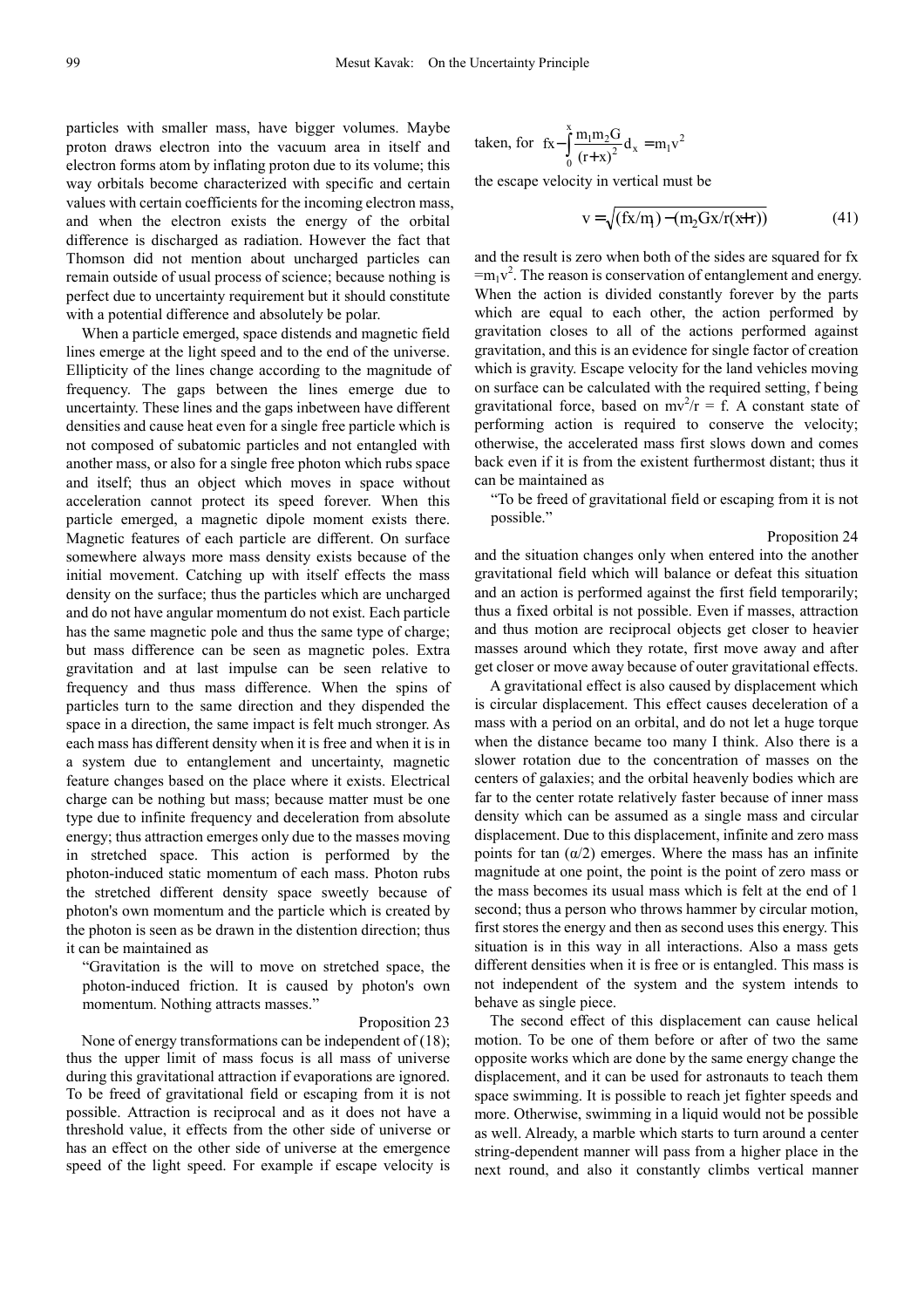between these two rounds as well; because the work done by the marble against the gravity increases. The same event can be seen in the universe. The center can be assumed as a sun; thus for the reason the orbital stuffs are assumed as the marble. I did not calculate; but if it is possible, it will be the effect which is the effect on the system on itself; because as stated the above, nothing is perfect and to be before or after of one of the works is important.

Radiuses of particles; thus their masses vary due to intensity of the interaction during gravitation. A real decrease or increase emerges for masses; however this occurs according to the relativistic energy transformation formula (18); because, even if gravitation is acceleration, it is as a motion with constant speed for 1 second when masses do not accelerate or have not been accelerated, and it is always  $a = v$  forever actually for each small period of time in 1 second as well for t  $= 1$  second based on  $x = vt$  as average. Some minor changes in the volumes can be observed; however, this occurs as length contraction.  $m_0$  being the standard mass in the infinite distance from a gravitational field;  $m_p$  being the mass in a planet;  $a_p$ being the gravitational acceleration on the planet and a<sub>s</sub> being the gravity acceleration in space; for  $m_p = m_0/(1-(a_p^2/c^2))$ , the radius causes the ellipsoid at a certain height from the ground or in space must be

$$
r_s = \frac{h(c^2 - a_s^2)}{2\pi m_p c(c^2 - a_p^2)}
$$
 (m) (42)

The objects which move or under the effect of gravitation starts drawing an ellipsoid. Even if time relative, it can't be detected as varied around, near or surface of planets; because time must be accepted together with space; thus if time shrinks, then energy must shrink. Variable is total energy; and thus is volume and mass. Every existing physical feature absolutely changes all together with these changes at the same rate. For example, the conductors of an atomic clock would be more insulating at the closer place to the surface of a planet; because electron mass is inversely proportional with electrical conductivity; thus an energy producer produces less energy, and the clock stays behind because of the reasons. By the same reason, astronauts need more food; because they need more molecular reaction energy. When they run in space, the same energy will occur after more molecule use to protect the old situation. They should eat appetizing foods and for example for Mars, we must let marriage. By the same reason, ionic bonds will be weak in the space. Centrifugal force is enough to protect bones and also is good for feed; because it has the same effect on the particles as gravity except metabolic pressure as gravity is constant rapid motion for 1 second even if it is an acceleration

Particles move back and forward in a rather minor length due to momentum of photon in rather dense area during gravitation. This point is now the area where mass impulse is rather dense. Rotation of the spins at this moment should not be neglected. Moreover, also during the moments when the matter is not there the status of inertia of the particles is destroyed together with the space which has been fixed and

healed, and a mass impulse effect can be sensed.

Each existent action is absolutely at the light velocity. As required by uncertainty; photon must leave some part of its mass where it has passed during the motion which it does with a frequency, and the same is valid for all spatial motions of all masses. At that time gravitation is effective on itself as well. Due to photon's status of superposition with itself on particle, photon must lose its energy and must spin the particle somewhat according to non-flexible friction or if the friction has a high frequency then according to a collision, and causes a centrifugal force against the radiuses of heavenly bodies especially the compact ones and must be included to the calculations. This effect becomes stronger together with the increasing frequencies because of the decreased radius for uniform velocity. As the effect effects the life of particle, also it must stop the vibration of photon utterly at one point as required by conservation of energy, and at last the mass must evaporate at an amount all of the mass is included due to the intensity of the interaction; however the total energy of the universe does not change. Whether one effect occurs prior to the other or not changes actions. For example when a ft action is performed in space if the same ft action is performed at the reverse direction at the end of t time the displacement is different than zero. Also this is good example for famous self-running magnet motors. The same is acceptable for back emf with right coils. If you want to take an object from A to B in space, this work is done by first acceleration and secondly slowing. Otherwise, the object accelerates forever; thus the first work is acceleration always. If you want to shorten the work in the point of time and thus distance forever, nothing changes and the rule is still valid. Similarly, in an electronic assembly the current is the first for any time if you don't use the matter I mean even there is no flow between the atoms; thus back emf is the second work, and in the right electronic assembly the second work's effect can be passed maybe some high frequencies because of smaller distance requirement. I think it can be done by many coils by using the coils by turns for 1 second. Also, we can vibrate the electrons without the flow and thus resistance with resonance. The sum of the vibration occurs as magnetic pulses and the current can be created. Generating or transmitting electricity without resonance is always our enemy. If we turn the subject, there is nothing but the event. Even if this condition causes the magnetic dipole for the photon moves on the surface, the effect of mass left behind by the photon changes the magnetic dipoles by the same reason of evaporation, and the same particle can behave differently in a different mass, temperature and thus in a different frequency emerging.

When the photon motion in a circular motion reached 1 photon mass for the mass that it has just left behind, it can be accepted as flexible collision as its mass can emerge during the time of 1 second for constant single way speed and it evaporates at the amount of extra action due to its uniform energy. 2 photons whose frequencies are 1 in space are assumed as they perform flexible collision, 2 photon mass is sensed at the point of collision during 1 second and both of the photons evaporate at the end of this time. Due to the rotation in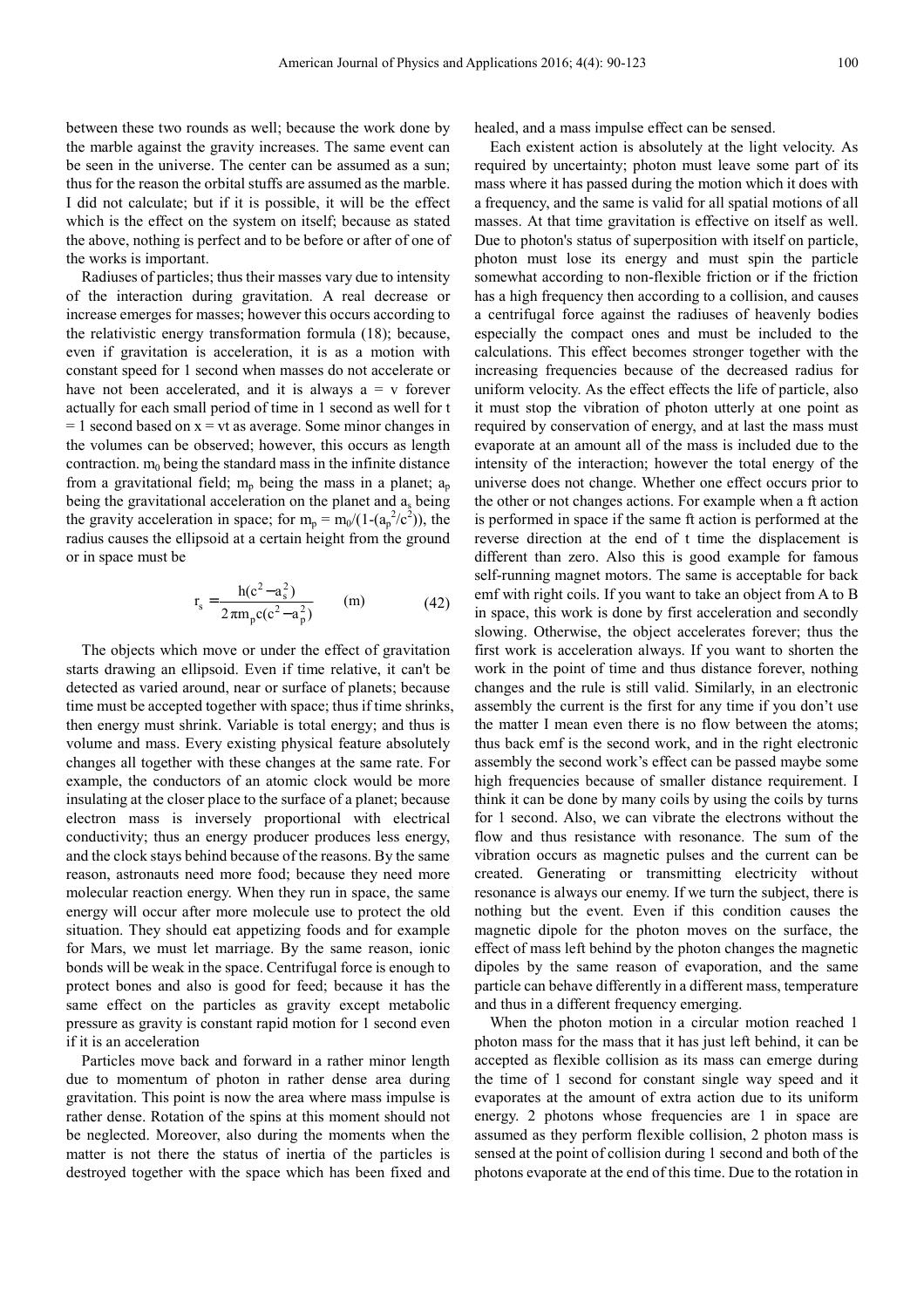volume for  $2\pi r = L$ ,  $L/\pi$  being the width of photons and r<sub>p</sub> being the radius of the free particle there are

$$
2\pi^2 r_p/L\tag{43}
$$

transition places. The photon with  $c/2\pi r_p$  frequency for the radius of the particle forms the  $m_p$  particle mass at the end of 1 second.  $c/2\pi r_p$  frequency and  $2\pi^2 r_p/L$  frequency must be the same for the maximum entropy as relativity warned as there is no disorder; however,  $c/2\pi r_p$  being the frequency of this particle it is

$$
r = \sqrt{Lc/4\pi^3} \qquad (m) \tag{44}
$$

emerging for  $c/2\pi r_p = 2\pi^2 r_p/L$  for a single radius. To achieve the same situation by changing radius, the photon mass and the light velocity must change either separately or together with a proportion; thus  $c/2\pi r_p$  being the frequency of the particle; for  $(c/2\pi r_p)/(2\pi^2 r_p/L)$ ,

$$
v = cL/4\pi^2 r_p^2
$$
 Hertz (45)

must be the frequency of the photon has 1 Hertz frequency. If it is not, it means there is a superposition and so an assumed flexible collision with the photon itself.

$$
m = m_{ph}cL/4\pi^2r_p^2 \qquad (Kgs)
$$
 (46)

is the amount of the mass evaporating at the end of 1 second if you assume that particles don't lose energy during the collisions and assume that it happens suddenly; thus they lose at the end of 1 second, that it does not happen by this way if evaporation does not happen as an energy storing. By the way, the mass thus the radius change at the end of this period. If it is edited for  $r_p = h/2\pi$  m<sub>p</sub>c then it will be

$$
m = m_p^2 cL/h \t(Kgs) \t(47)
$$

The energy evaporating at the end of 1 second will be

$$
e = m_p^2 c^3 L/h \qquad (Js)
$$
 (48)

The calculations for the total life must be done again for each second. If the energy evaporations on the focal points and thus the loss of mass occur with massive periods, this loss can be assumed as stopped at status of the highest assumed entropy even though the annihilation actually continues on these focal points of the universe as required by uncertainty. The mass which will lose its total mass at the end of 1 second must be

$$
m = h/Lc \t(Kgs) \t(49)
$$

The radius of this particle based on  $r=h/2\pi m c$ , must be

$$
r = L/2\pi \qquad (m) \qquad (50)
$$

and verifies the above mentioned findings. The energy of any particle in any mass which is not composed of sub-particles and not entangled in a system must be

$$
e = h/t \qquad (Js)
$$
 (51)

As matter can perform action as much as its total energy, it must use its own energy even during an extra mass sensed in a time interval in superposition with itself without any external effect, and its energy must decrease as much as the energy which is spent by the photon of matter at the end of this period. Matter can only use its total energy even if it works or made it worked; because for both of the conditions, matter must be has been working. Instead of flexible collision with uniform velocity, the gravitation effect on itself can also be used in the worst status to prove this as a perfect evidence. A small string emerging in each Planck length imposes a gravitational force right before the superposition. This force will be

$$
f = m_{\rm ph}^2 t^2 G/L^2 \qquad \text{(Kgs)} \tag{52}
$$

As collision occurs at each Planck time, it will be multiplied with  $1/t$  and as  $1/t$  number emerge in each small string during 1 second it will be multiplied with  $1/t^2$ ; thus

$$
f = m_{ph}^2 G/L^2 \qquad (Kgs) \tag{53}
$$

force is the gravitational force emerging during 1 second for the photon reciprocally colliding or moving around  $L/2\pi$  (m) radius. It is completely equal to the force creates the photon during 1 second for  $L = (4\pi G/c^7)^{1/2}$  (m) and  $m_{ph} = 4\pi/c^6$  (Kgs) values which were calculated the above, and it performs the same action in the reverse direction and consumes the energy of the photon. This decrease can be as energy storing, and actually should occur as instant weakening under the threshold value due to the decrease in small strings' masses which emerge in each Planck time as it does not actually have a threshold value. Meanwhile, all the performed work approaches to gravitational work and becomes equal due to impossibility of escaping or getting rid from the gravitational statement has been observed the above; therefore it will not be wrong to say that the only truth is gravitational force. Heisenberg's uncertainty mathematical interpretation that is

$$
h/2\pi = \Delta x \cdot \Delta p \tag{54}
$$

equation [1] is not for  $h/2\pi$  but verifies it for h with a right interpretation. h is the Planck constant and the smallest distance that a matter covers should be Planck length L. The smallest distance that can be taken is the circumference of a circle due to the circular formation, and the radius of the circle is  $L/2\pi$  which is the photon's wave length that has h energy; for this reason h cannot be divided by  $2\pi$  under any circumstances. For formed mass over 1 second, acceleration will be  $x = a$  based on  $x = at^2$ . As h becomes Planck constant with (Js) unit, being c is the speed of light,  $h = mc^2$  and max  $\ge$ h uncertainty equation will be ax  $\geq c^2$  which is timeless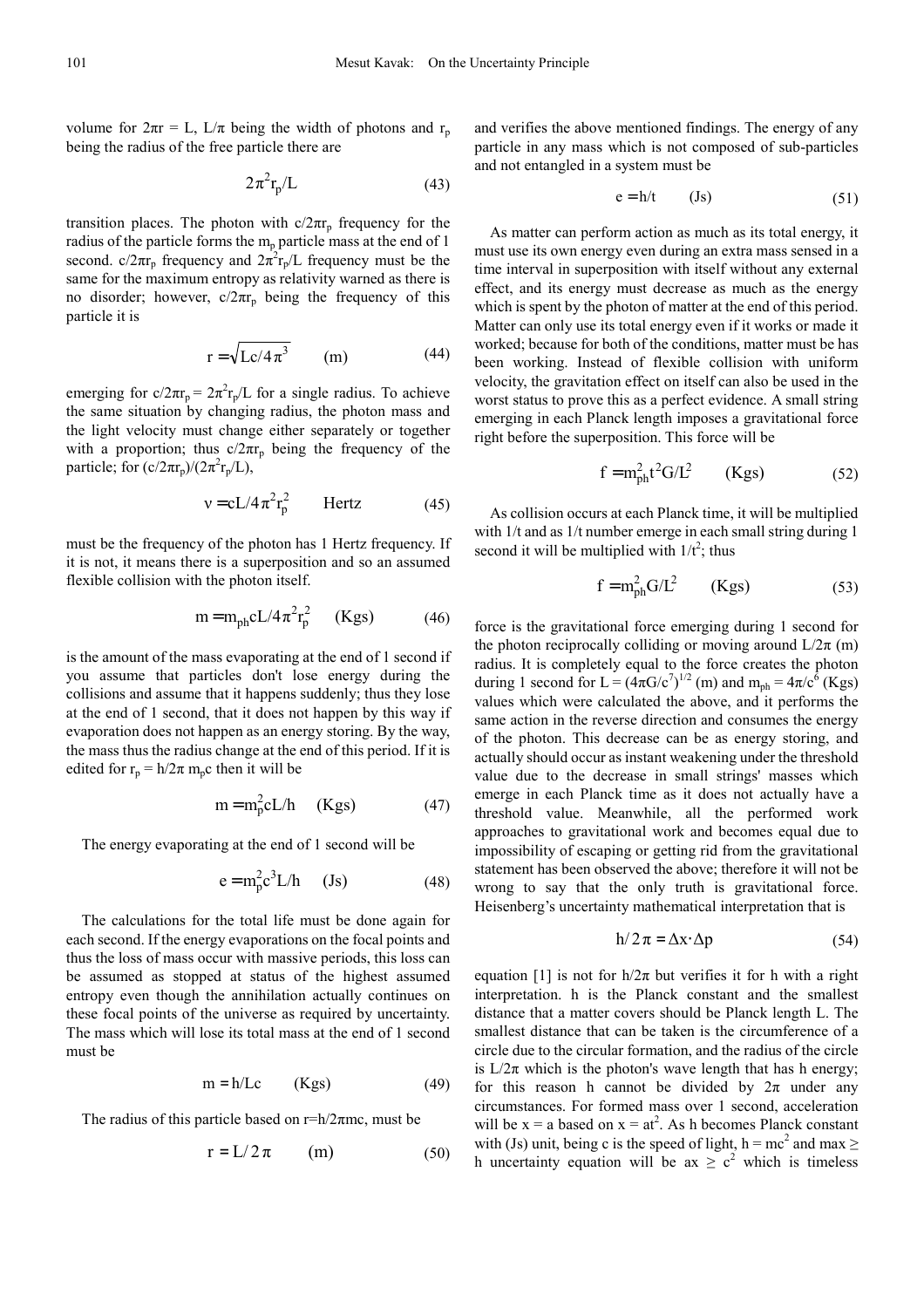velocity equation for the speed of light that is entire universe's constant formation speed. It will be  $a = c$  for  $v = at along 1$ second; the distance taken for l second will be  $x = c$ . Here acceleration can be counted gravitational acceleration g as relativity warned about 1 second of gravity that is equal to constant velocity motion for  $a = g = c$  as it is actually still equal in the smaller periods of time by the nature of motions; thus constant velocity which is the assumed single reality of universe and the resulting force is equal to itself. Maybe it can be say that it was assumed and calculated over an assumption; but it can be verified. Firstly in order to perform work, matter must stand and stay together even if time and thus mass decrease for smaller periods of time, in every moment of matter's shrinking due to uncertainty requirement; even for matter's assumed the smallest mass part. The work done to keep matter together will be equal to kinetic energy; because work done is equal to kinetic energy, and further equals to total energy of matter; thus matter cannot have more or less mass or energy than this work. When mass owes its existence to only one work; then it has to owe its total energy to the same work as well. Matter is certain as much as its existence, and total energy determines this. A free particle can be uncertain until the photon that has 1 Hertz frequency, h (Js) energy and forms particle; thus the mathematical presentation of uncertainty (54) is very appropriate, and to be the only truth of gravity is very sensible because of potential differences of God's creation and forcing always against gravity which is recovery wish of space, cause gravity and equal to gravity. If it is accepted, then many calculations will be child toy especially evaporations. It can be done directly by gravity.

Furthermore, if it is necessary to make a mathematical construct g is the gravitational acceleration is assumed as  $a = g$  $= c$  for 1 second by the gravitational acceleration that is as constant speed movement requirement it will be

$$
g = c = mG/x^2 \tag{55}
$$

If G is taken for the smallest distance x that allows this work to be happen, then it will be  $G = cx^2/m$ . Hereby the distance is the Planck length which is the smallest distance allows the work to happen, and if  $G = cx^2/m$  equation is arranged for  $x =$ L, m will be the photon mass at  $4\pi/c^6$  (Kgs) value it will be

$$
G = L2c7/4\pi
$$
 (56)

If G is taken from the above calculated (29) with Planck length, it will be  $G = L^2c^7/4\pi$ . The result is equal to (56); thus the speed of light of c can be assumed as an absolute gravitational acceleration, and is the source of all energy. As a result of this information it will be accurate to say that  $\Delta x \Delta p$ equation is the gravitational potential energy as on (16) over uncertainty equation (54), and matter does not have any other energy to do another work.

 $m_u = c^{12}/2G^2$  being the total mass of the universe, the frequency of the universe must be

$$
v_{u} = c^{12}/m_{ph}G^{2} \qquad \text{Hertz} \tag{57}
$$

As the difference in time is rather minor, it has been neglected in the calculations stated above. The linear and from surface to surface the reciprocal gravitation effects on itself have also been neglected. As gravity-induced decrease in helical circulation radius changes mass and wavelength at the same rate, going to disorder of any mass occur at the same rate for entropy. This is the effect on itself of matter. Moreover if it is not a smooth sphere and is a moving object, calculations are done over the surface area of the ellipsoid emerging. Somehow the age of the universe can be calculated by observing energy changes of the particles with the calculations stated above very definitely by using single, free particles which are not composed of another sub-particles or are not in a system, like electrons. Maybe also by periods and energy of the gravitational waves; because the waves spend their energies when they passed through themselves; but we need superior computers to calculate it I think.

For Schwarzschild radius based on action performed by the kinetic energy correction,  $m = Lc^2/2\pi G$  mass is the mass which emerges with the smallest radius which is  $L/2\pi$  for  $2\pi r$ = L, and based on  $x = (m_1m_2G/(L/2\pi)^2)(L/2\pi) = m_1c^2$  equation. The radius emerging for increasing masses increase at the same proportion with the mass; thus all of the black holes which are cosmic or formed with single free particles must stop their vibration at the end of 1 second and then evaporate. The heavenly bodies called as cosmic black holes are the pieces of stars, which gets smaller due to fierce explosion and the compact objects which cannot be freed of their own gravitation and stop vibration of the light at the latest within 1 second based on their severity. Also another black mass which the light cannot escape and is not Schwarzschild black hole must be the mass which gravity acceleration will reach objects excluding photon to the light velocity along 1 second according to the relativistic energy transformation; thus this heavenly body considering  $a = g = mG/r^2 = c$ , has radius of

$$
r = \sqrt{mG/c} \qquad (m) \tag{58}
$$

It becomes visible together with evaporations by slowly opening and there will never be a sudden volume increase. An increase like this only can be in Schwarzschild radius black holes. If the mass increases then a dim occurs in heavenly bodies, stars are included; also compact heavenly bodies are denser, heavier than itself for the same particle number if you open it because of the particle radius change; so gravitational force magnitudes changes for the same number of particles for a fixed distance during expanding or becoming small. Matter is deemed to be performing an action if it performs an action or is being made performing an action; and matter can be used only as much as its existence; thus all masses including photon lose their energies with gravitation, and the objects which are at a farther distance from surface of a planet have longer life than the surface objects. The mass which does not let the light off with this radius (58) can be assumed as it does flexible collision each second; this way the photon at a frequency at the end of 1 second continues its path as vibrations under its threshold value in space by losing its energy forever. As it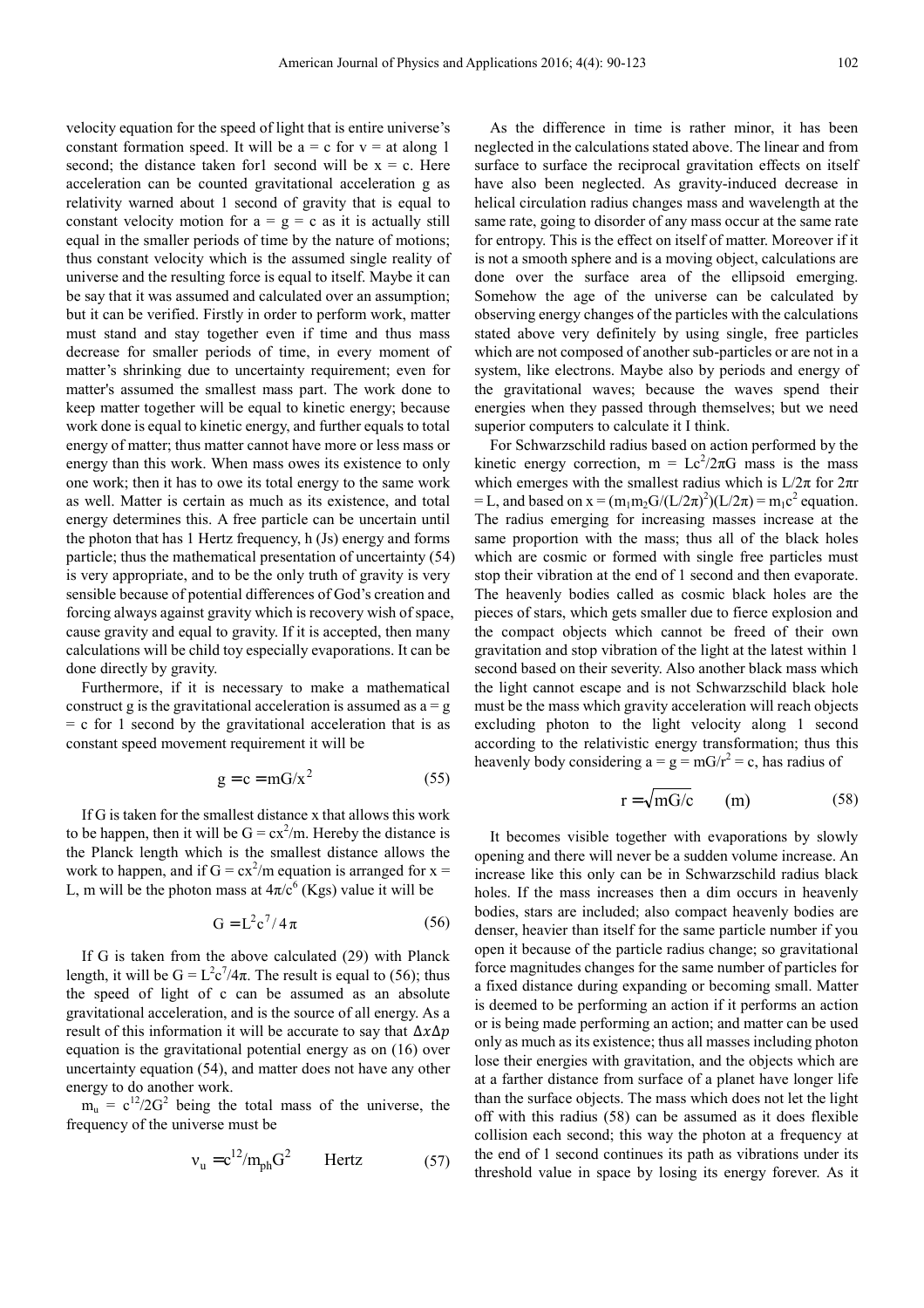spends the energy of light, major differences in heat emerge from the center to the surface in such objects. Considering this information it can be maintained as

"The compact objects which can be jammed down to the Schwarzschild radius can form a black hole that evaporates within 1 second. The masses which live longer than the period of 1 second are not Schwarzschild black holes, and do not let the light off. They are possible and have much bigger radiuses."

#### Proposition 25

A Schwarzschild black hole may not has been emerged yet in the universe due to the Coulomb push force which would emerge because of the smallest radius required for forming a black hole centrifugal force-induced push is included as well, and maybe they are the natural results of each other. Moreover, the central pressure and the mass does not increase at the same rate. The pressure decreasingly increases; because there is always an opposite gravitational effect; thus also the heat does not be enough to heat the star, and the wavelength of the star does not increase by the increasing mass at the same rate. For example, a part on the surface applies an opposite gravitation to another near center part with gravitation at the dismantlement way. In order to understand this intellectually, a surface part of a star can be converted to a black hole, and expose that black hole attracts the star from a close distance. When this happens the entire mass of the star which is in the black hole's gravity withdrawn at the same time but it begins to lose from the surface. The only difference between the conjoined object and fixed objects with a distance is the magnitude of the interaction. The mass in thought experiment is a black hole; but an ordinary part of mass only changes the size of the interaction. It is calculable by some marbles which have the same mass magnitude and size, and be aligned linear by looking at the pressure which is on the central marble. It may be assumed as an evidence for fusion reaction possibility which changes with pressure, heat-induced changing magnetic dipoles, distance, turning around oneself by particles' own photon-induced self-collisions and length contraction. This is the same thing with cold fusion, and the difference is the increased possibility by the stated factors. In the light of this information it could be stated as

"There is always an opposite gravitational force along with gravitational force."

#### Proposition 26

Matter has a blank structure even for its infinite little particles as required by uncertainty; thus each effect can only effect from a range. Whether the range is the existent biggest or smallest length, it can only change the time of interaction and its intensity; thus matter is constantly in a status of reciprocal friction at the light speed with the objects in the universe. During these frictions the gravitational force on an object in the field of attraction is not constant due to its blank structure and the intensity of the distension it creates in the space has changing potentials. This cause a gravitational torque which has a certain magnitude. Meanwhile an orbital motion must emerge at the same way of the force which creates the torque; then

"The masses have orbital motion effect on each other in the same direction with the motion of the force which forms torque together with the gravitational force."

Proposition 27

can be said. The mass density in center of galaxies can cause a different spiral structure by applying this torque while spinning around itself. The fingers may be like bended vane blades in this spiral. It does not have to emerge with center at the same velocity. Also each effect is at the light velocity; thus these fingers are effected at different times. As it can be understood by the information above, photon is the transporter of gravity as photon is an effect transporter and the transmission, transmitting speed of free space as a photon is a potential difference in space, and it can be experience a refraction by magnetic fields and gravity-induced different density space as light is refracted by different densities and can go circular by some deflection periods. As two space objects can do a free fall around themselves by circular, helical motion, also Galaxies can be had been formed according to center mass's rotation way. This is the same with ellipticity of planets and stars which is caused by axial centripetal force; thus if a perfect sphere hydrogen smoke forms a center mass, and the mass starts to turn in one direction axially which is especially caused by particles' own momentum-induced friction if you assume that there is no other object in space then torque causes a centripetal force for the outer objects. The objects which are the rest of the sphere and perpendicular for the turning way are directly attracted, and the sphere turns into a like 2D heavenly body like galaxies of course if you assume they are created by a nebula. The same may be acceptable for the total of the universe, and it can be said that the universe may be flat as well.

The matter emerging at the light velocity performs each action at the light velocity as it responds to each effect at the light velocity. For example when a fire emerged the increasing vibration together with the temperature can effect another particle as it is variable by friction of the particle's frequency in the gamma frequency; thus as it can be variable, matter can perform black body radiation at visible light frequencies even for the smallest period of time and turn into lower frequencies quickly at the same velocity according to the particle's place of existence and its type. Also by this reason, pressure causes heat for any matter, and if you can enter the resonance with a particle which is radiating at the same frequency at the reverse direction by magnetic field, you can cool it according to changing vibrations in time as well. We don't need to heat materials if we have enough pressure and can use the heat for constant energy resource. Some strong bonds and crystal structures can cause abnormal heat at small amounts as well. Black body radiation must be the natural vibration of matter and forms atom as a fire ball because of the surface photon in the other name wave, and is induced by its emergence motion which changes with temperature; because matter always together with the heat which is included to total energy; thus also matter cannot reach absolute zero; because velocity and so energy becomes zero. Transparency is depended on the natural vibration as well together with electrons and atomic structure, and external energy depended color which is caused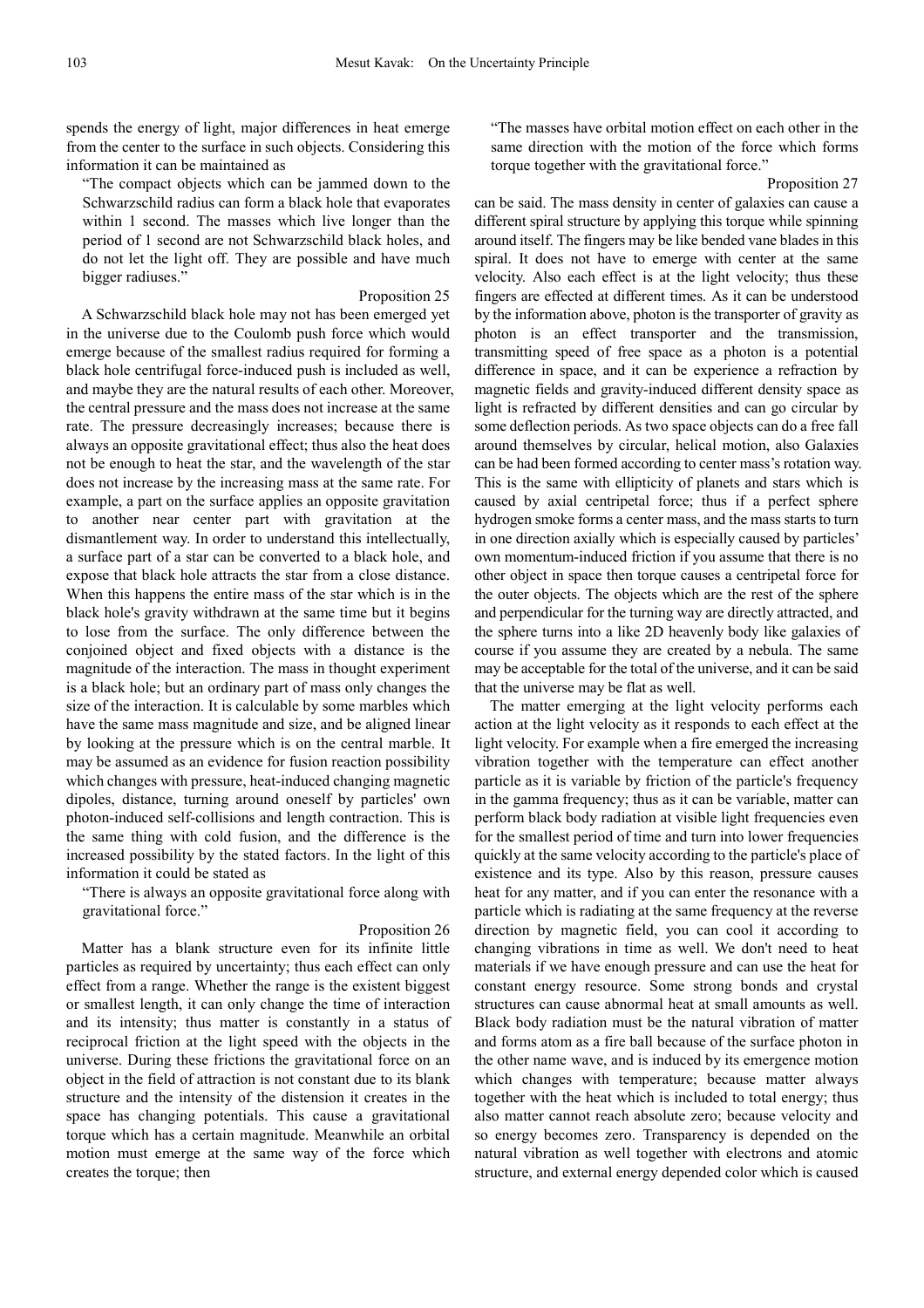by the sun or house lights etc., internal energy color which is caused by external heat and named as black body radiation and lasers are completely different even if there is an intersection. During the black body radiation; since matter can only use the energy which radiates from its total energy, e being the radiation energy throughout the radiation, for its frequency ν, and for  $e/c^2$ , matter sees

$$
m = h v/c2 \t(Kgs) \t(59)
$$

of decrease in mass; thus increase in its radius and volume. Considering this information it can be maintained as

"Black body radiation is natural vibration. It causes decrease in mass and energy at the same proportion with the radiation energy throughout the radiation."

Proposition 28

At that time the matter can be polarized, and an electron flow by the other expression an electron jump the same with lightening least between two atoms must emerge in a correct electronic assembly. Also black body radiation can be a factor for photoelectric effect. If the extra radiation from outside be focused on a particle as a laser beam as in laser fusion systems; since matter can perform action to the extent of its total energy and since vibrations will be deemed motion, it turns the matter into photon by vibrating in the emergence frequency according to the relativistic energy transfer. Length contraction occurs based on the mean motion during that time. Vibrations are accepted as relative motion; thus the transformation is done by the relative transformation of energy equation which stated above as (18).

Magnetic dipoles always shifts, because matter stores energy and there is no absolute threshold value and thus because of evaporations as required by uncertainty. The values which are smaller than the assumed threshold value are collected and effect particle dipoles. Particles are seen like they turn around themselves slowly as an illusion. Maybe antimatter is formed by change of creation timing. For example a big shock can do it. The shocked particle has a big radius increase in smallish time interval and then the particle allow the light which is produced by the collision to escape. As the light escapes then the particle has a smaller mass. As the particle has its old mass when the radiation stops then it is formed with different formation time. Maybe the particle gets itself to right destination according to the condition of the space and then it is like nothing changes; but maybe even if the particle is gotten the right destination as before, it changes everything that the same work is before or after and it seems as attraction. Also maybe the time difference causes an explosion if two opposite timed matter collide in the universe at a point along 1 second when they are inside of each other even if they are not similar for shape, like opening a DNA spiral; by this way, half of the universe is antimatter which is equal to matter amount. Matter is antimatter sometimes, and at the same times antimatter which is the other side of the universe is matter, and the condition changes always during 1 second. Maybe not 50%, and maybe more because of transition moments; but there is always antimatter. Space is neutral for both of them as

it collides with them by a friction every second; but its effect can be assumed as zero even if it is not, and I hope the scattering had been in a perfect order. Otherwise, we may see two galaxies while they are eating themselves in theory if there is a special spin effect although matter dependent of space which emerges with time difference. I think this is a far possibility.

Abrupt differences in heat can cause explosions due to the momentum of photon. Moreover the initial and the final energy values of matter can be different than the mean action; because each action is within a period of time as required by uncertainty, and matter performs an emergence action and goes through changes in constantly changing environments and events; so a period of time is required for matter to place itself accurately in space. As these impacts emerge due to matter's own action, matter can be made as performing action with low energy, and continuation is possible. We can use matter's own motion of creation by using an incomparably energy and we can force to make it worked for us. For example in a wound inductor as the energy storing capacity of the magnetic field is higher than the resistance; when the flow which feeds the inductor is removed, a bigger flow can be induced in the reverse direction and a constant absorption is possible by some repeats at some frequencies. The work which is done against gravity helps the pushing and they don't change at the same amount due to distance. If the mass structure does not felt as the result of the formed equilibrium of forces then forces are gathered by a wound coil and a growth is provided by  $L > R$  status. Volt/d increases for the coil that the coil can be assumed as a particle as well. Positive and negative EMF can be used as well. Those are gaining from force in the other word voltage, and the system should not only use the energy source. This can even be achieved by using conductive metals by resistance difference of matter. Magnetic flux on a stationary roll is absorbed at a frequency with a material which encircles around the fixed magnet and by using the fixed magnet's energy and changing the magnetic flux on the fixed coil. Electric can be obtained by heat welded absorbing energy by voltage which causes kinetic energy in magnetic plasma environment; existing energy increases by square of the voltage. Apart from these, electric can be produced by vacuum energy by temperature difference by semiconductors or by magnetic pulses which is achieved from potential difference in time in a drain time of current when it behaves like a constant magnet.

# **5. Information Status of Matter**

Information is not absolute. If you assume that God created all the information as one by one with the time differences between infinite information then God must be had been created as one by one; because as stated the above, if a work is in a time interval then an absolute must do the work instead of the worker. As the condition is this, also infinite information cannot be without beginning which is not created as well; because if the information is without beginning then it must be absolute; but as stated the above, there can only be an absolute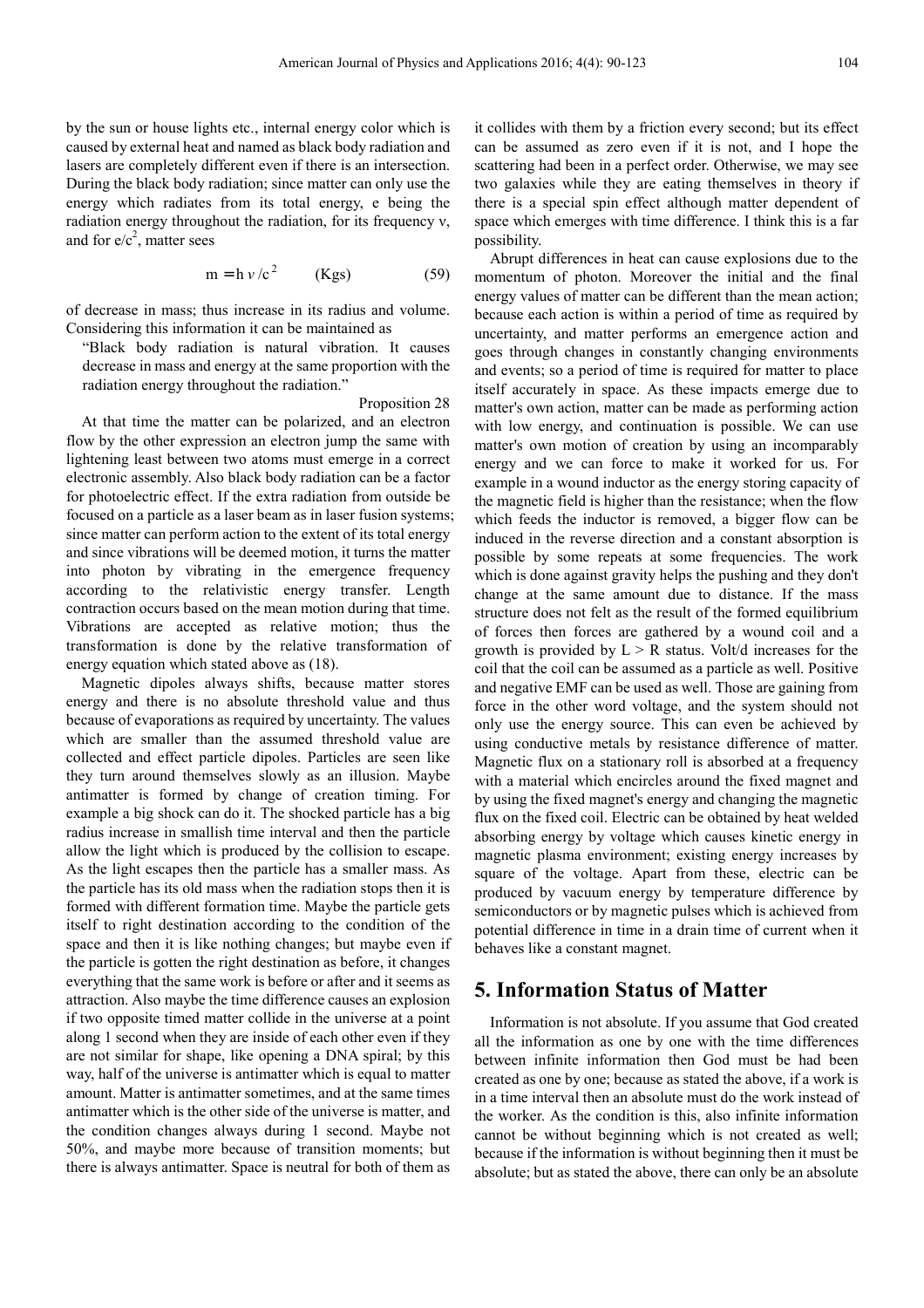who is certain and is not uncertain. Here, a third option point exists which is different than physical facts which form our logic. The third option is not the third option which is different than identity and contradiction of logic philosophy. The third option means that infinite information is not without beginning together with and as God, and God doesn't create information one by one as there is no time interval which is God has not known some information yet. Otherwise it is what philosophy of logic says. This means that it is if what it is and if what is what known it means no problem. The third option of philosophy of logic is always impossible. To be true and false at the same time situation is impossible; because it holds both true and false states, so it depended on the definition of to be true and false. As true and false, even if they are relative they are opposite to each other at last. There is an entanglement, and the assumed basic mass forms all of matter one by one at an incredible frequency. Superposition which exists because of uncertainty namely matter which is reaching to itself, and the state of dead and live cat of Schrödinger namely preparing of information is not fuzzy logic as well. Information always exists in both state; but as nobody can know an information untimely manner aside God, the work being as resistance for God because of time and the information is prepared and created one by one as far as we can see in Isaiah of Torah, "He who brings out the starry host one by one" is one by one emerging as it seems. More in, "and calls forth each of them by name" is required by conservation of information; because God cannot remain indifferent about his creation. His words are infinite; but maybe he only knows them by numbers. If we say something about the words additionally, he must create us from the beginning; because we are dependent of limited sounds according to alphabets and assumed new letters; thus the sounds. There are limited combinations.

The infinite can know space until the smallest detail of space; because information can only be created by the infinite, and information has energy and is spatial. Because of knowing by infinite precision state, all of the infinite information can be located in the infinite small place; thus all of the infinite information doesn't surge and has no energy. Matter is not created from nothingness; but also it is not absolute as well, because as stated the above there is no time interval which God has not known yet some information. Matter was created from imaginary time. The condition can be stated as

"The matter which is in imaginary time does not surge as it does not have energy."

#### Proposition 29

The third option of the article has the same meaning with Hawking imaginary time [8]. By the concept of the imaginary time, we can stay away from the beginning of time; but when this is done, matter is not seen as without beginning; because actually there is nothing but God himself, and we must assume creatures as virtual. God himself is included to his infinite information; thus all of the infinite creatures passes in God's knowledge as the infinite creatures which were created by God. There can only be 1 absolute because of uncertainty. The situation is not as saying "My wealth has been given to me

because of a certain knowledge which I have." of Karun as far as we can see in Al-Qasas of Quran. This place is also Muhyiddin ibn Arabi's A'yân-ı Sâbite [9] place.

"He is the creator who created the sky and the earth when there is no sample for them. When he has no partner, how can he has a child? Whereas he is the creator of everything and he knows everything."

#### (Quran / Al-An'am - 101)

verse can be assumed as an evidence for the imaginary time.

According to the imaginary time, time is relative and never past, and never will be. Created ones are always at the same place and at the same time; but they are in a state of flow and time gives a reference right at this point. The energy that is spent by creatures is  $mv^2$  (Js) for a creation speed of v, and they spend the same amount of energy forever or in the infinite sum, since everything is the element of infinity; thus it can be said

"Time travel is not possible."

Proposition 30

Let us assume for the moving objects, time passes faster or slower somehow. As gravity is as constant speed movement and it gives momentum and thus weight to masses, somehow also let us assume that gravitational areas effect the way of time flow in some directions as next or back. In the mix in any condition, as time is the displacement duration which occurs together with energy without doubt it must effect the energy of matter. If this is the situation then for back time travel, matter has zero energy as time thoroughly slowed down and finally becomes zero; thus matter loses its total energy for next move. Already as God has to know infinite information untimely manner, if slowing time is possible disappearing of matter afterwards is not possible as stated the above. Information shrinks forever; but it never turns back. Also it won't be possible as crossing, jumping from zero point is not possible in next time travel move. Also again for these conditions which are moving objects or big gravitational fields, if it is chosen one of the options of time passes faster or slower for back or next time travels we need a gravity which must decrease and a gravitational field which we must stay away and have infinite distance from it. As faster free space moving objects and the fixed objects which are in strong gravitational fields are the same because of nature of gravity in any mix, we need increasing gravity; but also at the same time we need decreasing gravitational force. This is a paradox. All of these things sign to a now; thus neither back nor next time travels are not possible. In summary, space and time is not independent of each other. If you want time travel space must be lost and then there will no next even if it is past or future. The condition can be maintained as

"Travelling in time is only a dream."

### Proposition 31

and it is scary. As creating past or future time is a paradox for God, it is not possible even for God as well to take an object to the old position if it moves.

Before creating a thing God can only record it as information, due to the potential difference which could occur from the infinite, and create the thing that God wants to create,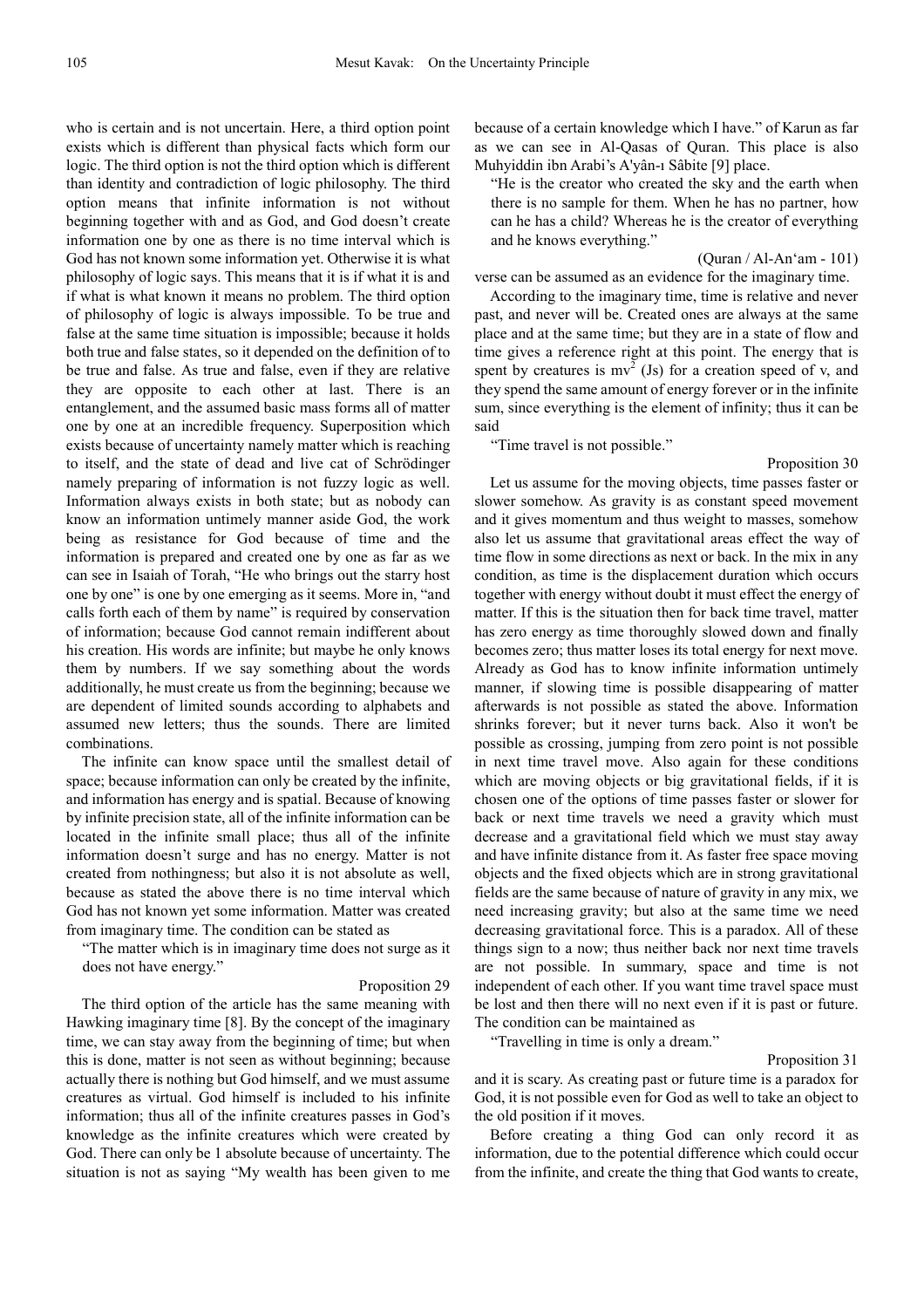even if there is no time actually as required by preservation of information.

"No calamity that hits the earth or you but is recorded in a decree before we bring it into existence; that is truly easy for God<sup>"</sup>

and

(Quran / Al Hadid - 22)

"Nothing hidden in the sky or on the earth but is recorded in obvious decree."

(Quran / An Naml - 75)

verses talk about it. There must be two different record place because of people's choices, at the choices God's different wills and already requirement of conservation of information; but finally all of them must be in a sky book that is formed as matter.

"In a book preserved."

(Quran / Al Buruj - 22)

verse talks about it. As information is not without beginning, creating from nothingness requires this

Meanwhile information could not be eternal. Create out of nothing requires this. Information of God could be seen when asked him in the assumption of everything is known like God; because information could only be created from God himself and it is needed to be eternal to ask questions. Until that time it seems God does not know, but knows. It seems so, because there is no need to remember or no forgetting issues, due to having timeless and infinite energy. He does not try to sustain the information all the time.

According to category of information everything is not the same thing; therefore there should be a right and a wrong. In any mixture, the basic polar extinction rule of universe has good and bad or right and wrong division, and there could be no anomalous action. If there is a created one, it could be limited because of uncertainty and subject to a rule, either it is known in an infinite time or not it has a using manual. Goodness and badness are relative as well. If God is unreferenced infinitely bad; the rule of the created ones has to be in terms of God's morals; because God, the owner of infinite ferman and discipline could not do the other. If God is infinitely good, there would be the same; therefore God is always good; because for example to be not able to lift a big weight would seem as bad thing; but at the point, we can say God can create good or bad because of bad creatures. Bad is in his mind untimely manner; but you created them. Saying "God doesn't create the bad" is claims of divinity. Things will be talked about or done could only have a meaning in the infinite mixture with God's saying. The works which will be talked and be done only make sense with God. Because of the using manual and will, testing the owners of mind is an obligation as required by infinite justice; because limited ones are not perfect. Perfectness increases forever but never disappears. If there is another I with limited free will, the owners of the I have to be tried; because good can only be gained and bad can only be cleaned by working and learning, and in a time interval which has to be limited because of the right of good people.

"Then began satan to whisper suggestions to them, bringing

openly before their minds all their shame that was hidden from them, he said that your Lord only forbade you this tree lest you should become angels or such beings as live forever."

#### $(Quran / Al A'raf - 20)$

verse talks about it, and shows us devil is not an easy enemy. You cannot wait forever. Also he cannot create forever, infinite number of people as any time is now, that there is no absolute flow which creates a paradox in our minds like "Never comes its end because there are infinite flows, times."; thus God can only ask "How many?" as any time is now. There can only be 1 absolute and the infinite can't be created afterwards, one by one as stated the above. Little and the most is the same at this point.

"So that, we wrote to Children of Israel that if who kills a life but response of a murder or breaking order on the earth, they get become as killed all people; and if who cherishes a life, they get become as cherished all people. I swear that although our messengers came to them with obvious evidences, after this still most of them really got become spendthrifts who go to extremes."

#### (Quran / Al Ma'idah - 32)

verse talks about it.

And soul is God's imaginary blow from himself. People sometimes could act against their characters and also change their genesis positive or negative manner; but God knows everything as he has infinite ferman and discipline as he knows all the information timeless manner and became only one thing, and doing things against his own morals which knows them informationally, is a paradox. Because of the imaginary time; thus could not be uninformed status, as he knows that he cannot be he forces himself an imaginary feeling and thinks creatures; but this is a work and creates time, and only possible with creatures. It is other than God himself and is virtual part of God. If God wants to see a real existence, all the creatures lose and God sees himself. God knows that what do creatures do and feel; but he doesn't know how what is to be a human being certainly. All of them are together and creatures exist, even if they are not absolute. Creatures seem like they cause permanent damage in God's brain if we assume that God has a brain. This damage is like an absolute damage which could not be healed with physiotherapy even if it is not an absolute damage and is easy to remove. The owners of mind has free will even if they are limited and dependent, and the free will is limited as well. Creation is more than a puppet play; because God's destiny is not being uninformed and knowing the infinite information together with creatures, and the destiny of creatures is being a part of God, even if they could not be infinite and eternal. All the infinite information is known untimely manner by God; thus destiny is an absolute reality even if it doesn't interest creatures as destiny is knowing of God. People must act according to the some known, certain rules. They can't act according to destiny that they do not know anything about it. Destiny belief is equivalent of God belief. Furthermore, God is similar to people at the point of longing; because every time is now, and he has not been created everything yet, and won't be created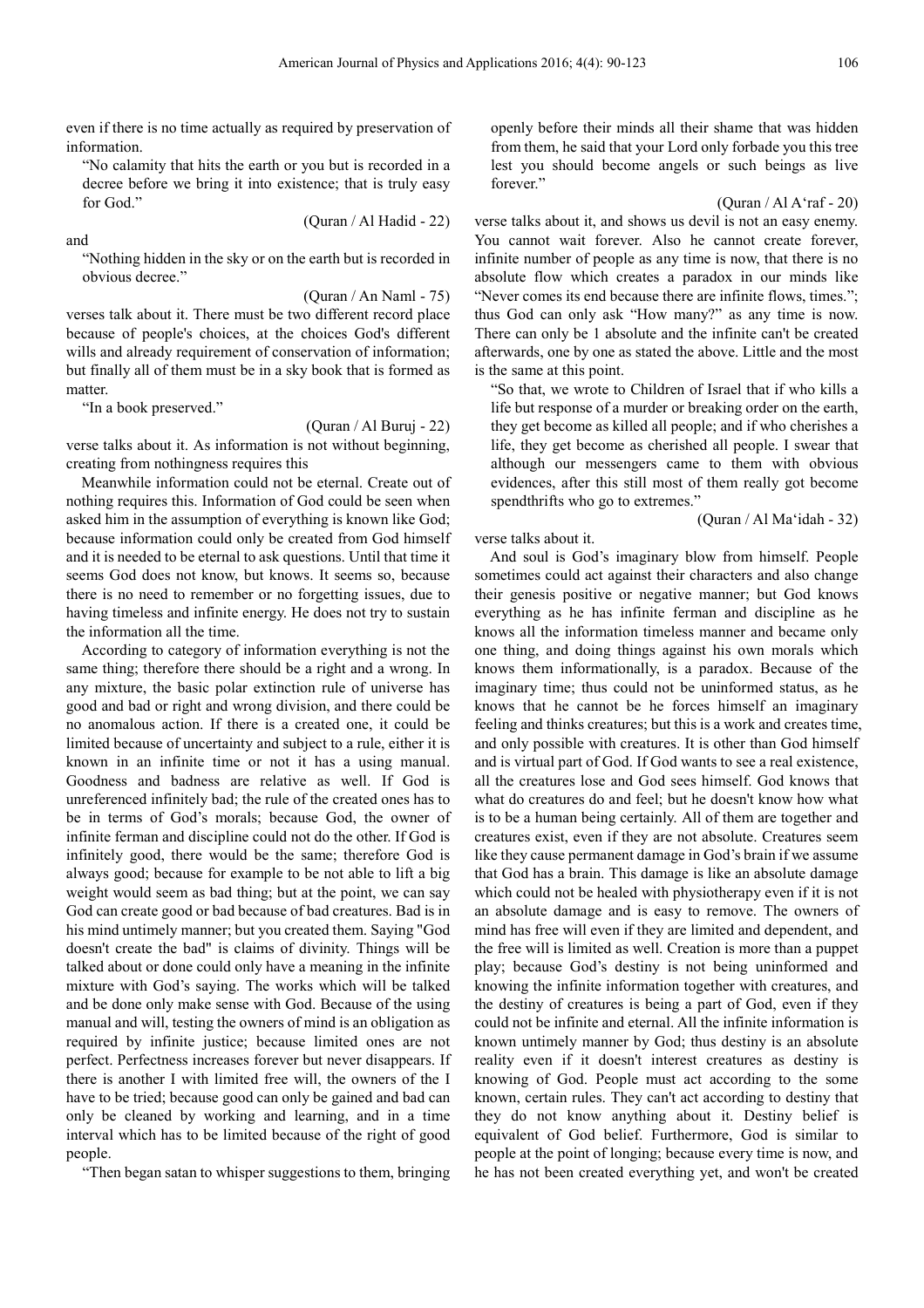all of them one day. People cannot see God completely when they are alive or after death as well. Limited human can see God by parts, and human forgets his old parts. Human cannot combine the parts to understand. In theory, human can see God by naked eye even in the world; because there is no difference between soul and matter or life and death. Just some energy; thus condition change.

It is not possible to detract anything from infinite or bring in; because everything is the element of the infinite. As all the infinite information can exist by God, God can only create by his own untimely information. During the process God's names occur. For example if creature has hunger property then God gets feeder name. As God knows everything untimely manner as stated the above, he has been gotten all the names that can be occur untimely manner. He does not create from nothingness; but he unhides.

"He raised its size, and he gave it order and perfection."

(Quran / An Nazi'at - 28)

verse talks about it. Creatures are like emerged from mold, and they can have his all names included the biggest known names like creator and creative as well; it can be said for perfect people if you know the rule, and relatively. God did not create any word for only himself. Existence is transfiguration of God. If humans deny them, they deny themselves and be unbeliever.

"Then God said that let us make mankind in our image, in our likeness, so that they may rule over the fish in the sea and the birds in the sky, over the livestock and all the wild animals, and over all the creatures that move along the ground; so God created mankind in his own image, in the image of God he created them; male and female he created them."

(Genesis 26-27)

(Quran / Al A'raf - 54)

verses talk about it; but human can only create by God's creation.

"Is it not his to create and to govern?"

and

"But you cannot will it unless God wills."

(Quran / At Takwir - 29) verses talks about it. "I'm God" thinking in unity of existence idea means that I closed to God's morals and have been a limited but clear mirror for him. Göktanrı in the other name Skygod idea is the same idea and as it is a perfect God belief if you do not count the corruption, it can only be a prophet doctrine. Sky does not mean God; but it means God in the sky who is in his throne.

"There never was a people, without a warner having lived among them."

(Quran / Fatir - 24)

verse may be an evidence for it. Every object around us is heavenly body.

"He is he who created for you all things that are on the earth, after that as he established the throne on the sky he constructed it as seven skies."

(Quran / Al Baqara - 29)

and

"He sits enthroned above the circle of the earth, and its

people are like grasshoppers. He stretches out the heavens like a canopy, and spreads them out like a tent to live in." (Isaiah - 40:22)

and

"God reigns over the nations; God is seated on his holy throne."

(Psalm - 47:8)

verses talk about it. As there is no emptiness which is without energy because of entanglement, if all infinity is assumed as sky then Göktürk in the other name Sky Turk or God Turk means Turk who closes to God's morals, melted in God and has been clear mirror for God's names. This is an expression; thus when somebody says sky, then it is not only understood as the sky of the universe. This is as saying "I'm Anatolia" of somebody or saying "I'm Turk" if they are from Turkish land even if they are from other nations. "I'm going to Greek" has the same meaning as well.

As we cannot wait for mathematical calculations from a refrigerator, in the same manner we cannot wait from God for another which does not exist. The unit which does this expectation seems as mind. It seems that mind is an evidence for itself as it is a witness for all thinking, thinking is included as well as the biggest and holy act. It does distinction between good and bad according to the using manual that occurs because of uncertainty. During the action, it becomes grumpy and falls into arrogance when it is in the hands of God like a cattle animal. Arrogance is a mental disease that we must run away from it. Mind occurs during interactions between God's names and is the name's interaction healthy, and actually it must be the result of some main names. If it does not work healthy otherwise it becomes arrogance. For example when live name is manifested, a rock can feel like a lamb. When some names as scholar and informed are manifested, a rock can talk with you and save information on its memory and make warn for you. Mechanics of mind is logic, and logic can develop as it changes. Different types of lives have the same logic structure between themselves in different groups. For example if you give an order like "Let us climb the tree" for a fish, it says "Do you think this is sensible?" as our usual sayings. Beside it, peoples know that why they cannot kill people unjustly or sex with their mothers. As logic progresses by information, it can go backwards by information in the other name ignorance as well. A basketball player who can basket from midfield and whose skills increased because of his experience can calculate the score according to his logic. If he is master maybe he can score without looking at basket. If you want his jump from a balcony over a fence that is lower than the balcony and farther, then even if he can achieve to jump over the fence maybe he saves his somewhere; but as he made complex, he may leave on the fence some of his mind.

At this situations, human is the best creature of God. Maybe not you; but human is the favorite of God.

"We have indeed created human in the best of molds, after we abase them the lowest of the low."

(Quran / At Tin  $-4,5$ )

verse talks about it. Human is as remaining of God. The situation is like this that a person asks God "Can you create a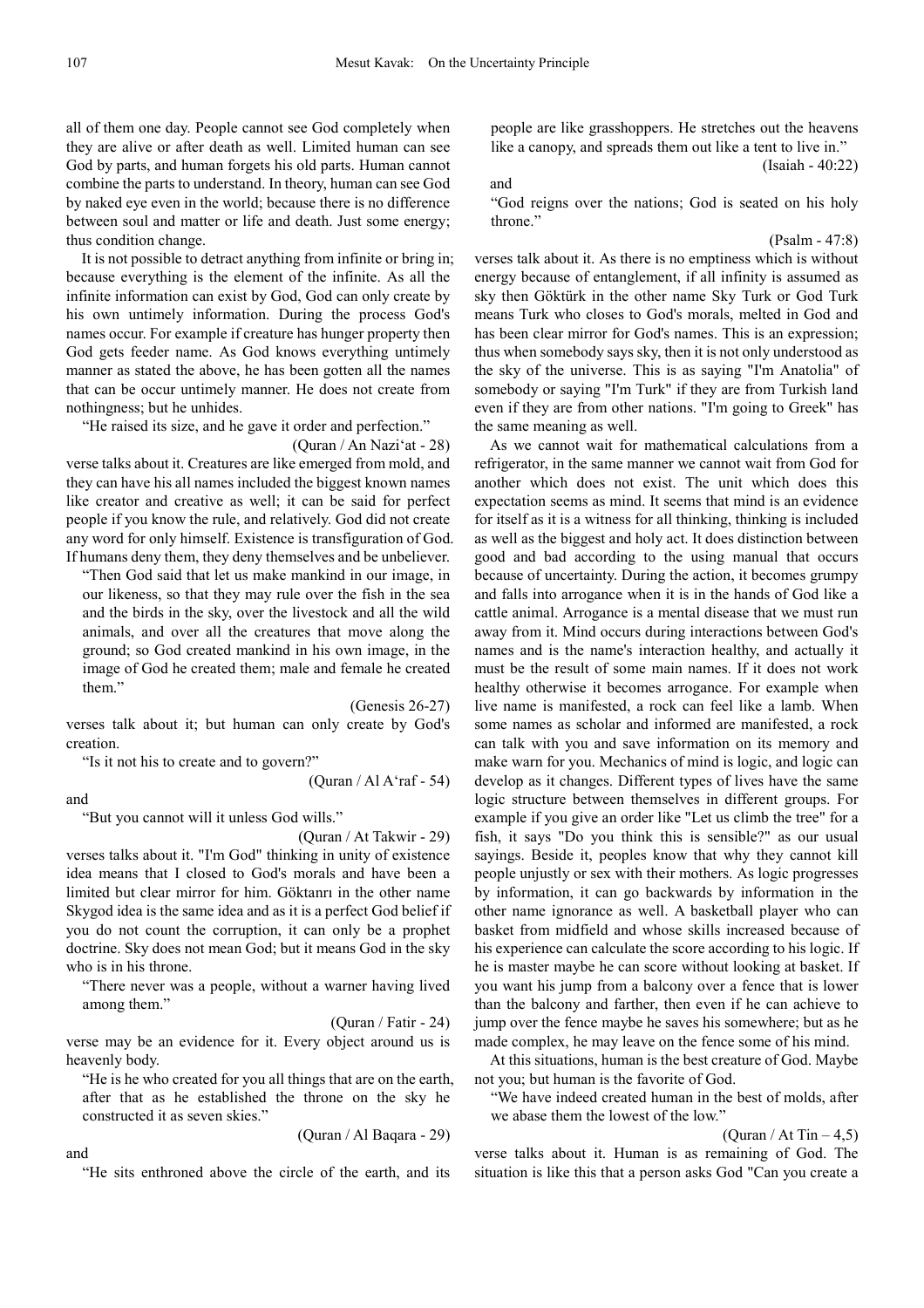copy of you.", then God smiles for the question and tries, and says that "I could create this solely." for the asker as he said as

"Are you the difficult in creation or the sky? He made it."

(Quran / Al Nazi'at - 27)

but I can create some hammers for them; because they talk without thinking as they are the owners of all the absolute exclusive qualities from past to future. They need time for all works, is it so hard to understand this?

Furthermore, God can only create his creatures by some potential differences which have to be assumed like matter, particle, and any type of sensed different mass even for souls. Saying "God is able to create the creatures without any reason, cause, instrument." is completely relative. He doesn't create like us. For example if you want to teleport to somewhere you have to pray or you have to make some machines, and also you realize all the act by God's creation; but God only thinks when he wanted to create something without an instrument which is similar to our instruments, reasons; he is not at our situation, condition even if he uses the same space. This reasons for our understandings, and there is an absolute red line even if he creates by some particles.

"Mary said that o my Lord, how shall I have a son when no man has been touched me? He said that such, God creates what he desired. If he decides for a work to be of it, he only says 'be', and it just happens."

(Quran / Al 'Imran - 47)

verse talks about it; so at this point, Charles Darwin who is the owner of the famous evolution theory [10] maybe did a masterful shot to the target board when even we had not been known anything yet about DNA. As actually God creates by some matter even if his creation is different than our usual ones, he creates them by physical frames with a frequency and the same with computer logics as relativity and uncertainty warned. This can be the same for looked for or sensed situation, condition and it can be said even another situation is not possible.

"Did not the unbelievers see that when the sky and the earth were close we uncoupled them, and created all the living things from water."

(Quran / Al-Anbiya - 30)

verse may be assumed as an evidence for this. Maybe we have more water than lifeless objects; because we were in the sea in the past, and used it to be formed by God like it has been oneself.

"A long time passed during human has not been a known thing.'

#### (Quran / Al-Insan - 1)

verse can be assumed as an evidence for God's creation like self-creation by time. Maybe not human; but other lives may be have been created by this way, by an instrument, reason. Additionally, there is no difference between any organs. They are the same in the computer logic; thus Darwin's methods may be misleading, and the situation may be hyper irrelevant easily as well. Because of this reasons we must use super computers to understand the formation with any combination.

"God grew you from ground in the same manner as vegetation."

And

"Whereas he created you by some stages."

(Ouran / Noah – 14)

(Quran / Noah - 17)

and

"He is who made nice creation of everything, and started to create human from mud."

(Quran / As Sajda - 7)

verses may be the some evidences for them as well. "Adam was created by an extract which was filtered from mud<sup>"</sup>

(Quran / Al Muminun - 12)

verse may be an evidence for DNA or DNA creator temporary organ as a basic seed which was created as an extract formed by, from mud; thus water and some the main life elements, and these elements don't have to be carbon based. Maybe we are; but there can be another creatures which had been created by another creation I think.

# **6. Conclusion and Recommendation**

When started a work which its results are uncertain as there is no more choice chance; there cannot be change of finding the simplest, the cheapest, the most quality and time-saver one always. On the other hand; positive economic, technological and administrative discoveries that we must apply them to our life as soon as possible may not be perfect; but in the information stated the above, some simple positive changes that is looked for and interest us show themselves.

#### *6.1. Energy*

Energy is the basic requirement for the continuation of life as it keeps existence standing. There is no problem where energy is not problem there. Energy producers that produce their own energy and also provide energy for external devices freely, are possible as more clearly is not possible as well according to matter's structure and nature.

Electricity transmission lines can be removed in the earth. They can be removed by the air vehicles that produce their own energies, land and take off vertical manner, and by the workers that have a back thrust engine which was told about the engine in section 6.2. Each day, these lines will grow as population grows; thus instead of these lines, various personal energy producers must be produced. For buildings or houses the needed energy producers can be produced by some the cheapest methods and by some the needed economics transformations; by the way, the producers can be produced freely. By as an amount of money that 50 billion dollars, a state that has 100 million people won't need energy forever by big self-running personal generators heating is included to the energy as well for onetime costs for generator materials.

Land and air vehicles, and all of another transportation vehicles can produce their own energies; so fuel in the other name energy will not be a problem anymore forever. We don't need nuclear power plants. An accident is the accident because of some unknown and unpredictable mistakes that they are not done willingly, and when it occurred it doesn't mean anything.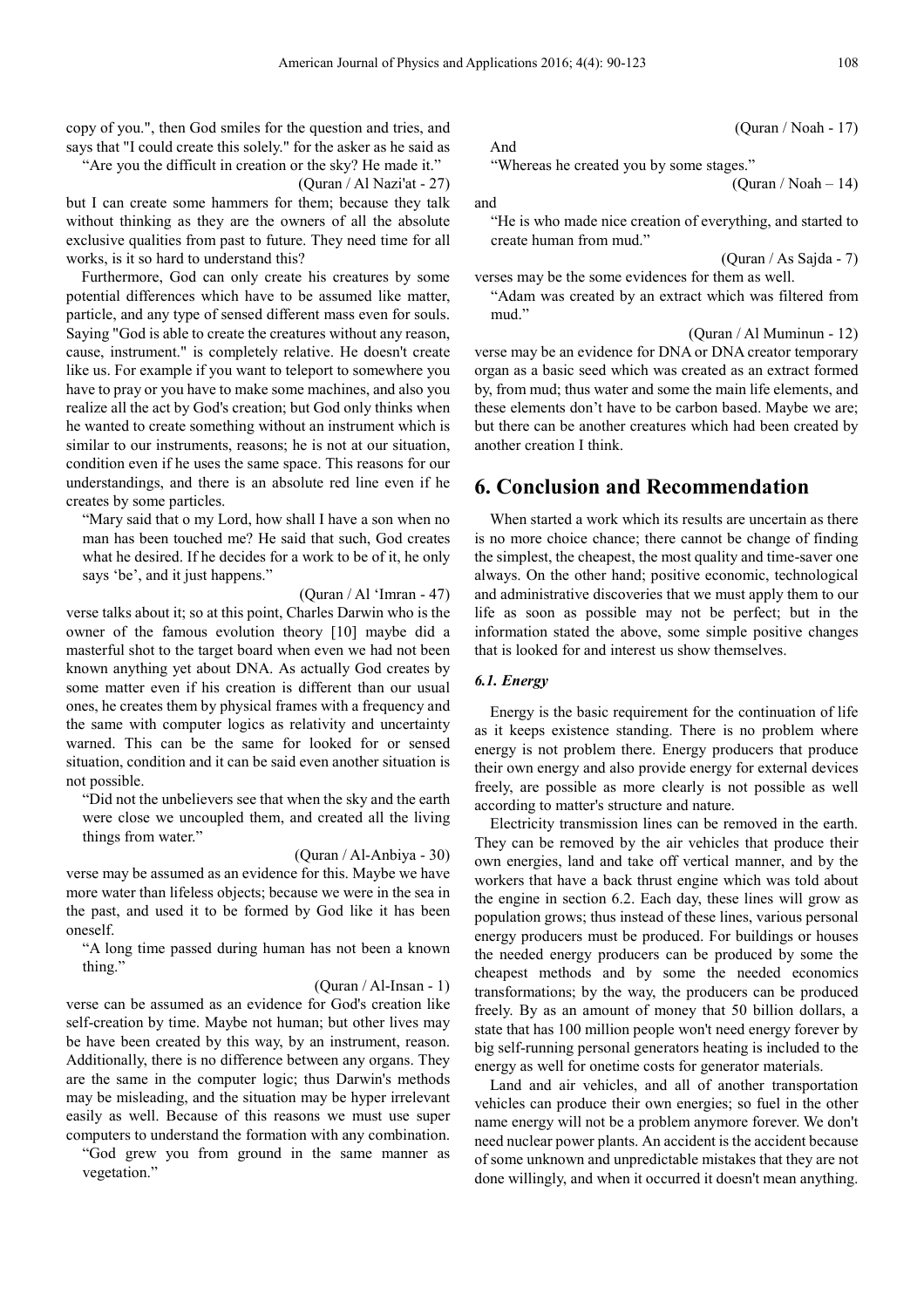#### *6.2. Space*

New habitats and discovery in their place of new heavenly bodies interstellar or in the sun system is too expensive by our technology in our hands; so some simple methods must be developed. As energy is not a problem, some techniques can be developed that transform energy to thrust. Energy is not independent of mass and thus force. They are convertible for each other.

$$
f = mv^2 \sin{\alpha/r} \qquad (Kgs) \tag{60}
$$

centripetal force is a powerful closed system thrust engine potential independent of mass of air or water without opposite torque, and for example can be consist of tilting of a propeller blade. Propellers always turn at the same speed. I came up with this engine, when I was thinking about electric charge could gain power by an energy reduction same as happening in this engine. Much more acceleration could obtain than Jet Fighters in the same volume without fuel or other energy resources. For braking, the pressure occurred as a result of sliding the propeller upon the center revolving, could be used by giving directions in both directions to the blades. Also a wall in front of the propeller can be used for brake to push the blades back by using propeller's sliding momentum. It can work everlasting by producing its own energy with electric energy. It can be used for asteroid mining, combat the asteroids threatening the world, the deepest plows that the engine is center of a triangle and the plows are at the corners, space explorer robots with instant communication apparatus with a simple electronic calculator program, sending radioactive wastes to the sun, space vehicles, water ice shipment in the colonies, speed of light and length contraction experiments against possibility of change state of inertia and going faster than light of different heavenly bodies that have different masses, and astronauts' back thrust engine. With the world's gravity acceleration, it is possible to go to Mars, when Mars is its uttermost distant within 1 week manned and at the same day unmanned with changing accelerations. Also to Alpha C. in 10 years manned manner and to some habitable planets in 30 years. We need an international riding big like a stadium maybe has an electromagnetic plasma shield that particles turns at the required distance from the body at high speed and collide with all the space stuff, evaporate them. Also must have a centripetal force toilet because of headshot requirement. Lifting is not problem. There are many habitable planets in 20-25 light years; but there is a problem. We need real mass effect that means gravity; because all the particles we have must be attracted one by one. It is required by our metabolic pressure balance especially by capillaries. It is possible by rotating a mass around itself. Mass effect is multiplied by frequency as required by uncertainty; but we need incredible masses and speeds which are almost impossible. Also it will occur a gravitational torque that means mass impacts at a frequency that may separate or provoke matter. This characteristic of matter can be used for example moons' locality status; because this mass effect that caused by axial rotation of planets effect the gravity. We can calculate the

distance and between the moon and the earth and their radius and earth shapes by high technology devices and compare them according to Newton's classic mechanics gravitation formula, and it will say us the moon is local that was a part of the earth or imprisoned external heavenly body by induction and reduction methods. Also this effects the satellites.

Matter is blank and doing every single task in a time period, for genesis and the tasks, which are relative to the perception in space, a part of the mass should left behind during the movement and should gain on itself with a situation such as a super position. This must cause of burning itself out. This feature of the substance, originating from uncertainty, could be used with the intent of communicating with distant lands, faster than speed of light travelling radar, mass transfer parts by part, jump ships "Locusts" which all of the particles of the space ship vibrates all together in a resonance, energy producer is included as well with some time differences and monitoring distant lands by disruptive telescopes corrected through computer. If a particle is sent by a huge energy in the smallest time it can be assumed at the same time at the two place, and can be taken back. In the jumping period, there is caused a mass effect as  $e/c<sup>2</sup>$  (Kgs); thus a jump which will be done around the earth would slide our world not only the earth, jumping time is also important in that situation, and the energy would completely ejaculate in an unwanted mistake as well. There would be needed too much energy for jumping; but at least some methods could develop for communication. This method is a bit cutting or coding method and will be needed less energy or recording area at the same amount of the cutting. It can be also used for sound, display or all other electronic needs. I found this method while thinking on prime numbers and  $P = NP$  equation. Even if a  $P = NP$  situation is not possible, gave me the thing I want by being a muse.  $P = NP$ situation and bit cutting method is like the below.

*A short break for mathematics in physics*  **Assumption 1: All prime numbers except 2 are odd whole numbers which are not divided by any whole number except by themselves and 1 on condition that the result is a whole number and they have exist with an infinite number.** 

**Evidence 1**: All of the odd numbers which are not prime numbers are the numbers which have at least two multipliers whether prime or not and multiply in a way dependent of  $f(x, y)$  $= (2x + 1) (2y + 1)$  function whose variants are within the range of  $[1, \infty)$ . To organize and demonstrate it in a table, the table will be like Table 1 the below.

*Table 1. Non-prime odd numbers.* 

|           | $6n+3$ | $10n + 5$ | $14n + 7$ | $18n+9$ |
|-----------|--------|-----------|-----------|---------|
| $6n+3$    | 3x3    | 5x3       | 7x3       | 9x3     |
| $10n + 5$ | 3x5    | 5x5       | 7x5       | 9x5     |
| $14n + 7$ | 3x7    | 5x7       | 7x7       | 9x7     |
| $18n+9$   | 3x9    | 5x9       | 7x9       | 9x9     |

The same rule is existent both for the horizontal and the vertical and all of the positive odd whole numbers in the table are the numbers which can definitely be divided by at least any odd whole number; thus the odd whole numbers which are not included in here are only the prime numbers. If prime numbers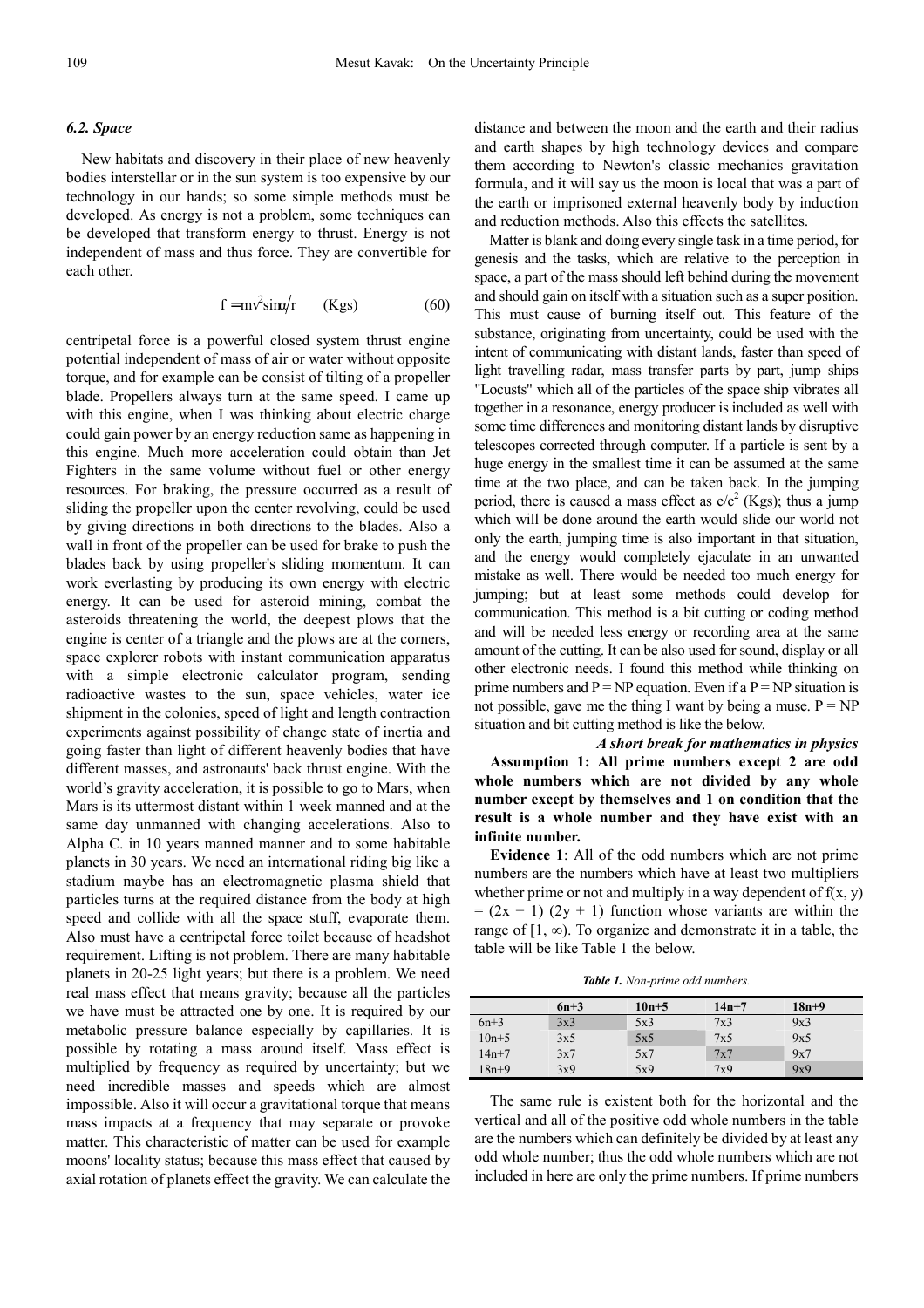were finite, for

$$
\sum_{x=1}^{\infty} \sum_{y=1}^{\infty} \left( \frac{2x+1}{(2x+1)(2y+1)} - 1 \right)
$$
(61)

the result of the total operation of

$$
\sum_{y=1}^{\infty} -\frac{2y}{2y+1}
$$
 (62)

would be 0 for each y value; however this operation never converges, and each result is different; thus it can be maintained as

"Prime numbers are infinitely many numbers together with the odd numbers which can be divided by another odd number."

#### Proposition 32

**Assumption 2: Now that the prime numbers are infinitely many numbers so the number of prime numbers for any range determined, which odd whole number the n. prime number is, the prime factor of any number determined, its multipliers or number of the prime factors and which odd whole numbers these multipliers are can be found out.** 

**Evidence 2:** To find out in which column a positive odd whole number determined was lastly it must be ascertained that in which perfect square's column it was lastly, that it was in main lines or line spaces. Square zone of sphere is a reference for elimination. It is not compulsory to base on the first number in each column.

For  $b = [1, \infty)$ , the perfect square of each  $a = 2b - 1$  positive odd whole number is separated like  $a^2 = 1 + 4b(b - 1)$ ; thus to find out which nearest-to-base positive odd whole number's square a positive odd whole number determined must be, it is required to create a function which rounds down any fractional part by placing whole value. For any x/y operation based on the simple division rule as it is yn + m = x for  $r = x$  $yn - m$  the sum of

$$
[x/y] = \sum_{n=1}^{x-y} \left( \sum_{m=0}^{x-y} \frac{1 - (-1)^{2^{t^2}}}{2} \right)
$$
 (63)

can be used, and can be used for positive integers but it can be transformed to use it for negative integers or ceiling function. This is a integer floor function. Which nearest-to-base positive odd whole number's square a v positive odd whole number determined based on this floor function must be can be found out based on this floor integer function for  $r = v - 1 - 4n(n - 1) - m$ . The result a an s number and provides the maximum number of columns which will be studied for the number determined and  $2s + 1$  number provides the basic odd number composing the last column.

**Assumption 3: The number of columns yielded from the perfect square elimination being n = [1, s] 2n + 1 numbers are adequate for controlling whether v positive odd whole** 

**number is prime or not when divided by v positive odd whole number; thus it will be adequate to perform s numbers operation to control whether a positive odd whole number is prime or not.** 

**Evidence 3:** If both of the first two multipliers were the last column found for the v positive odd whole number determined for its elimination of black belt; s being the last column or the number of the columns, the number determined could only be  $(2s + 1)^2$ . This situation is only possible if the number determined is a perfect square. If the first two multipliers were in any column or columns after the last column; s being the number of columns, the minimum number which could be formed must be  $(2s + 2)^2$ . This is a bigger number than the number determined itself; thus at least one of the multipliers is only in the s column or in the columns before s. column.

As it is not possible to control whether an even number are prime a mathematical interpretation can be done to control whether v positive odd whole number is prime. When it is  $d =$ 0 for  $d = v - (2a + 1)$  $(v/(2a + 1))$  whole value element, 2a + 1 positive odd whole number is aliquot divisor of the v positive odd whole number ; thus v is not prime. In other situations it is not prime and when  $2a + 1$  divisor is tested within  $a = [1, s]$  range v is prime if the status of  $d > 0$  is conserved; thus

$$
\sum_{a=1}^{s} \frac{v(1+(-1)^{2^d})}{2}
$$
 (64)

operation provides v number if v number is prime and if not the result is 0.

If it is 
$$
v = 2x + 1
$$
 and  $d = \sum_{a=1}^{x-1} 2x + 1 - \left( (2a+1) \cdot \left\lfloor \frac{v}{2a+1} \right\rfloor \right)$ 

then the number of prime numbers between  $(2, v]$  can be found based on

$$
2 + \sum_{x=2}^{(v-1)/2} \frac{1 + (-1)^{2^d}}{2} \tag{65}
$$

function. If it is  $d = 0$  for an a value then  $2x + 1$  is not prime as well. In other situation it is newly prime. It can be turned also for the number of prime numbers within any range .For the n. prime number within any range if it is

$$
m = n - 2 - \sum_{x=2}^{y} \frac{1 + (-1)^{2^d}}{2}
$$
 (66)

based on the same function

$$
p = \sum_{y=2}^{\infty} \frac{y(1 - (-1)^{2^{m^2}})}{2}
$$
 (67)

operation provides p which is the n. prime.

The odd numbers stated till the main number of the last column will not be adequate for the operation of finding prime factor; because this operation necessary for finding one of the prime factors and the other multiplier can be evident after the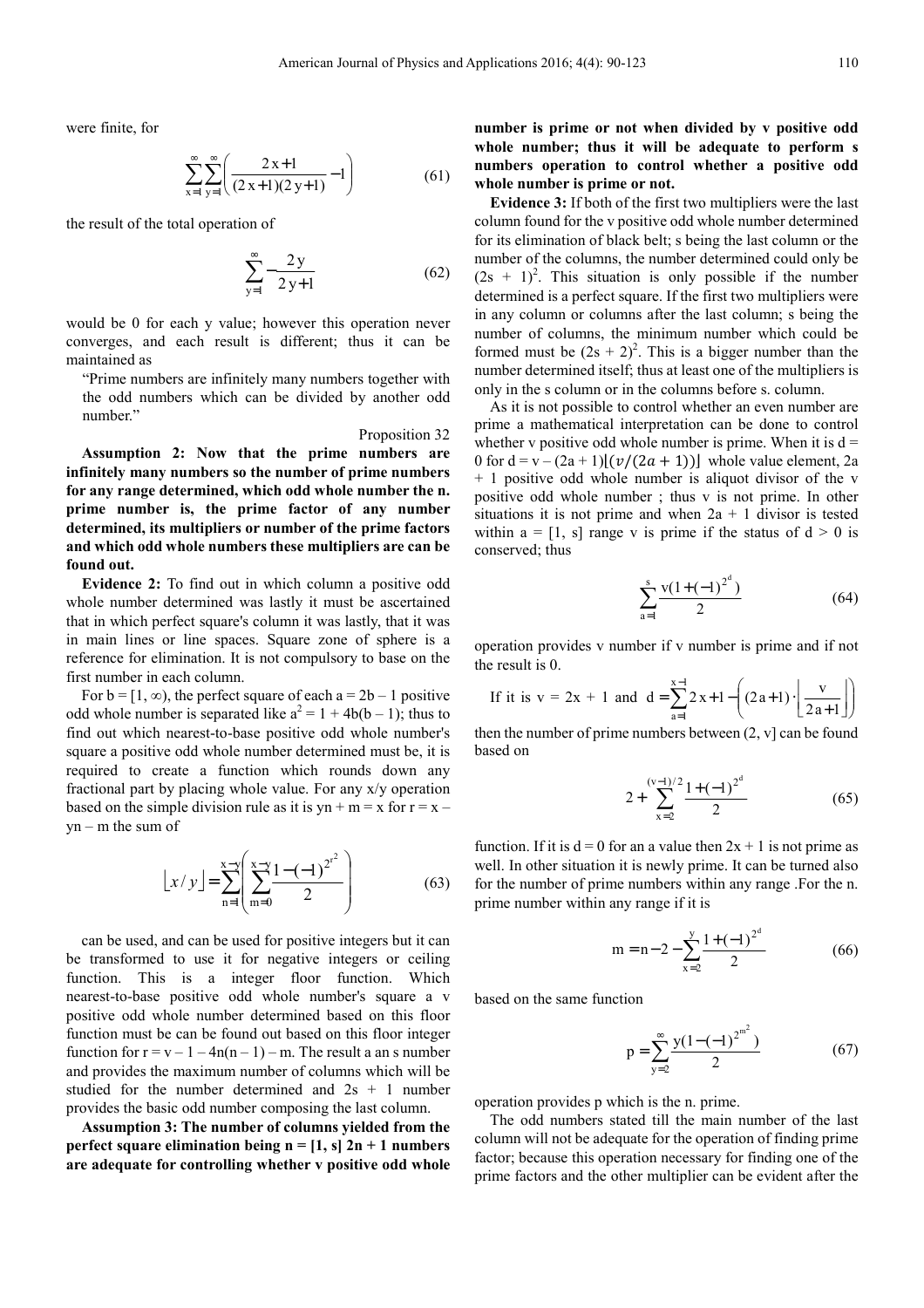last column; thus, to find out the number of prime factor, all exponents of the main numbers in the columns must be divided by the number determined in a way it does not exceed the number determined and controlled.

d operation for full value of  $v/(2a + 1)^n$ , floor function must be  $d = v - (2a + 1)^n [(v/(2a + 1)^n)]$ ; thus the sum of

$$
t = v - \frac{v}{(2a+1)^{\frac{\infty}{n-1} \frac{1-(-1)^{2^d}}{2}}}
$$
(68)

calculates how many exponents of  $2a + 1$  numbers for each a value are aliquot divisors of v for each number determined. Then when v is divided what is left is the prime factor itself and when it is subtracted from v again if the result is 0, then 2a + 1 number is not a multiplier. If the result is bigger than 0 it is a prime factor; thus

$$
\sum_{a=1}^{s} \frac{1 + (-1)^{2^t}}{2} \tag{69}
$$

function provides the number of prime factor for v which is the positive odd whole number determined. If the result is still 0, v is a prime number.

This is not an evidence to the impossible status of  $p = np$ . however as all prime numbers are certainly odd number and between two consecutive odd numbers which are the multiples of 3, it can be assumed that only  $6x + 3$  rule and so multiplies of 3 are in the set of odd numbers and the odd numbers inbetween can be assumed as prime. This increases the number of prime numbers and decreases the possibility of the multipliers to be odd whole number which can be divided and so the number of non-prime factors. Then if prime numbers are assumed in the place of the multiplies of 3 and the numbers inbetween positive odd whole numbers which can be divided, the separation rule of primes would be  $(x - 3)/6$  and the numbers inbetween would not be important; because there is now a function providing separation of primes and it is now known where are prime factors sought. The result of this equation would be checked to understand whether a number is prime or not when this has happened. If the result is a whole number, then the number is prime and if not, it is not prime. If the number is not a prime, then at least  $[(x - 3)/6]$  operations would have to be done to find out prime factors; thus a status of  $p = np$  is not possible; thus it can be maintained as

"The state of  $P = NP$  is only a dream."

Proposition 33

and this is the proof of the status of  $p = np$  based on prime numbers. Only 1 evidence is enough. I am of the opinion that this is the certain evidence. When it is accepted as true it will ease the minds of mathematicians and the companies in need of security to some extent. Even if quantum computing is not available absolute protection is possible in a time interval if security is reduced to decrypting. A computer whose velocity increases infinitely becomes uncertain relative to protected computer at a point; the range of trial with algorithms for uniform velocity must be diminished, which is not possible.

For the floor function also a whole value function which

provides a whole number result can be created by using only the rule of dividend by 2. For each  $2x + 1$  odd number there is a whole value once in a 2x number between the whole values; thus it is also related to the separation of primes. A compound function can be written together with the separation of primes.

Additionally as it can be done a ratio test with the rule on the Table 1 for Goldbach's conjecture [11] according to Euler's answer, actually it can be built a simple logic for it. I remembered it and the others below during the revision of the article, and as I solved their infrastructure in a few hours lucky manner, I added as well. If the given positive even number is 2x, then use Table 2 the below for  $2x - 3$  odd number as the upper limit. The left column and the other always occur reverse aligned manner.

*Table 2. Reverse aligned consecutive odd numbers.* 

| $\bullet$   |
|-------------|
| ۰           |
|             |
| $\mathbf Q$ |
|             |
|             |
|             |

**Assumption 1: Always, both of the columns occur as positive odd numbers which are non-prime as the left column is always formed with non-prime numbers.** 

**Analysis of assumption 1:** The left column and thus the right column always contain consecutive positive odd numbers that 3 is the first number of them; thus none of the two columns contain only non-prime numbers.

**Assumption 2: Always, both of the columns occur as positive odd numbers which are prime as the left column is always formed with non-prime numbers.** 

**Analysis of assumption 2:** The left column and thus the right column always contain consecutive positive odd numbers as stated in the first analysis that 3 is the first number of them; thus none of the two columns contain only prime numbers.

**The result:** If this is the situation, then positive even numbers never be formed by only prime numbers or only non-prime odd numbers; thus a positive even number always be formed by least two prime numbers and one prime plus one non-prime number if you add 1 as well and ignore first two situation which are 2 and 4 as there is no other number and thus choice in Table 2 for these numbers.

Over this method, it can be said that twin primes are infinitely many numbers. If you make infinite number of table groups the same as Table 2 rule for all  $2x - 3$  numbers respectively multiples of 3 which are non-prime odd numbers and occur after two consecutive odd numbers according to 6x  $+ 3$ , then there will be always some groups that these multiples of 3 form the given even numbers at the center of the table as multiples of 3 which are non-prime odd numbers and occur after two consecutive odd numbers. The other groups always occur between these multiples of 3 as well and then again a table which has two the same multiples of 3 at the center occurs. If this is the situation, then we have only 3 choices.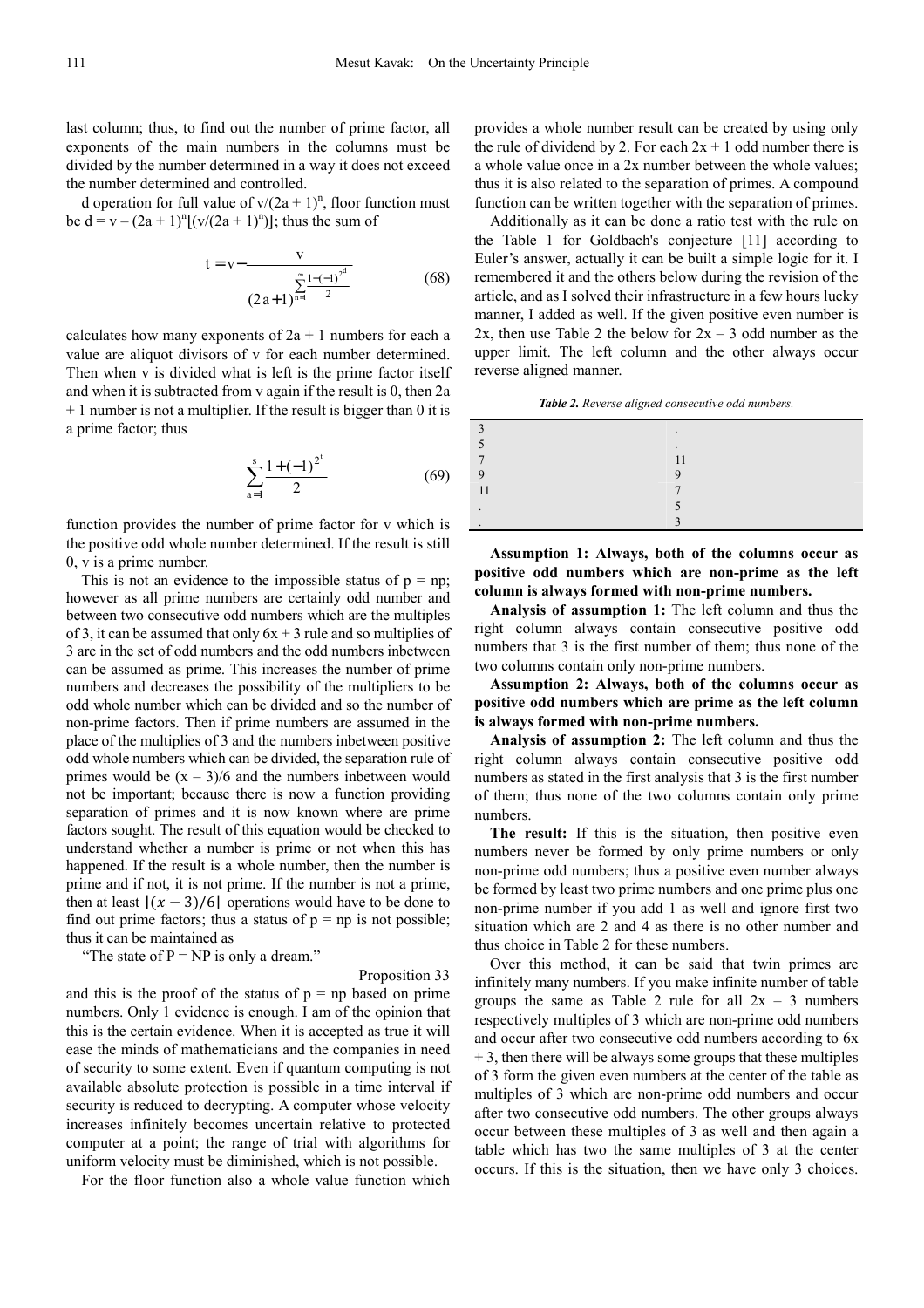After this 3 choice again the table which has two the same multiples of 3 at the center occurs.

For the other situations,

**Assumption 1: Always, there will be non-prime odd numbers between two consecutive multiples of 3.** 

**Analysis of assumption 1:** If there are always two non-prime numbers between two odd consecutive multiples of 3, then all the table contains non-prime odd numbers. The table can only formed by positive odd numbers, and odd numbers are not formed only by non-prime numbers.

**Assumption 2: Always, there will be prime odd numbers between two consecutive multiples of 3.** 

**Analysis of assumption 2:** If there are always two prime numbers between two odd consecutive multiples of 3, then it must be formed all the table by multiples of 3 as non-prime numbers. This is not possible as there are infinite number of non-prime numbers different than multiples of 3.

**The result:** If this is the situation, always there must be twin prime numbers which form the given even number 2x at the center of the table two times for each table in some tables forever together with prime plus non-prime groups; because when multiples of 3 is at the center, the difference is 4 between the numbers which are the closest to the center in two column reciprocally as the difference of two odd numbers which have one odd number between them is 4. In the other situation, the difference is 2 at the center back to back directly. Whereby analysis of assumption 2 says that there are not only prime numbers between multiplies of 3 and also as analysis of assumption 1 warned there are not only non-prime numbers, and finally if the difference 2 at the center in back to back twin group, there must be twin primes forever by some intervals.

Mersenne primes which are depended on (70)

$$
2^{p_1} - 1 = p_2 \tag{70}
$$

function for p primes does not give always prime result. If we form the function as

$$
2 = \sqrt[{\mathbf{p}}_1 \mathbf{p}_2 + 1 \tag{71}
$$

then  $p_2 + 1$  always must be a number for positive integer n numbers like  $2^n$ . If this is the situation, then for  $p_2 = 2^n - 1$  for some  $n > 0$  positive integers, the result always must be prime number.

Assumption  $1: 2^n - 1$  is always a positive odd number **and is always prime number.** 

**Analysis of assumption 1:** For example let us use a function like  $10x + 3$  if there are infinite number of intersection points with  $10x + 3$ , then  $2<sup>n</sup> - 1$  is not always a prime number. For  $2^{n} - 1 = 10x + 3$  it must be

$$
x = \frac{2^{n-1} - 2}{5}
$$
 (72)

and for some  $n > 2$  positive integers forever, this function gives x integers forever as 5 or multiples of 5 when  $2^{n-1}$  had 2 in the first digit as  $2^{n-1}$  has a constant repeat as  $2^{n-1}$  can only formed by 2. If this is the situation, this explains that Mersenne prime function doesn't give always prime results for the given variable primes.

Assumption 2:  $2^n + 1$  is always a positive odd number **and is always prime number.** 

**Analysis of assumption 2:** In the same manner, let us use a function like  $10x + 5$ . For  $2^n + 1 = 10x + 5$  it must be

$$
x = \frac{2^{n-1} - 2}{5}
$$
 (73)

and this has the same result with (72); so it can be said that Fermat prime function which is dependent of

$$
p = 2^{2^m} + 1 \tag{74}
$$

and thus for  $2^{2^m} = 2^k$  of  $2^k + 1$  does not give primes always. As the result, as Mersenne and Fermat prime functions don't give prime result always, they give sometimes prime results forever.  $6x + 5$  function is always between two positive odd multiples of 3 for positive x numbers and is always the next one. For  $2^a - 1 = 6x + 5$  it will be

$$
x = \frac{2^{a-1}}{3} - 1\tag{75}
$$

and as  $2^{a-1}$  is only composed of 2 it is not dividable by 3; so x on (75) is always decimal and  $2<sup>a</sup> - 1$  can never exist as the next odd number after 3. Also as non-prime numbers or prime numbers cannot only exist alone as the previous odd number just before of 3 or after 3 as the next one consecutively as we can see on (77) and (78), Mersenne function always must give some prime results forever as well.  $6x + 7$  function is always between two positive odd multiples of 3 for positive x numbers and is always the previous one. For  $2^b + 1 = 6x + 7$  it will be

$$
x = \frac{2^{b-1}}{3} - 1\tag{76}
$$

and as  $2^{b-1}$  is only composed of 2 it is not dividable by 3; so x on (76) is always decimal and  $2^b + 1$  can never exist as the previous odd number before 3. Also as non-prime numbers or prime numbers cannot only exist alone as the previous odd number just before of 3 or after 3 as the next one consecutively as we can see on (77) and (78), Fermat function always must give some prime results forever as well.

Additionally, if all the positive odd numbers before of odd multiples of 3 are non-prime numbers then as all positive odd numbers are between two consecutive odd multiples of 3 and there are two odd numbers between them, all the positive odd numbers after of odd multiples of 3 have to be prime numbers; but it is not possible as prime numbers cannot have a first-degree function because of divisibility condition which is caused by constant intervals even prime numbers have a certain separation. For example by using positive integers for between two consecutive odd multiples of 3,  $6x + 5$  function is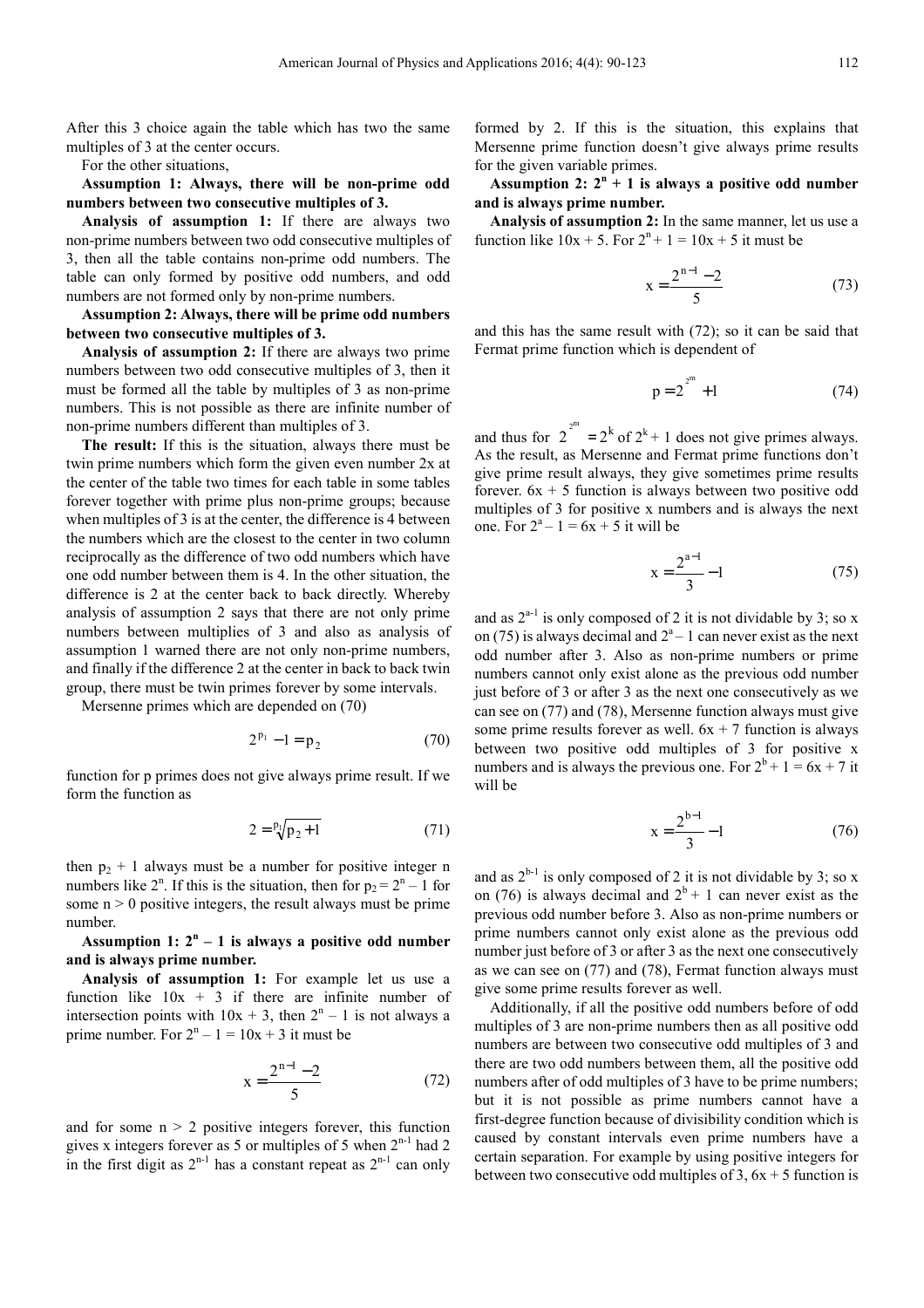always between these two odd multiples of 3 and is always the next one. If we use separation of 5 then for  $6x + 5 = 10y - 5$  it will be

$$
y = \frac{3x}{5} + 1\tag{77}
$$

For positive integer u numbers and  $x = 5u$ , x on (77) shall always form y as an integer; thus there are always some positive odd multiples of 5 at the next positions of positive odd multiples of 3. For the second and last situation,  $6x + 7$  gives the previous odd numbers of odd multiples of 3. If this is the situation then by using  $6x + 7 = 14x - 7$  equation as odd multiples of 7 is dependent of  $14y - 7$  function, it will be

$$
y = \frac{3x}{7} + 1\tag{78}
$$

For positive integer u numbers and  $x = 7u$ , x on (78) shall always form y as an integer; thus there are always some positive odd multiples of 7 at the previous positions of positive odd multiples of 3. If this is the situation then there are infinite number of palindromic primes by the rule of odd multiple of 3 which is 500….007 has variable number of zeroes between 5 and 7, and as prime 5 and 5; but it is very hard to find sexy, art palindromic primes.

As Collatz's problem,

**Assumption 1: If there were an odd number which cause an infinite loop by the Collatz's rule by transforming to the other odd numbers, and cannot be decreased until 1 forever, then this number x cannot be 2<sup>n</sup>** for  $3x + 1$  function as it will be a  $3x_{n+1} + 1$  even number **because of**  $x_{n+1} = (3x_n + 1)/2$  **or**  $x_m = (3x_n + 1)/2$  **always or x goes to 1, as multiplying an odd number by 3 means making this number the number which is dividable by 3; thus if you add 1 to 3x, it shall be an even number and it shall appear always after odd multiples of 3 and is the next one, first even number just after odd multiples of 3 by 6y – 2 rule as there are always two consecutive odd or even numbers between two consecutive odd multiples of 3.**

**Analysis of assumption 1:** For  $2^n = 3x + 1$  equation, it will be

$$
\frac{2^{n}-1}{3} = x
$$
 (79)

and as  $2^{n}/(3n + 1)$  ratio always increase, there must be other  $2^{m}$ numbers. As there are always 3 even numbers between 2 consecutive odd multiples of 3, for  $3y + 3$  numbers which are at the middle always between two consecutive odd multiples of 3 the result of  $(2<sup>t</sup> – 3)/3 = x$  will always be

$$
\frac{2^t}{3} + 1 = x \tag{80}
$$

and as  $2^{t}/3$  is always decimal as  $2^{t}$  is only formed by 2, x will always be a decimal and it can be said that a number like  $2<sup>t</sup>$ cannot exist at the middle between two consecutive odd

multiples of 3 for any  $t > 1$  integer. For the numbers which occur before odd multiples of 3 and are at the final place between two consecutive odd multiples of 3 being  $2^r = 3x + 5$ , it will be

$$
\frac{2^r - 5}{3} = x \tag{81}
$$

and then all the  $2<sup>n</sup>$  numbers are either the next or the previous one for consecutive odd multiples of 3; but maybe (79) or (81) can occupy alone both of these places, and maybe one of them do not have any intersection with these points. For  $(2^{r} – 5)/3 =$  $(2<sup>n</sup> - 1)/3$  equation, it will be

$$
2^{r-2} - 2^{n-2} = 1 \tag{82}
$$

And it can be said that this equation is valid for only 1 value for  $n = 2$  and at the same time for  $r = 3$ . For the other values as the functions are formed by 2, the difference has to be 0 or least 2. If this is the situation, it can be said that (79) and (81) never intersect, and they have always some n and r positive integers forever; so  $2^n$  is always just after and  $2^r$  is always just before of odd multiplies of 3 for some n and r values. As summary, (79) and (81) have infinite x odd results; so either x goes to 1 directly by  $2^n = 3x + 1$  even number or visits a  $x_{n+1} =$  $(3x_n + 1)/2$  or  $x_m = (3x_n + 1)/2$  situations and again goes to 1 again as there is no alternative.

As there are always some intersection points, running away from to be  $2<sup>n</sup>$  numbers is not possible. There is no way to do this; thus if we work by using positive integers, the numbers which can be obtained always as 1 by only dividing by 2 can be expressed by like a  $y = 2^n$  function. As  $2^n$  is not dividable by odd numbers, being x is a positive integer, for  $x_0 = x$  and for

$$
y_{n} = \frac{x_{n} \left(3 + \frac{1}{x_{n} + \frac{1 - (-1)^{2^{x_{n}}}}{2}}\right)^{\frac{1 - (-1)^{x_{n}}}{2}}}{2^{\frac{1 + (-1)^{x_{n}}}{2}}}
$$
(83.1)

$$
p_n = \sum_{m=1}^{\infty} \left( \sum_{k=1}^{\infty} \frac{1 - (-1)^{2^{(y_n - 2^m k)^2}}}{2} \right)
$$
(83.2)

$$
x_{n+1} = \frac{y_n}{2^{p_n}} \left( \frac{1 + (-1)^{2^{(x_n - 1)^2}}}{2} \right)
$$
 (83.3)

elements, Collatz's rule will be as

$$
1 = \sum_{n=0}^{\infty} \frac{x_{n+1} (1 - (-1)^{2^{(x_{n+1}-1)^2}})}{2}
$$
 (83)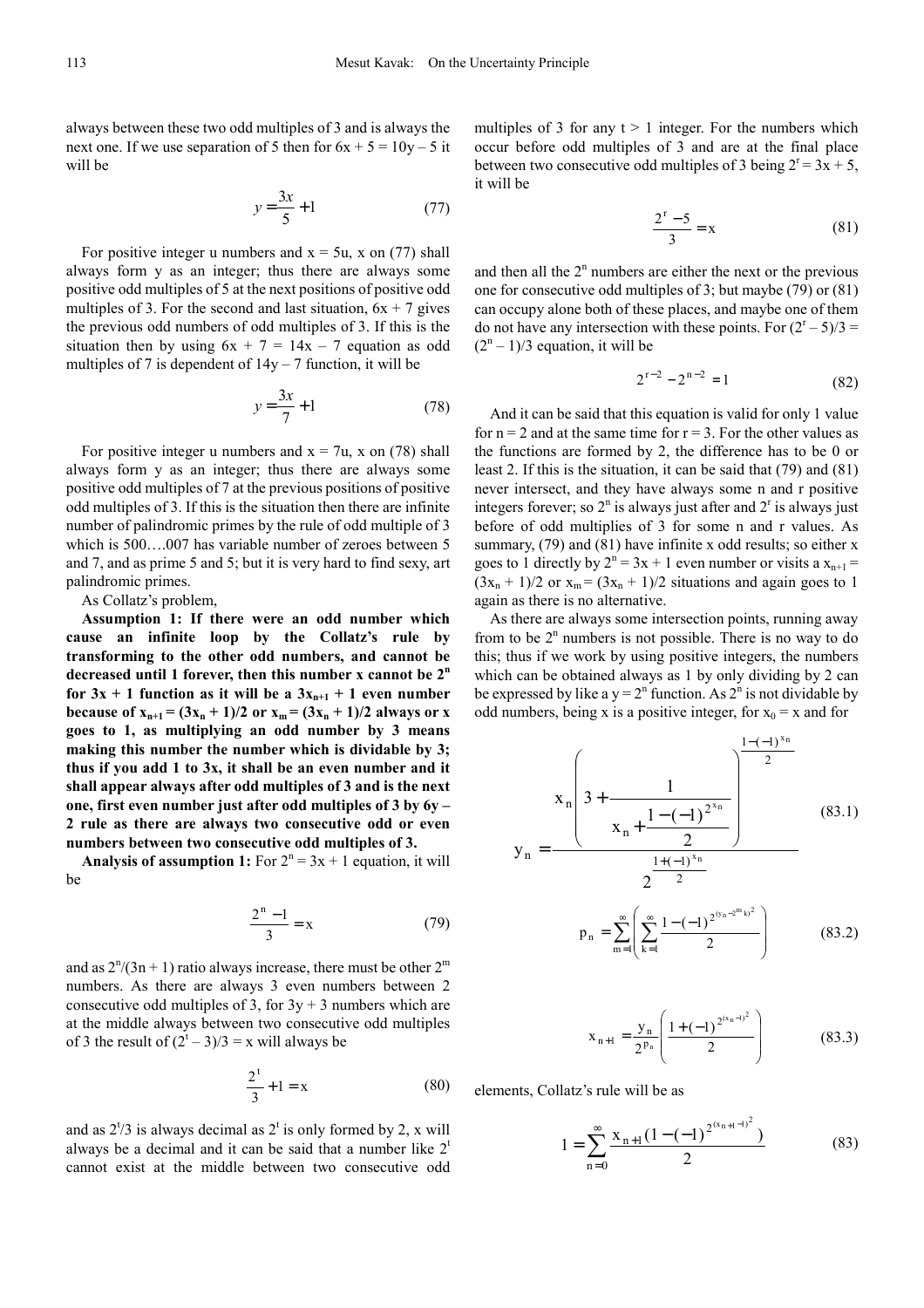and is the most stupid way of writing 1, that belongs to me. Also any partial function can be written like these methods similar manner as a calculus function.

As 2<sup>n</sup> numbers are always just before or after of multiples of 3,  $2^{n} + 1$  shall always be dividable by 3 when  $2^{n}$  is the previous one for some n integers as  $2<sup>n</sup>$  is not always only before or after as we can see at (79) and (81) proofs. If this is the situation, being p is a prime number, for  $x^2 + 1 = p$ equation p can only exist before or after odd multiples of 3. For just after it will be  $6y - 1$  and for just before will be  $6y +$ 1 for  $y > 0$ . For  $x^2 + 1 = 6y + 1$  it will be  $x = (6y)^{1/2}$  and we can use separation of  $2^n$  numbers. For  $2^n = 6y$  there shall never be an intersection point as it will be  $2^{n-1} = 3y$  as  $2^{n-1}$  can only be formed by 2. For  $x^2 + 1 = 6y - 1$  it will be  $x = (6y - 2)^{1/2}$  and we can use separation of  $2<sup>n</sup>$  numbers again. The equation will be  $x = (2^{n} + 1)/3$  and as  $2^{n}$  numbers are always just before or after of multiples of 3 and are not always only before or after as we can see at (79) and (81) proofs for some  $n > 1$  integers, and already if you add  $+1$  to  $2<sup>n</sup>$  it will be equal to odd multiples of 3 and can be divided by 3 as well when  $2<sup>n</sup>$  is just before odd multiples of 3; thus it can be said that there are always some prime numbers just after a perfect square as non-primes or primes cannot exist only before or after odd multiples of 3 as stated by (77) and (78).

#### *Return of 6.2.*

The natural vibration of matter on surface caused by its own emergence is a processor potential. Also a high quality processor with a processing capacity of  $10^{15-20}$  Hertz at the size of a coin can be made with the vibration emerging from the situation that the energy absorbed by many particles, which revolve around in the magnetic field, in sequence from the nanometric electrodes placed around the circular field changes the flow on the materials which are stable at a place in the same magnetic field; maybe even by using insulators. A serial production can be carried out by sending ions to magnetic plates by the way of scanning electron microscope or CRTs. If the tried ones do not work, the system ionizes the processor and uses the particles again as well.

These processors can be used to cut data bits. Either solely zeroes or solely ones of the bit groups recorded in a rewritable disc must be recorded according to their first or n. degree remoteness among themselves throughout data considering which one is less or which one can be compacted better with smaller degree equations. For example for an information stated in Table 3 and Table 4 the below

| <b>Table 3.</b> The current data to be cut. |
|---------------------------------------------|
|---------------------------------------------|

| Α                                          |  |  |  |  |  |                                            |  |  |  |  |
|--------------------------------------------|--|--|--|--|--|--------------------------------------------|--|--|--|--|
| <b>Table 4.</b> The marked bits to be cut. |  |  |  |  |  |                                            |  |  |  |  |
|                                            |  |  |  |  |  | <b>Contract Contract Contract Contract</b> |  |  |  |  |

**1 2 3 4 5 6 7 8 9 10**  A 0 1 0 0 1 1 0 1 1 0

the zeroes until A10 line must be excluded according to  $f(x) =$  $3x - 2$  function. This information is recorded as A124 and means that there are 4 zeroes between which distances of two

bits are existent for A1 starting address. The existence of capitals and lower cases side-by-side or with a distance between them has different meanings and these are compacted constantly. Even though transfer is at the level of KB the data left open can even be at the level of PB according to compaction. This can be used for virtual full body complication machines which all the physical and chemical properties of the particles and the dynamic situations which are caused by the atmosphere are installed; high speed camera, speech apparatus analyzing brain waves by being stimulated by the waves, which are kept on border-line and multiply voltage difference not producing current when it is not active; simulations of universe; materials science and also for mathematics. Also we can use the computers for DNA research for real Jurassic Parks. Maybe as the first work, we can create a live mutant uterine by using a suitable animal, according to the research results. This method could also be used for software. The number of showed pictures each second in games is certain even if they are variable. Supercomputers do the calculation of games and then encode the game. A very old game and the newest one work at the same difficulty. PCs only do work of erasing and opening the bits. Just some codes which give the pixels voltage orders.

There is no threshold value and matter stores energy; thus the condition can be used for space collecting on particles by the time differences between the processor's conductor, semiconductor or dielectric nano electrodes that each one vibrates at  $10^{10-15}$  Hertz and maybe more according to the used materials. Also the times when the universe is not there can be used; because the universe moves circular for its every point. A particle in a great intensified magnetic field, could be beamed up automatically with the time difference sum below the threshold value due to natural vibration of the magnetic field's itself. Maybe magnetars produce the high energy particles which are different than production of exploded stars, and finally they lose their strong magnetic field because of the particle loss, evaporations and frictions.

Current passenger planes must be history, like space launching pads will be. The new wingless flat passenger planes will be extremely safe due to not having an explosion risk; because they do not use fuel. They have the closed system engine, and can move vertically. Some small thrust engines that produced by the same method on the seats can save the passengers at the required height for ejection. Tranquilizer gas can be used before ejection. Also it can built by a guardian armor against air pirates and thus guns. Even it can be experienced a conflict in the plane. The weight is not so important as much as before; thus it can be done, and also maybe a big plane parachute is prepared for plane itself, works by hand for the worst possibility. Maybe we should build it against radiation as well to go from higher place to open place for example personal cargo planes, helicopters etc. as well. Some of them can go supersonic or even hypersonic from the space. Also free space-induced turbulence is not possible with these engines; thus maybe we should skip the windows as well for more comfortable, healthy travels. Maybe we can use a thin vacuum layer against sounds as well, the engine is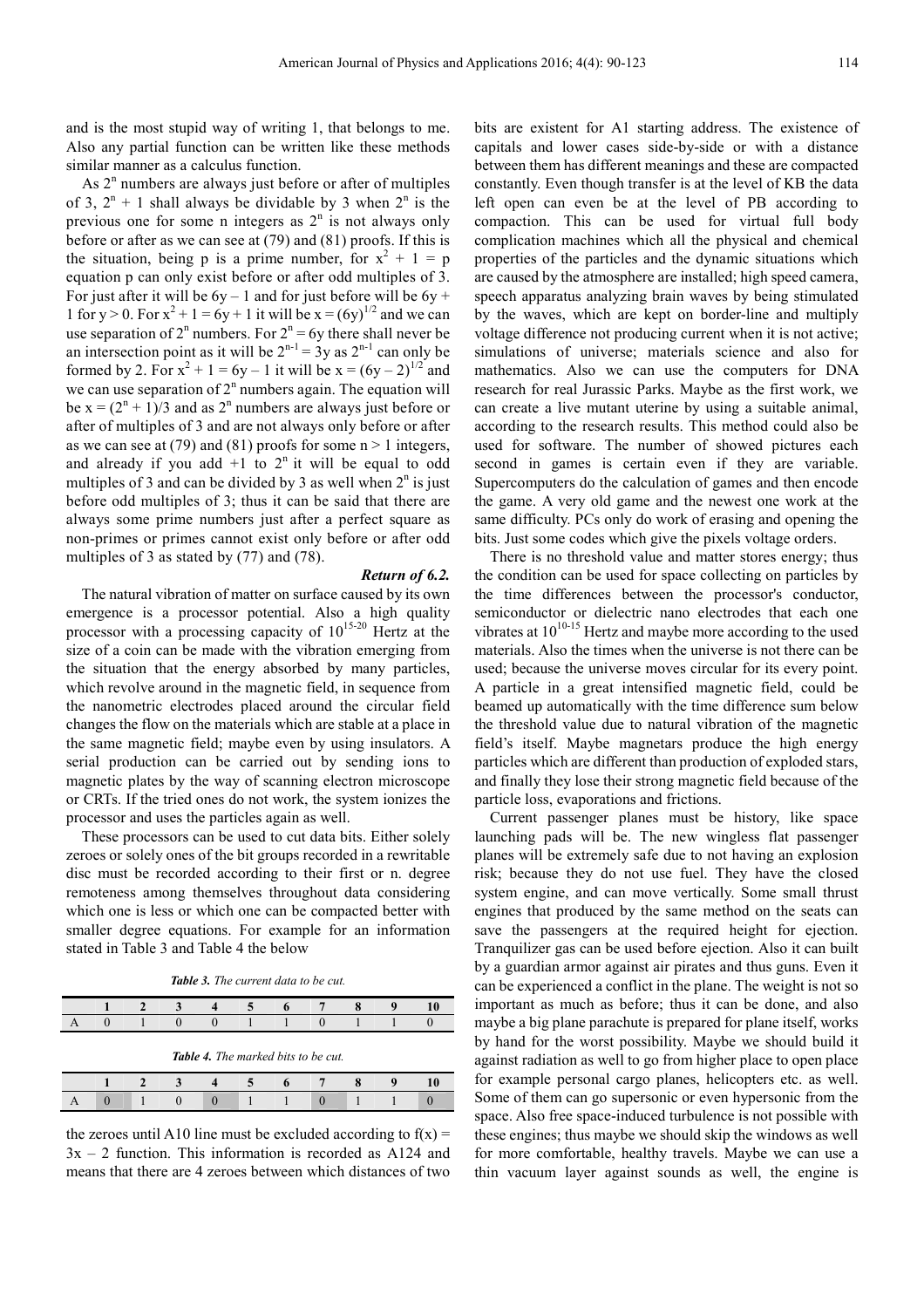included, and the vacuum is controlled and refreshed by some small engines. Airports can be built as circular high buildings by some plane area stairs with different radiuses. Every plane's place is a small circular area around the circular building on the stairs as well in these airports. We build a very high tower at the center of the building and they can see anything by naked eye.

New fixed non-orbital satellites can be placed at a certain level of height with a standard compulsory bit cutting apparatus for global communication. It will be cheaper and cheaper; thus maybe we can produce its some the same backups at the same time, and we can send it in a half hour if there will be a problem. By this way, spy satellites can't wander around, and it is quite fair. Special works can be done by some cheap non-orbital satellites or need special permission. Low EM wave energy and more data.

Space debris can be cleaned by some vehicles like scorpions that there are millions of high energy lasers between the hands in a high volume area. Maybe magnetic plasma or water can be used as well.

Cargo companies should use some unmanned or manned small low altitude air vehicles fleet that has certain route against passenger planes for instant transport in the name of high quality service. If the customer has the money then it means there is no problem.

The engine also can be used for land vehicles. The vehicles that produced with the engine can be go on ceiling, because the same method can be used produce land pressure especially for trucks. Heavy vehicles are more effected from centrifugal force because of  $mv^2/r$ , and easily can be displaced and turned-down, that truckers usually feel as they use tanks which cannot be effected from anything. A system always checks the condition and if needed then the system controls the arms by changing the radiuses and the angles independently of one another. Car heating and cooling works can be made by thermoelectric semiconductors instantly in the vehicle. The same engine can be used as an advanced brake system. Classic brake systems cannot allow vehicles to stop instantly, because even if the brake system is ABS, the vehicles will slide like the boards on snow. If an accident occurs, the land pressure system is automatically activated and it applies a huge force at the opposite direction of the accident by big but not fatal G forces that occur in a smallish time interval by the main engine or the land pressure system. The land pressure system always runs at required various speeds according to the current car speed and the calculations on the speed. These vehicles also can be used for free space, the Moon and Mars races. Also we can use the engine to save the tourists for the places like Everest with some sensitive heat cameras. We should give the tourists some electronic wristbands to help, and we should be watch them by name and coordinates from a screen in a center by using a non-orbital fixed small Everest satellite over Everest. We can use some strong special pre-fabric housings with many bedrooms at some different acclimatization points with no energy requirement there as well; because nobody cares about the body condition. Oxygen and cold are a serious problem as well. For example they should do work of

condition, gymnastics and weight at least 6 months before the climbing I think; because 72 times of training is not too many in 6 months. Also they should gain weight a little as fat if they are not already fat, and they must be careful about nutrition against elemental problems against fatal body problems in this period. In the same day, they may say hello to the other world especially by some heart attacks depended on elemental problems. They will see that there are much more difference in terms of climbing if they do training before. The joy should not turn into the pain.

Cargo ships which can only cruises on seas and oceans at a smallish distance from water, high enough can be produced. Ships should carry underwater jet pack with the thrust engine and self-running generators for the people on them. Every ship can lift itself by its own current engine; because there is no opposite torque because of air or water. It will be very safe against huge waves and storms. Also we can use high thrust manned or unmanned air vehicles that land and take-off vertically in ports instead of winches and transport land vehicles. We don't need any other vehicle or machine in ports. Fast, cheap and powerful. The air vehicles that no need for external energy will be cheaper than the winches as well. By the way, containers can be high aligned vertically in smaller area.

We can use the same engine for hospitals, for fast medicine and patient transfers.

We should produce some maybe spherical personal space vehicles that produce their own energies and thrust instead of the suits that the vehicles provide possibility for discovery and maintenance by some internal vehicle mounted gloves which are maybe robotic arms.

We should produce some working machines as powerful air vehicles for earthquake disasters in earthquake first aid stations to remove the rubble faster in a small area to save people. The other machines can't reach anywhere we want during the rescue effective manner.

We must build a Mars station, and maybe a Venus and a Mercury station. We can build the Mars station movable by some thrust engines that is explained the above with radars against asteroids; then we don't need a second assembly and piecemeal transport from the earth and we should make a thin vacuum layer against Mars wind sounds. Also we should build a cigarette room; because after this, anybody can travel in space and go there, and the body condition is not so important as much as before; thus statesmen, soldiers and scientist will go there astronauts are included as well. The engine that works by the centrifugal force stated the above stores energy by some transmission parts by force gain to protect the energy which is gained by axial motion. For example let us assume that a fuel thrust engine means rocket has 1 million kilograms thrust. If you connect it to a ship that is 1 million tones weight, you can't lift it. If you use fuel at the amount of the world's weight for years, you can't change anything, because you shouldn't drive a car has square wheels. The spent fuel could shot the ship like a bullet; but you couldn't use the energy. If you connect it to a centrifugal force thrust engine you can store the energy; thus force. It doesn't differ for the engine if it is worked or not. If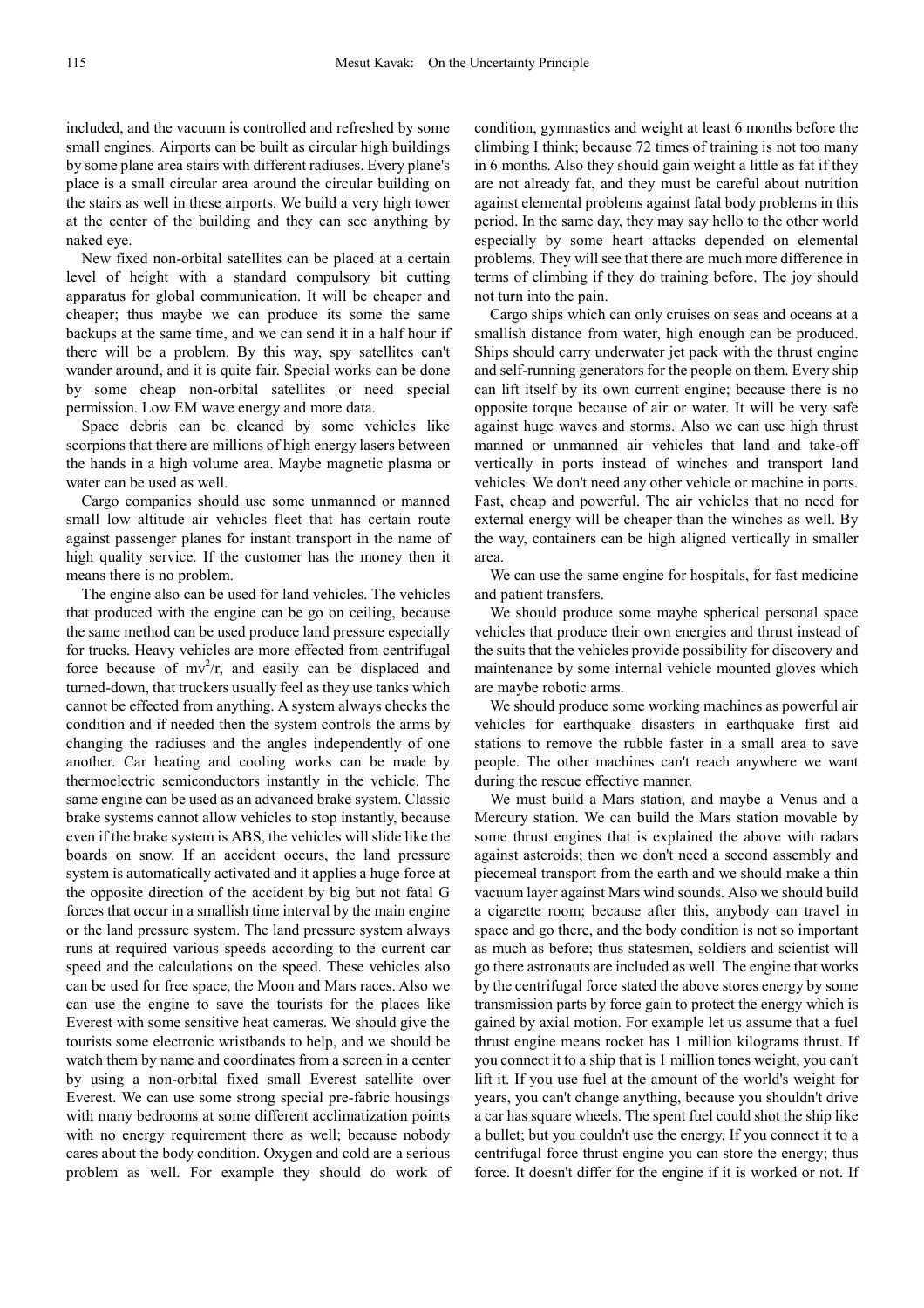you accelerate a 1 ton object, when it has 1 km/s speed, it has a 1 million kilograms momentum per second and then if you connect it to the ship you can't lift the ship again and your continue can't change anything. It slows down. By the values, if you build a propeller that is 1 ton and has 1 m radius if you can gain nearly 10.000 turns in 1 minute you can gain a centrifugal force that has 1 million tons magnitude without an angle. The second work has 1 km/s speed again but it stores energy. We can save all the people with a single space ship in theory. We can save energy. If we can find some carbon dioxide, water and oxygen asteroids as dry or liquid we can heat Mars easily.

Lands of the Moon and Mars have to be shared between all of the nations of the earth by draw with divided planet surfaces by pixels. Status of owning land in the earth, population and being useful for science; thus mankind has to be the criterion about sharing the lands. The owned lands in the earth must be negative, and contribution to science and population is positive multiplier.

We must determine a tonnage for asteroids. An asteroid which has smaller tonnage than the determined tonnage cannot be owned by a second company or state; but if the situation is different, infinite number of company and state can work on the same asteroid even if one of them has a bigger work ability than the total of them. Anybody does not have to talk about the mine type; but if it is rare and the company or the state cannot finish the work in a little time then they have to talk about the asteroid. Otherwise, they have to work freely for a time because of the some penalties. If they brighten us about the rare mines, they can deserve the share at a ratio from all the workers on the asteroid. They can only establish an asteroid research center as well, and play onto the tax if they find something.

Also another thrust engine can be produced. For example, if 3 electrodes are connected on the same line as distance between electrodes are different and with opposite electric fields, and particles are accelerated and slowed between the electrodes then we can get a thrust on a direction according to relative distance of the electrodes and thus amount of the electrical force. The voltage will be same, but because of the distance V/d ratio will change; thus, the imbalance will create a useable thrust. At the place where the velocity of the particles have zero speed, an electric field perpendicular to the movement direction of the particles can take the particles and feed the system again. This engine is useable in space, but not for more. I don't mean that the engine is bad with not for more sentence, because even if the engine is produced for any works then it will be better than space engines that have been ready. Maybe electrons can be used in two coils facing each other for another engine by using the imbalance. Some different imbalances can be produced I think if we think about it.

#### *6.3. Vital Infrastructure of States*

Ionization in electric field can separate nucleus and electrons of any material as energy is not a problem anymore; so by using mass difference in magnetic field, any material and element can be produced as bullions. This is a very good,

simple and the cheapest way of mining and composite material producing additionally by induction ovens, lasers or magnetic plasma boilers which collide the particles and then make them rest in some bullion molds. Energy of an electric field is directly proportional with voltage's square; thus it doesn't mean for example 1 MW energy can separate as much as 1 MJ, and the area is important as well. We can separate them each second at 100% purity. Also we can use vacuum cooling. A system with force efficiency always checks and protects the condition for the cooling.

Silicon is the most abundant element in the earth. Its composite with carbon in the other name silicon carbide is stronger than steel. It can be used for road, vehicles, other buildings and machines like unbreakable toys durable forever for stress by the required thickness against earthquakes and other negativity. The super ships that has the thrust engine works by free energy can be produced by using silicon carbide as well. More endurance and lighter. Buildings can be built like matchstick houses by using composite insulators and a simple web with some big near surface earthquake shoes like a skirt as the base, and by the way disassemble shall be possible. We need the one piece unstressible huge shoes because we should escape from the maintenance even this is not possible for very high structures. I know it will come to cheaper than cement and steel by some vector frame formations to spread the weight, even if we use much more silicon material. Just a strong skeleton on the ground. The building can be fixed by some winches after earthquakes. Only by onetime spending by the most primitive, simple and rudely methods it can be built some ionization stations can be named as giga factories. Building can be built from today to tomorrow when the needed infrastructure was completed. Heating can be done by a helical pipe coil that was heated by electricity, by using house's own air instantly and constantly. Surface heat of the coil can heat the water in a boiler constantly. Just some simple thermodynamical calculations and we need the pipes as thin as possible; because for the same weight matters, if you increase the voltage you can gain more heat for the same energy even if the same amount of the air passes in the pipe. This is almost not a machine and almost there is no engineering. It can be sold by weight. As space is vacuum, it always wants to cool the earth or the other heavenly bodies like the sun. If we use some vacuum pipes, then by using a strong vacuum we can use it for the cooling work. The same method can be used for engine cooling. This can cool the water in the same heating system as well. It is not so hard find absolute insulators for these temperatures. Whatever, we can find some simple and cheaper ways for all of our works. It does not mean bad. The same devices can be used in space colonies. If they are broken, they can use the replacement, and the new ones can be sent from the earth in 1 day unmanned manner for example for Mars.

Also ionization can be used to produce water from moisture of air or land and sea or ocean. Maybe also we can use heated metals for seas. For drinking waters, the water can be fed for minerals by the ionization again. The ionization can be used in space colonies for mine and recycle. In the earth, it can be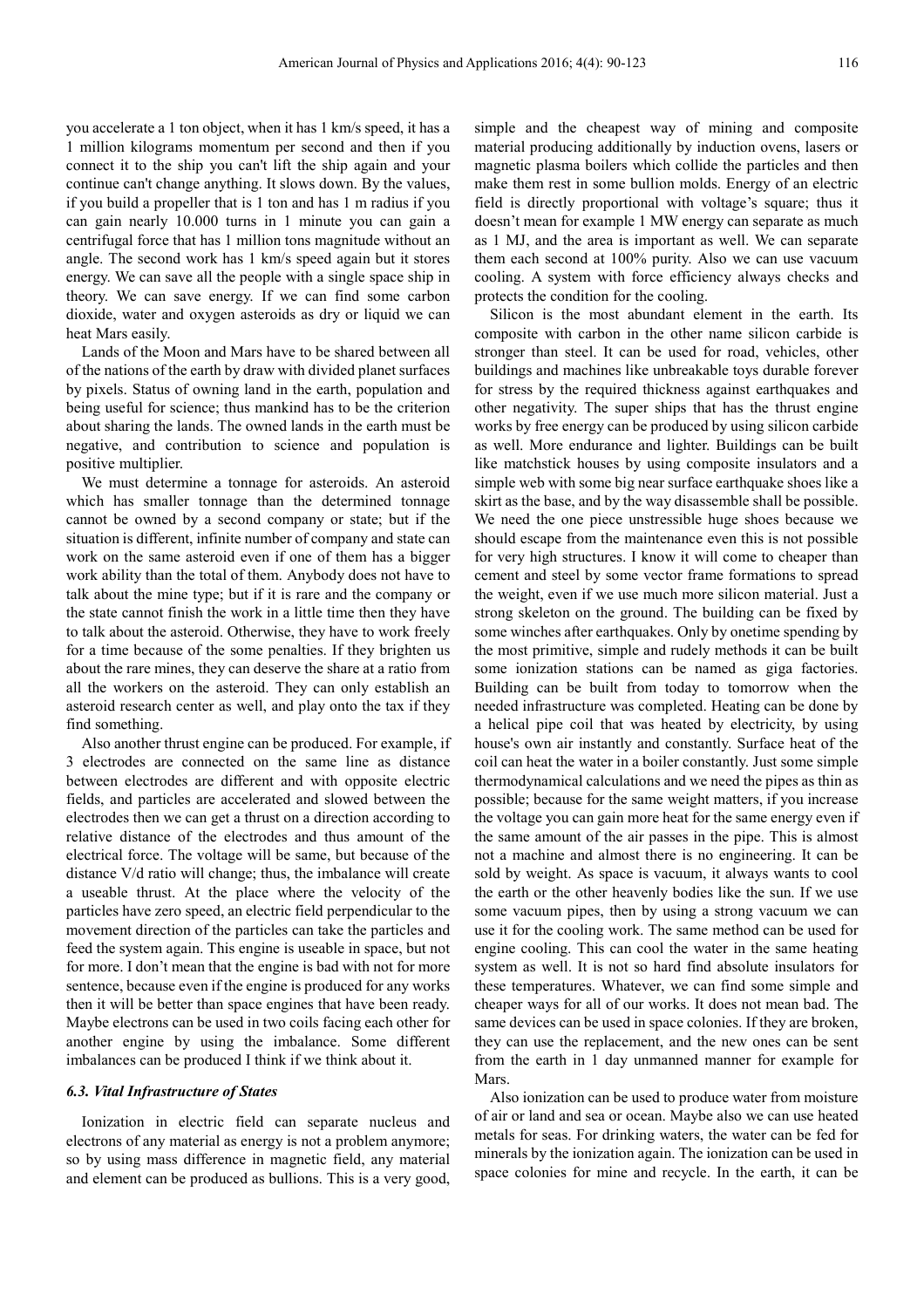used for purification of wastewater and industrial wastes. Also maybe for dangerous industrial wastes, we can build some big ionization trucks for the fast effect in its place.

Our dams must be prepared as huge pools at the some required places against firstly, nuclear attacks and secondly efficiency, danger and more area. Mankind may exit from humanity even about not important subjects. Water can be pumped to the required distances by the some electro pumps that produce their own energies. The sand is eliminated at the entrance of the dam, and it will be long-lived. It can be built like a cut conic and maybe the sands can be cleaned in the base. The ground soil can be used for high walls against flood. It's not a problem to find more ground from somewhere.

We should build some digger machines for the two poles of the earth. Maybe there are some microorganisms that they do photosynthesis; by the way, we can use them for Mars against the hard weather of Mars. In the south pool of the earth, the height is very high and I think it will be higher because of moisture of the air; thus maybe there are some unknown microorganisms that haven't escaped somewhere yet. Also maybe we can find some antivirus kamikaze bacteria instead of human cells that they attack the other viruses like moribund animal cells in human body or artificial mutant bacteria by neutrons or gamma rays. I think these virus works are very annoying. This is like storing water in a sieve, and the best way is solving the human DNA with all complication combinations, then we can produce some selectively permeable cell polices that work according to installed usual foods. If there is an unknown matter in the entrance, cell destroys the entrance and create a new one or makes a chemical reaction as reflex like cuttlefish. Maybe we should delete the virus DNA information from the body, and the cell will not able to synthesize this DNA even if the cell dies. Maybe cell will destroy itself when the enemy DNA information came. I do not think that there are too many choices, and I think we can only do it during being sperm status. Even so, we may find a way to do it as after work; because for example body does not lose skin because of frictions or create some mutants after radioactivity; so it means that the body always checks the condition and this even doesn't have to be by different cell's different DNAs. Maybe all DNA groups have a second order all together and some artificial which means forced by some chemical reactions for synthesis by human, plants, microorganisms or animals cell injections change the situation. Maybe we can go from the reverse direction maybe which is the most irrelevant direction as well by right placement. Even a virus can change all the situation in theory I think and we can use radioactivity as well not for one time and calculated manner by right possible combinations. Whatever, we can easily establish some institutions on the ices with no energy requirement. We can build some long trucks for these explorers, paleontologists are included as well for universities.

We must build very wide roads even if it is city center or the other streets. We have a planet size ground and almost there is no other way to travel; but we don't have enough quality roads. We only save the current situation. We must build these roads

as such big roads that it must be seen as needless, waste like some special play grounds. We should build higher buildings instead of the smaller ones like unbreakable toys. Buildings should have gardens as much as earthquake shoes that is the base. Our vehicles should be produced in different sizes and we must have lighter traffic. Maybe we can build lower buildings instead of the higher ones if we use our land for agriculture efficiently; because everybody can't sit there, also we can save from materials.

Agriculture must be done as one piece by manned, unmanned air, water and land vehicles. The lands should be deposited to all the engineers and the doctors of states. They must earn their money from there, also they must give to farmers more and more than their annual earnings. Even if the work is plowing, the work should be done by the engineers or the technicians except the harvest. Maybe all of the lands should be seized by states and any people can take any agricultural products at any amount except trade. This is the best I think. We can feed the water by some electric field ion factories on the pools that I told about it the above. In this situation, the harvest is done by experts as well. There is a problem; because even anybody do not need to work to live, they need money. Maybe the old land owner farmers should use the productions to make some sauce, pickle, juice etc. with all the small town in their small town by some grants. They can also establish any type of some animal farm maybe mixed, by grants; but in their small towns, and all together. If you can feed the system to the mouth by mines, animals, foods, production etc. money will be automatically worthless. If you give to one poor person trillion dollars, the person only can make the properties be slipped to somewhere. They can't play with prices oneself and have to sell, allow to use. It doesn't mean nobody can use their own earned money. As always and better manner, they can use more effectively their own monies just the reverse manner if you compare the situation with the current situation.

Livestock must be developed. Farm animals can be multiplied if they can live in the nature if you let them and give time. We must multiply them by our own hands. All foods included meat can be stocked in cold storages without energy need in the required environment. We can built cold storages everywhere without energy need and by the required simple methods that I told about some of them.

Space tourism will be more important in our age. As it can be built Mars and the Moon Hotels, it will be possible to go to the Moon in a few hours and to Mars in a few days manned manner. Electronic and mechanic systems that will be used for this aim can be produced with or without magnets by many different techniques, and work forever by onetime costs. Be careful about porn stars. "Adult film" is plastering of the shit; because adults cannot watch as well. Also, it is not problem for children to find a way to watch porn. It's completely nominal. This is a government issue; because it is against philosophy of governance. People are always ignorant; but not idiot, and states educate them by schools and teachers. If they don't do this, they work on crime. They must protect any child and adult their children and they are included as well.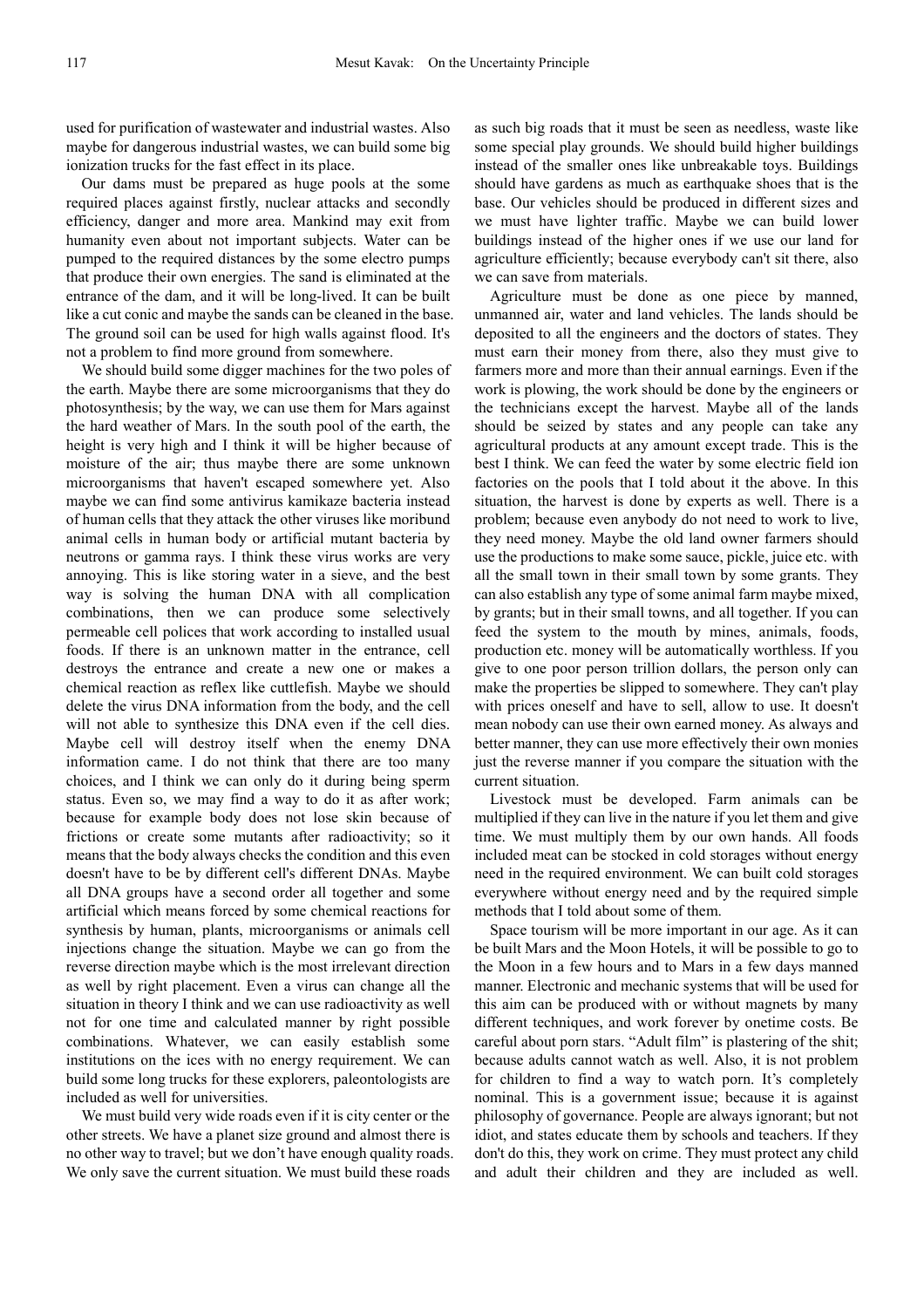"Nobody's business" is a sentence that everybody who is justified or unjustified can say easily and it is completely relative. People are dying of hunger, and we have not done our own businesses about space completely, and also porn is hyper immorality that no more than that. Incest, gays, lesbians or any type of porn are a serious immorality problem, and it is not less dangerous than a chemical bomb. They have to be killed as well in theory; because special life is hidden but if they do these immoralities uncovered manner then its color shall change absolutely. Nobody wants their children that they think sex about their mothers or anyone's wife. They addict, and return is very hard. Devil is not an easy enemy. Yes maybe life still continues; but it can't continue by porn, not so much. Porn has to be missing as well. Porn stars cannot use the boon of the technology about space. We have to have an idea honor about this subject. Nobody can condemn jealous of their families. Nobody have to be waking about porn to protect their family because of some sybarite immoral. Even its lawsuit is not possible as well. Anybody can experience sex in space with their own legal partners.

We must build for the elderly people as well. They can be controlled by a cryptic wristband like watches from a screen by self-running air vehicles that have camera, speaker and microphone. We can provide 7/24 hot and cold water for them. We must build some personal prefabrics that were spreaded in a huge wooded area. We can't demand money. Also we must build some free space or the Moon hospitals against some illnesses for more efficient treatments. Additionally, we must use the organs of some dead pest people legally without asking. In the concept of religion, there are some kill orders for people disrupts order. They are damned by God, angels, prophets, holy books and people, and they go to the hell forever as we can see it in

"They wish to get out from the fire; but they are not the people who will get out from there. There is a constant pain for them."

and

(Quran / Al-Ma'idah - 37)

"They are the people who buy the world against the afterlife. Their pains shall not be lightened, and they shall not be helped."

#### (Quran / Al Baqara - 86)

(Quran / Al-Ma'idah - 33)

verses as corpse. If they are the parasites who use our possibilities irregularly and don't give some benefits then also we can use their organs legally to make some people and families happy. They are not valuable as much as a drop of tear of a mother, father or child.

"Penalty of the people fighting against God and His messenger, and the people who work for breaking the order is their killing, hanging or cutting of their hands and foots crosswise or exile from the place where they are."

and

"For the Lord watches over the way of the righteous, but the way of the wicked leads to destruction."

#### (Psalm 1:6)

verses talk about kill order, and there are many kill verses in

holy books. There are so many people who are waiting for organs. Their families pull the curtain to their life because of some diseases like solar eclipse. We must make them happy by these organs. I hate the people who talk about ethic in a demonic state of mind, mood and mercy for some subjects; because they always leave a worse legacy for the next, and save the day. The people who are in these states of mind is the hedonistic according to me. This is not a virtue. Terrorists, serial killers, rapists, and gangs, not all the people who was sentenced to death by justice; but like these ones have to be killed, and then we must use their organs. They are the danger for us, anybody of us. Showing mercy for them will be heartlessness for innocent people, order people. We have to show mercy about doctors, that I mean our justice people. Doctors always take care about our every crap for us. By the way, beside elderly people also we must develop some powerful body skeletons for people who have a defect in some part of the body.

#### *6.4. Environment*

Some ionizer air vehicles must be produced against super volcanoes and forest fires. For forest fires, it can be used some reactions which use oxygen from air, and in a time interval damp the fire; but these ionizer air vehicles can also be used for volcano or asteroid ashes by help of all of the world. They must be exist every state. Also maybe strong shocks can be used by using air or by using heated liquid air for some strong continuous blows or maybe liquid air (Nitrogen for diffusion explosion) itself directly instead of water. Also ground itself can be used as powder with a digger by self-running generators for forests and maybe for buildings by hydraulic arms without time loss. If energy is not a problem, nothing is problem.

To combat storms it must be built huge pumps on oceans; so we can set the heat of water as we know a reason of storms is oceans. These platforms can be built much; thus they can be used as shelter.

Air, water and land lives can be followed, and these displays can be recorded by the method stated above even if they are watched or not. A center can be built and provides unlimited record. Animals can be followed by unmanned air vehicles that produce their own energies and silent, protected against EM waves, maybe autonomous or remote controlled by some fixed non-orbital cheap small satellites.

#### *6.5. Technology*

We have only one world and there have not been yet some buildings like computing center of the earth or fixed free space radio telescope of the earth. We must press a 500 billion dollars money need quite year after year. When it was done, money would come from all the people of the earth. If all the scientists demand it especially in the family of artiodactyla that means the most efficient, helpful and biggest ones then it has to be pressed; because they are the owners of economy in the name of people and they are the court about this subject. Even its lawsuit is not possible. This does not affect the economy.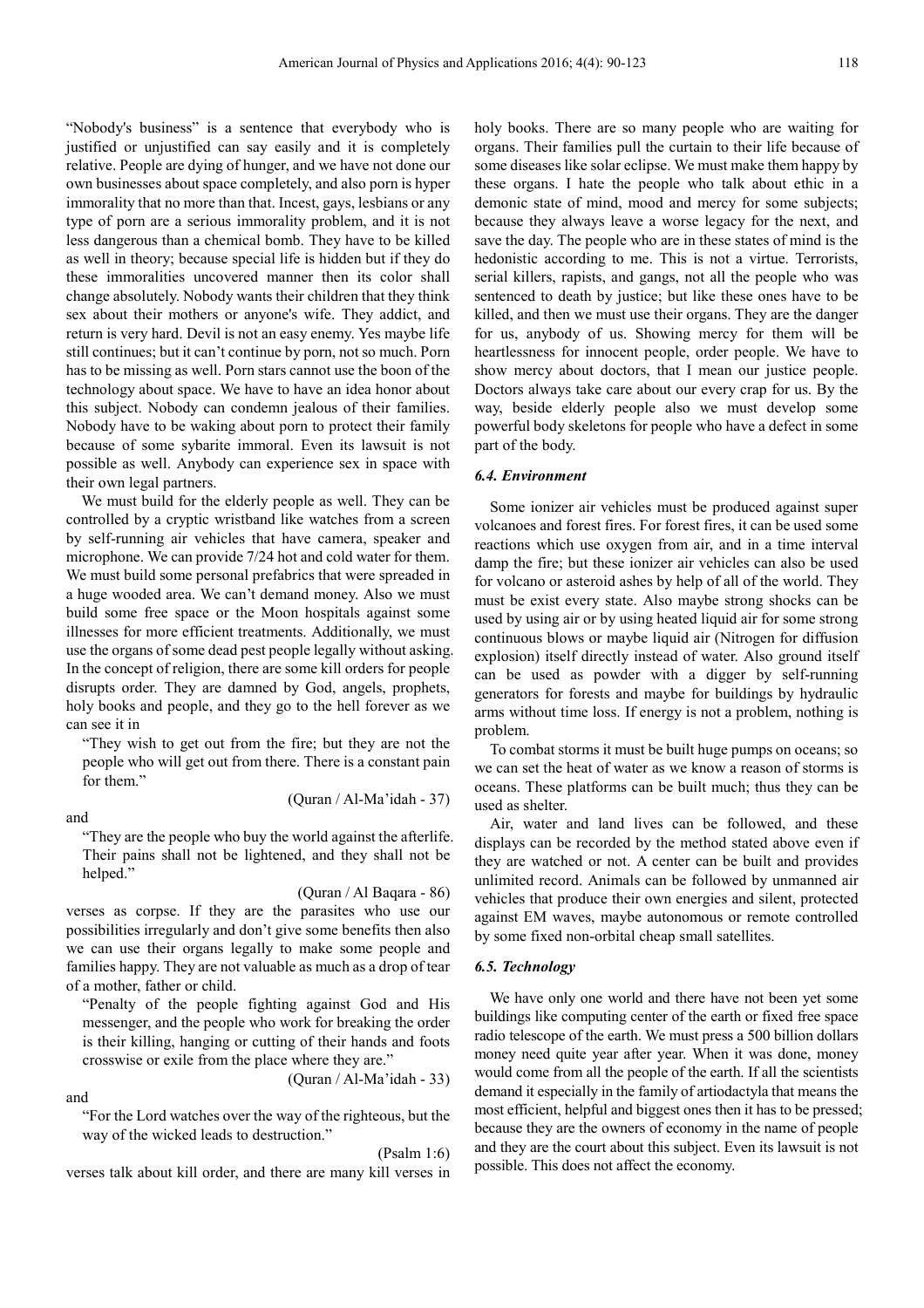When the money pressed as the first work, we must built a computing center of the earth that works at  $10^{35\cdot40}$  Hertz by the methods stated the above. Each university in the world can use from the center about  $10^{15-20}$  Hertz. For example medical doctors can work on virtual body for complications on their beds, and can share the information as an article. It will be possible to be connected to the system by a simple laptop for Doctors. The center can be used for physics, medicine, chemistry, material engineering, weather forecast, earthquakes and more. Priority is determined according to necrosis of the mankind by democratic votes. For example cancer, ALS, viruses, DNA research for Jurassic Park or new teethes for any age. The center should be built as an artificial island on Marmara Sea near Istanbul in Turkey. Quantum computers are under development, and they are very sensitive. Even so, we can build quantum computers instead of the explained ones as well. If we can simulate the universe completely, we can know how the current weather of another planet in any galaxy is; thus we can know where the habitable planets are as well. Maybe there are some plants, microorganisms or animals even if there is no other people in the universe.

"And we did not create the sky and the earth and what is between them in vain. That is the opinion of the unbelievers. Woe to the unbelievers because of the fire."

(Quran / Sad - 27)

verse talks about it, and we must be careful about different creation creatures.

As the second work, we must built a fixed free space non orbital flat radio telescope, or maybe a huge camera or maybe both of them by some lines or maybe by many small classic radio telescopes. It must be big like city centers, cities and maybe countries year after year. New parts of the telescope fill one by one circumference of the telescope and when a radius is completed then the telescope can continue the work with its new size by a single push button, and in this way the telescope can be constructed year after year in a desired size. The data can be easily processed by processors which I told the above in the article.

Word processors must be developed. In theory, each article will be written about any subject exists in our languages; because they occur by our words. We can't know them completely even if we use the processors; but we must program some artificial intelligences no matter what the cost by using eliminations. Even a laptop is enough for calculation and program area. For translated texts, essential condition is confirmation of the translators that graduated from the university. Also a center can provide some possibilities about sharing articles, and all the journals use the same center to save articles against plagiarized materials as absolute control is actually not possible by journal editors Also authors can use the system to check the condition before the submission. These word processors are needed especially for scientific articles. Every nation must protect their language, national dresses and all other cultural heritage. One type of suits and global language are a nonsense. Earning money is not problem. The main work is protect our own culture. Any works of the world must follow us; but we don't have to follow the works.

The fondness must be for our honor. Their own smoke must smoke top of the every nation.

"Also one of his evidences is his creation of skies and the earth, differences between your languages and colors. Surely, there are evidences for the people who knows and understands about it."

(Quran/ Rum -22)

In Turkey, we spend nearly 3 years to learn it in primary, high school and for university. Every nation can save time. It is not so hard to find a translator for technology learnings by some committees. If a state doesn't want you to learn their technologies, there is no way to learn it. Going out for education is nonsense. Even there is no the smallest benefit. Every nation should use their own brains in their own language. The brains can't work in other states by the way. They should look for some possibilities to make their lands as wished states. There is no difference. Maybe only a few universities can provide foreign language and the rest provide optional. If the word processors are done, the rest is not important; because it won't be so hard to make some translators that work according to sound vibrations for example as glasses that know and show the word owners separately. We must bring half residential schools even for primary school as absolute education system; because there is no other work. All of the students should be at the same place in a city. Maybe in a few campuses for big cities like Apple Campus with the best social facilities, the best possibilities, and they can only go to home at the weekends by campuses' own free energy vehicles. In the system, we can do more practice for small sky doctors and be social. The campuses can be built by current schools' energy costs. Long holidays, short lesson durations, short education duration, more social experiences, more effective life style and more success.

We must wear all of the streets by street cams without blind spot. All of the record for all of the world can be saved in a small area by the above stated methods. Criminal follow can be done by induction and deduction methods without any program by a huge servant army; but the same processors can scan all of the database of all the world every second the past records and still viewed are included.

Recovery of information is possible for any information type; but during the process, the information which is searched for and any information being the same at a point relatively for us; but not for the infinite as stated the above. At this point, it must be possible an absolute hardware security system. For example a relative; but certain random is possible as relativity warned because of threshold values, that the random cannot be estimated by statistics or any precision of enemy hardware. If you assume that you use  $10^{20}$  atom groups which are switched then for the next part of the force or energy after the comma, the sum of under relative to a system threshold values or real threshold values effect the groups by the switches by jumping unpredictable other group. Maybe you can calculate a few move; but then suddenly jumps different group, any group. By this way, as in section 6.2 we can choose the cutting rule character random and save them for both computers that in a communication status or express the data according a rule. The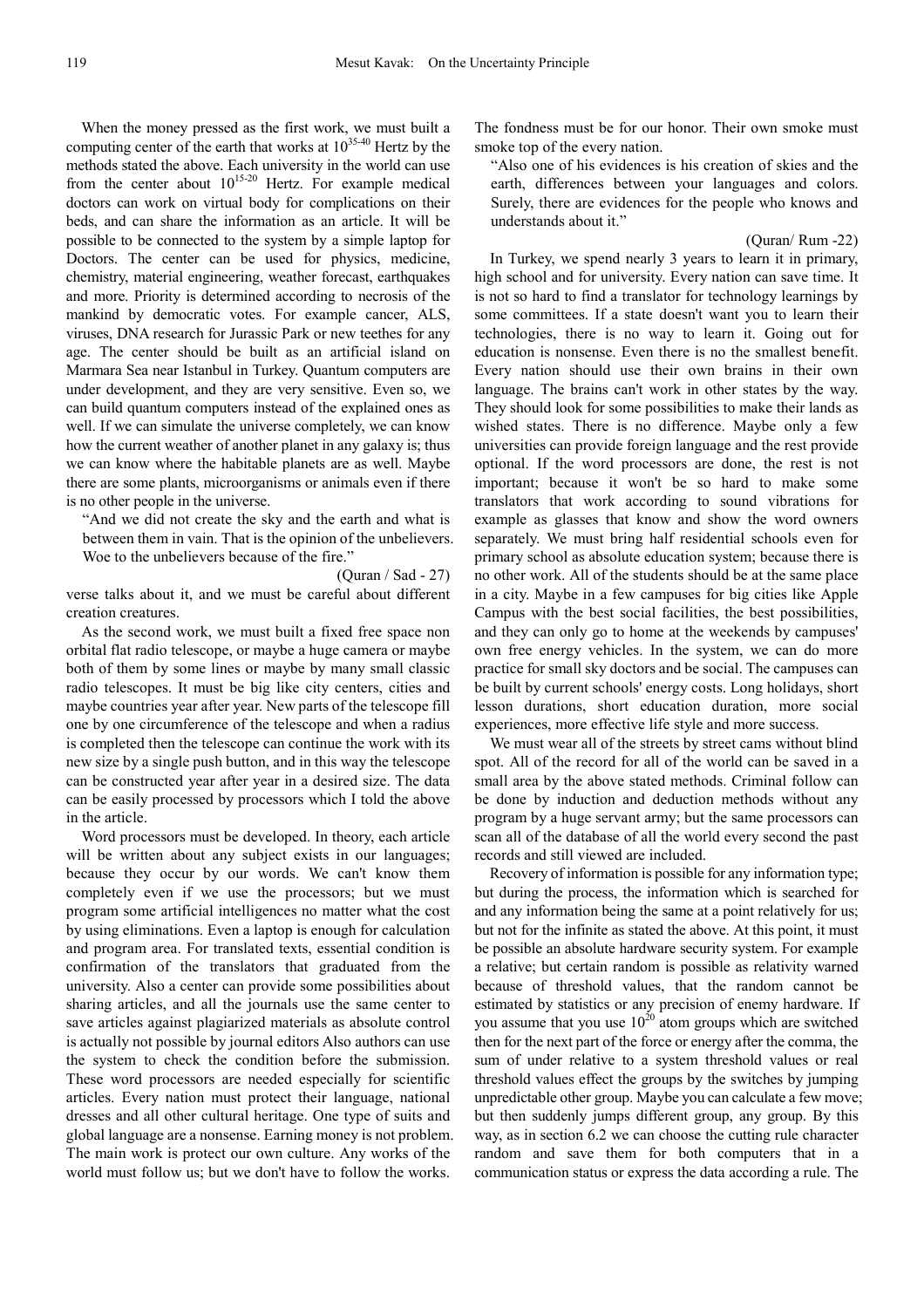saved data may be fake and the problem is the definition of a reference pillar which is the basic reason of hacking that is possible for any system except relative uncertain systems according to me. Maybe we can do an unlimited loop that is mixed as much as possible, in an interval we extract the data by some rules. Errors that are caused by vibrations or atmosphere are included as well as positive effect. Now, maybe this can be used for the communication of two computer as one piece by some data process methods. Maybe we can play with unknown characters that are expressed by atoms, atom groups or a high frequency processor that works for example for a Morse alphabet by a fast, accessible all bit unites at the same time data storage device unlimited manner, that I explained a bit cutting method in section 6.2. Maybe both of the computers have the same rule for encoding in interim memories which are openable and closable to internet and the computers by some switches. Maybe the rule will be auto-cleanable and re-writable by an artificial intelligence. Also if we bury the cut information as in section 6.2 in a certain fixed long bit group for each send, viruses can be found as well in these front memories. The system's engineers cannot know what is the situation inside or what will be approximately as well; but the computers do something that is wished. Looked for and any information can be the same at a point by compressing any size data by required rules. For example long data will be compressed more and short data will be buried into a fake data group. Also we can play onto the third computer directly; because by random, watched data will not be dependent of a function for example if you assume that the data is odd numbers. We should catch the smoothing method or its opposite by roughness the same as mirrors. Maybe different methods can be developed if we think on uncertainty and random. Even if quantum computers are included for hacking, any information is the same for looked information in a gap if we can achieve. Quantum computers can solve the situation; but it does not mean anything for it or mind.

#### *6.6. Economy*

State is management in theory. States are discipline and service establishments which are established on thousands of years' social experiences. People run behind some various works according to their ability. As one person is in need for another's work, they must use their different products. If it is controlled healthy, more work directly means more buyer; because a company needs work with more company or must buy more from some companies; so directly or indirectly, they earn more. Mankind is insatiable and everything is a distraction, a time killing and a business; so an international organ should give money to the people who want to do business, in the name of the states according to the some standards which are determined by the organ. Doctors must be included for research and development. When the some main needs such as food, energy, water, transportation and housing are absolutized freely sustainable manner no economic crisis can affect states, companies and thus people. Inflation will not be important as much as the previous situation. Even if a bankruptcy occurs in companies, a privilege can be recognized for experienced companies even if everybody will

be benefited; because environment, infrastructure and experience is very important for quick, qualified and safe works. At least, people need serve. For example a car company can declare holiday in the company even if there are many cars unsold. They are hided for a while to be sold. They don't use their own monies to do business, they use the grant; but if they win the race, they can spend their own earned money. All the works will be controlled whenever possible; so if one day a frivolity is determined that I don't mean unsold cars or research and development money, big penalties will be approved without doubt. They are going to do the work as they are using their own money. All the decisions can done court; even if the money providing establishment or the companies against relativity.

The aim from living is rest in peace and provide possibility oneself. Even if it is trade, it is not the main aim and is an after work; thus when they were done with the required placement, some people will incur losses because of the mines in bullions like mountains, free houses, cheaper than water gold, have been worthless food supplies, free energy and local transports etc.; but everybody should be willing about the change, and not stay back from new works. Technology and trade is completely like this. The main aim is not make some special companies rich and richer. If people do not want to work, they can't earn money; but they can live forever. Otherwise they can't drink even a cup of tea at the outside. They don't die but also can't live a good life outside. Even if they work or do not work, they must give us a child who will be an expert and help us. Maybe we can give money to inactive people at small amounts. At the point we must give more money for workers like engineers, doctors etc. As the first work, states should solve the energy problem. We should use free energy for one time cost and freely for people. As the second work, we should build some material production facilities for buildings by world class geniuses. These ionization facilities should be formed by many small the same parts, and if it is wished we should able to add new parts and enlarge the facility easily, and it will be ready to build at any size. The building plans should be bought for example by the United Nations and it should be accessible for any state. We should press money for energy, building and agriculture with dams and machines changes for states except the biggest ones. After that, we can do safely what we wish.

We must remove interest and forex. Money is the handle of prestige; but not always, not absolutely and not for everybody. It provides a right people to use other's effort; because it means that the money owners have been showed effort as much as the others. Except this, interest and forex are basically haul and as it is outside of an economic plan, it can drag all of the world in theory to an economic crisis. There is no bigger danger that a person play forex after playing an online game, and the person says "I'm payee." while smiling like devil. This is like an awakening by chucky who has a blade on his hands at night; so it is annoying. If a human wins, another one loses or if the same human loses some one wins companies, providers etc. are included, that they don't have a right on this money. This is a big and unconcerned method that uses anybody's effort and money. There is no way to earn money without usual works. These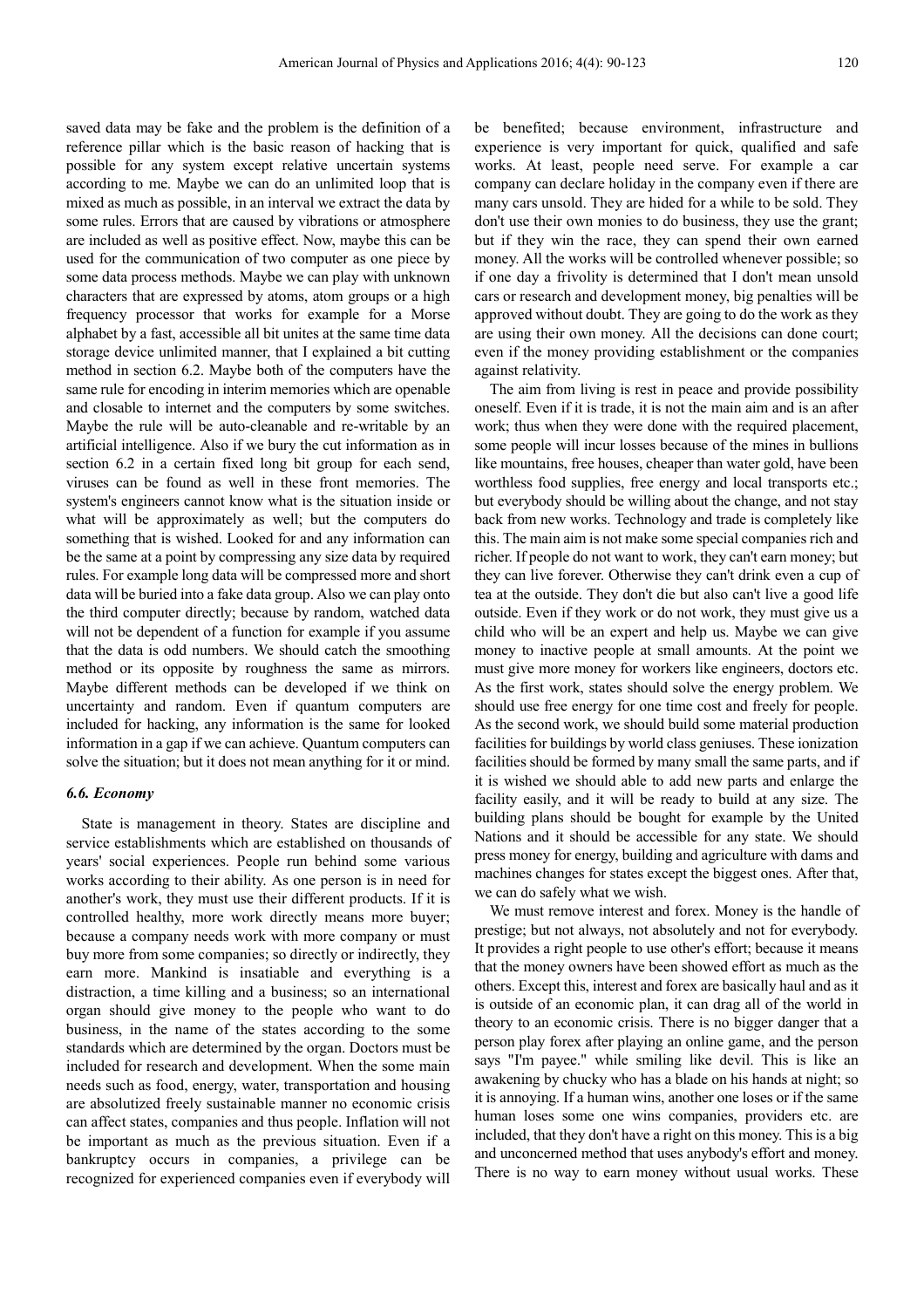monies should be used for provide some better possibilities oneself by some plans by people in its time, in a not so much interval. If there was no labor then there won't be money; so forex and interest cannot be a sector, and they eat your potential of force for work in the other name money. For interest, all of the works of people belong to their states. More money wish is outside of them. Already, as you cannot let an enemy state to use your people as slave in the name of this enemy state even when you have been paid for the work to your people, you cannot let interest as well. They always find a way to steal money and exploit you by some hopes even if not all of them; but you cannot say that you can do and you cannot do. They don't want you to lose; because they always need you; thus you will not even be noticed. At this point, they seem as friendly; but they are not friends, even if they are our real live friends, not bad minded and not unconcerned. States are already forced to provide possibilities for their people, and they have to combat abuse; because it is a government issue if there is an abuse. A women who walks in the street with a sexy underwear cannot have talking right about men interest like "Not looking is in their own hands.". Interest and forex are completely disgrace. As you cannot allow suicide, opposition of school, sex change, drugs, gambling etc. you cannot allow interest and forex in the name of the order. Shares are enough in the name of earnings even if it will be meaningless a little as well because companies can take enough money to work to their mouths if they can do it that they can't find enough worker and manager, and also they will say that what they will do to use the money for only certain works and it will be controlled and they do not need so much to share. Still it will be safer as well I think.

We should use digital money. An ageless, stylish, programmable identity card can be used as bank account card with every money movements with dynamic and auto-changeable account, card number for the person other credit and bank cards are included as well, driving license, voting card, education card, court results, penalties, what the person have been doing until now etc. are included. A post device shows the desired results. Nobody can see all the information. The same information should be saved in the state database against hack. It can be set on the post devices. Soldiers can check by the card the general orders from a system that is connected to chief of general staff. We need it especially for unamenable generals. Also it can be used for army vehicle and equipment permission. Maybe a chip can be used as well for vehicles if it won't be a problem during a war by enemy. Every act must be recorded by the same system by soldier names by date. Nobody can change even if the system orders recorded wrongly. All of the weapons and ammo must be protected in different electronic composite cabinets that uses the energy generated by self-running personal, unattainable generators or batteries. If general staff orders then nobody can use nothing. Just punches if they wish. If an anomaly occurs at the same time a phone, or an attendant can be sent. It can be done for strengthen politic will against impacts as well. Some ministers and president can use the same system as an operator. We can prevent some serious loss of life, time and money.

The same electronic strong composite protection which cannot be opened when the electronic mechanism is destroyed must be used for civil weapons as well. Civil weapons cannot sold without the electronic composite protection. States give some time to the license owners, and at the end of the time if the people have not been bought the protection then they must remove the license and take the weapon. If a young at the high school ages kills someone unjustly, then the young has to be killed. His father or mother who has the gun has to pay a high amount of money or they are arrested; because even if they didn't want to kill someone directly, there is a neglect; so it is very important. We can't play with human life like a game if we have some possibility like the protection.

We should remove armies. We should only use light defense units, especially soldiers that have operational high technology equipment. As we can see the above in section 5, God has no the other choice in the point of creating the mind owners. If his wish is creating the mind owners, than they have to be tried. God didn't create us for his revenge. Hell is after work as God has no other choice. You choose to go to hell. An absolute hostility mentality is not possible, and it brings curse. You cannot know who is the man of God and will be, and also even you are at this time, will you be? We must always check the situation. Holy books and prophets only warn you even their single mission is not warning as they have an absolute authority. In our historical period, one of the most changed things is maps. There is no Rome, Attila, Genghis Khan, Nimrod, Nebuchadnezzar, Alexander the Great, Ottoman Empire, England, Spain or Persians and the others. The main aim for wars is to satisfy God by establishing his order; but it never was such that by wars perfect manner. We always collect revenge ambitions in our enemies' souls and hearths that the history shows it as. There were many prophets even if they were dependent of another prophet who has a book, who lived in the same time in different places, and maybe they never knew each other or for a while. At this situation it can be said that they were living at different planets for example. We have much more better possibilities and the main aim for war can be done over internet, radio, television etc. instantly and constantly. Also we don't need any raw material beds or energy or any other life elements; because we can produce them in any wise by electricity. The universe is enough for us, and there is enough material. If you don't transform your own place to a better situation, know that any place is the same.

When we established a relax order by self-running main vital structure, governorship will not be attractive. Also hard penalties are effective about running away from governorship. We have to use execution for administrators by votes of presidents of UN, and some courts can interest the events; because we can't let the events that shake people's trust. Gaining trust is very hard mission, and this is not a web browser based game. There is no valuable person as much as this between us that they do wrong things. The holiness of administrators occurs by defending right at any price. People should live without any concern about war or economy. We can create a real trust community.

Many obstacles will occur while we are managing a state to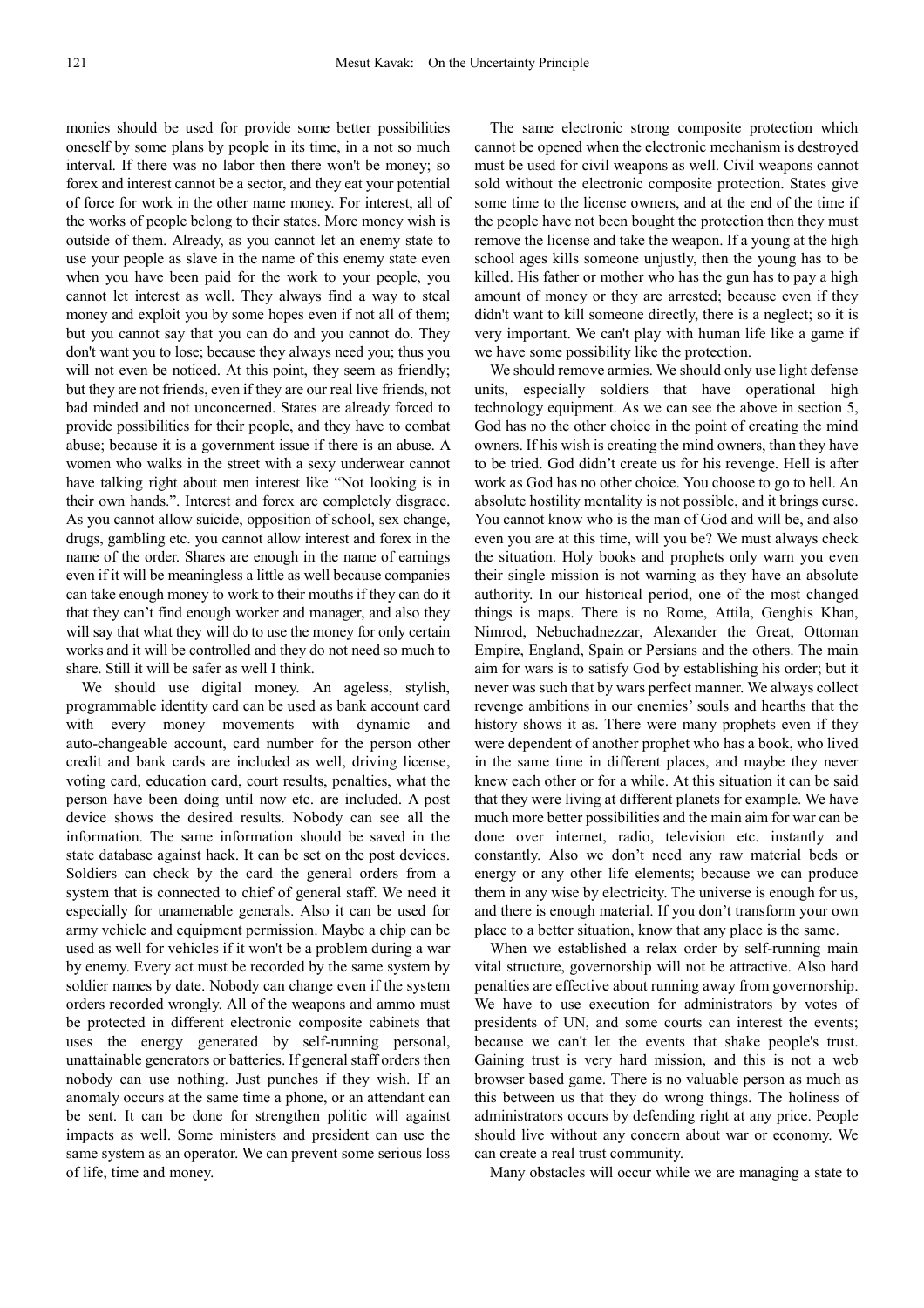be fair. Maybe as we can't give everybody what they want, sometimes we can't give the rights to the owners because some works may done according to an uncertain reference. This is never acceptable; so going from the reverse direction should be the right of people; because we can't wait absolute discipline where there can't be absolute fair. Otherwise you must leave people; but this causes chaos and its end is a state again. States are discipline and service establishments which are established on thousands of year's social experiences for protect people against chaos in the mix of should be discussed and be done works. If it is a state order, almost every order becomes the same by some required transformations. The main principles of states are working, looking for the perfect and for the perfection looking for positive changes if they are found, then easily keep up with them, and maybe the most basic principle is follow. The things to do are limited for management style. Following and protecting the situation is the biggest work always. If states are discipline and service establishments, then the things above is the right of people on scientists and politicians. Otherwise states do laziness and they commit crime. Every person in a state is a government official even they do not work; because everybody is responsible about their states and states are not independent of their people; there is no other thing named state. Some of the people cannot take money from their states because of being government official; because the state uses the money instead of them for health, justice or education for a limited time until they work; so we all too near to each other, and we can't remain indifferent than services. As remaining indifferent is a crime, if we have some better possibilities please don't forget a little help means too much things for some people. People can live with some main limited conditions without cost of energy, water, rent and more. When it is done then I hope people do not lose their characters because of money, and growing youth does not work because of financial concerns and work on their own lovely works. Everything is like a game, and must be like a game; but not more. The more makes people tired and kills their hearts, souls and feelings. If we think, we can find better ways to make them busy healthy.

#### *6.7. Hawking Corleone: The Grandfather*

S. W. Hawking who is former Lucasian Professor of Mathematics and his generation grew with poor technologies and techniques. The first pictures of Hubble were located on underwear, and it is an evidence of our despair and hunger. Also as far as I watched at the beginning of History Channel Light Speed Documentary, the situation of physicist Clifford Victor Johnson who is professor at the University of Southern California is really sad and can be assumed as a second evidence. I am afraid other scientists will fall into the same situation soon. I am calling Mr. Johnson. Please do not attempt the work by bicycle, be patient and stay away from such thoughts. Just get a short holiday. We will bring you closer to the light speed. As Hawking, he is the most unlucky man between them because of a bad illness which is named as Amyotrophic Lateral Sclerosis also known as Lou Gehrig's disease. Even though the disease has been turned his life into a prison, he has been settled many year's hash. He is a strong

and capable man. He always searched for the cures of mankind by the way of science and mind, and he did not hold back from writing articles and books, giving conferences. Also he is a very popular, well-known scientist. We should present a personal space vehicle that can produce its own energy. He should be able to go to the space anytime with his some friends like Roger Penrose from Oxford. Also maybe Buzz Aldrin misses the moon. For example he should be able to go to the moon in 3 hours with the acceleration of the earth gravity like flying to an apartment roof vertical manner or he should be using the vehicle for near space travels around the earth. This gift is the right of him and his friends on us. Without doubt we need least a billion dollars to realize this mission. The money can be earned by online advertisements in a short time without putting our hands in our pockets. For example Google can prepare something like Google doodle. If an internet user clicks on Hawking doodle, the user watches an advertisement for a short time. Scientists can share the doodle information on their social media accounts or they can advertise it in their television and radio shows by some repeats. We just demand less than 1/500 of annual ad spending of the world. It can be found a lifetime sponsor for maintenance costs of the vehicle. The sponsor's name always exists on the vehicle and the costs cannot be as satellites or insomuch as jet fighters. No fuel and no heat. Just a vehicle that has an additional ambulance equipment. I think Hawking accepts the work, because people will be done something for him. Hawking's speech machine always says something in the same tone, but it doesn't mean as always for Hawking's condition. We don't know what the condition is inside; thus we must hurry. I think we can't see Hawking in the earth.

The same ad methods can be used for good works constantly by some companies like for example Google. Google can put a strip of charity under YouTube videos and if the users wish, they can click the strip and watch some ads. This is much better than to seek cash money. They can do shopping with their money instead of good works. The clicks are done by the users but the ad show is done by the computer program and then the users cannot use their computer for a short time; because they must watch the ads until the end. Also Microsoft can turn a hand to the work. The work can be done on MS Windows. Microsoft rewards the users by a dynamic windows user portrait or a dynamic can be hidden small desktop badge on the top right. The badge changes depended to number of the watched ads.

Also this method can be used by initiatives like Mars One. They can use their own surroundings to do it. Let's use the boon of the internet for good works more effectively.

## **Acknowledgements**

I thank to Science Publishing Group for their providing us the boon of publishing, and fast, qualify checks and their interested postures.

Even so, Science Publishing Group was not there while I was thinking and preparing this article; so especially I thank to myself, never gave up on thinking for hours in every kind of thinking